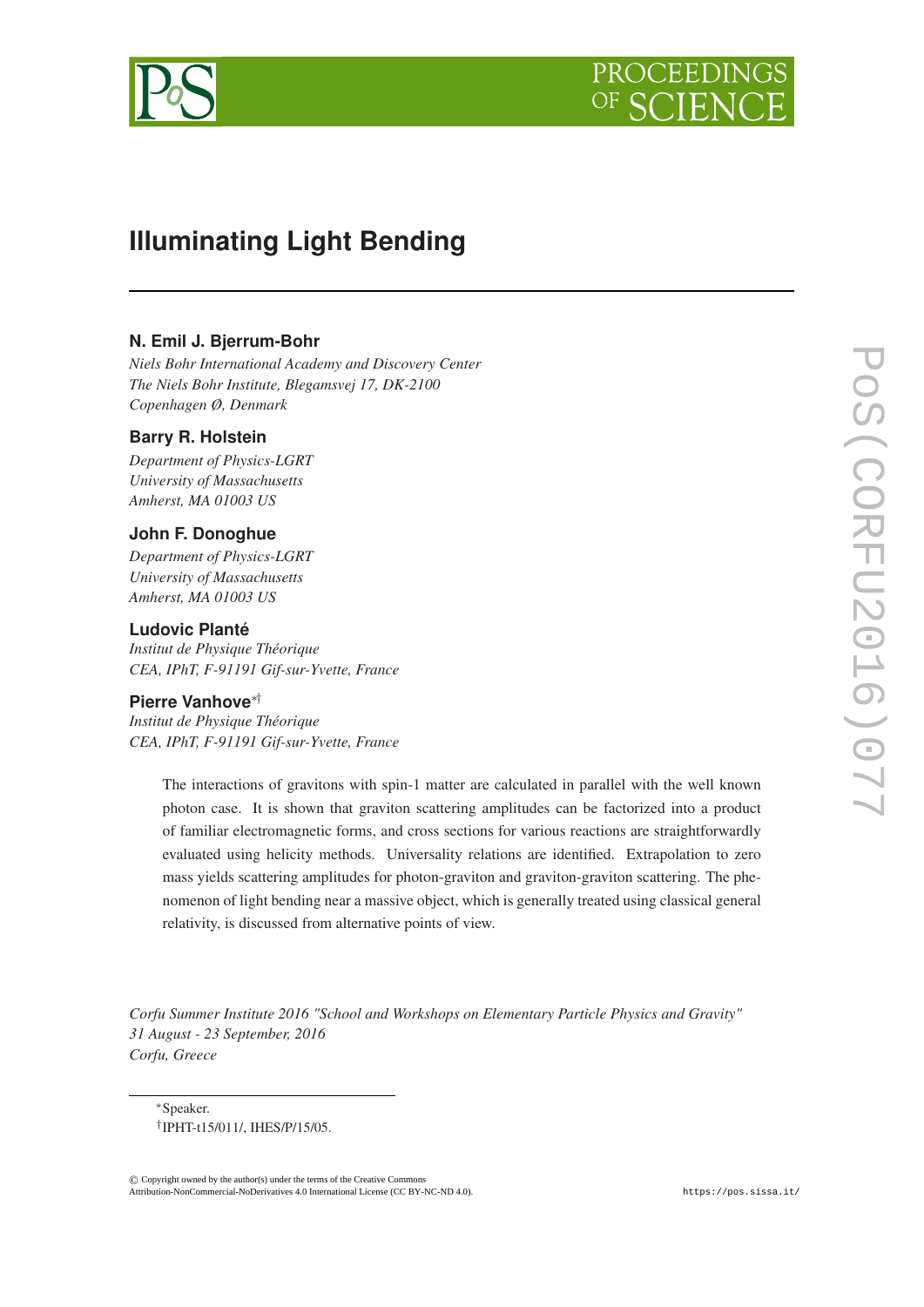## 1. Introduction

The calculation of photon interactions with matter is part of any introductory (or advanced) course on quantum mechanics. Indeed the evaluation of the Compton scattering cross section is a standard exercise in relativistic quantum mechanics, since gauge invariance together with the masslessness of the photon allow the results to be presented in terms of relatively simple analytic forms [\[1\]](#page-32-0).

One might expect a similar analysis to be applicable to the interactions of gravitons since, like photons, gravitons are massless and subject to a gauge invariance. Also, just as virtual photon exchange leads to a detailed understanding of electromagnetic interactions between charged systems, a careful treatment of virtual graviton exchange allows an understanding not just of Newtonian gravity, but also of spin-dependent phenomena—geodetic precession and Lense-Thirring frame dragging—associated with general relativity which have recently been verified by gravity probe B [[2](#page-32-0)]. However, despite these parallels, examination of quantum mechanics texts reveals that (with one exception [\[3\]](#page-32-0)) the case of graviton interactions is *not* discussed in any detail. There are at least three reasons for this situation:

- i) the graviton is a spin-two particle, as opposed to the spin-one photon, so that the interaction forms are more complex, involving symmetric and traceless second rank tensors rather than simple Lorentz four-vectors;
- ii) there exist fewer experimental results with which to confront the theoretical calculations. Fundamental questions beyond the detection of quanta of gravitational fields have been exposed in [\[4\]](#page-33-0);
- iii) in order to guarantee gauge invariance one must include, in many processes, the contribution from a graviton pole term, involving a *triple-graviton coupling*. This vertex is a sixth rank tensor and contains a multitude of kinematic forms.

A century after the classical theory of general relativity and Einstein's<sup>1</sup> argument for a quantization of gravity [\[5\]](#page-33-0), we are still seeking an experimental signature of quantum gravity effects. This paper presents and extends recent works, where elementary quantum gravity processes display new and very distinctive behaviors.

Recently, however, using powerful (string-based) techniques, which simplify conventional quantum field theory calculations, it has been demonstrated that the scattering of gravitons from an elementary target of arbitrary spin factorizes [[6](#page-33-0)], a feature that had been noted ten years previously by Choi et al. based on gauge theory arguments [[7](#page-33-0)]. This factorization property, which is sometime concisely described by the phrase "gravity is the square of a gauge theory", permits a relatively elementary evaluation of various graviton amplitudes and opens the possibility of studying gravitational processes in physics coursework. In an earlier paper by one of us [\[8\]](#page-33-0) it was shown explicitly

 $1$ Gleichwohl müßten die Atome zufolge der inneratomischen Elektronenbewegung nicht nur elektromagnetische, sondern auch Gravitationsenergie ausstrahlen, wenn auch in winzigem Betrage. Da dies in Wahrheit in der Natur nicht zutreffen dürfte, so scheint es, daß die Quantentheorie nicht nur die Maxwellsche Elektrodynamik, sondern auch die neue Gravitationstheorie wird modifizieren müssen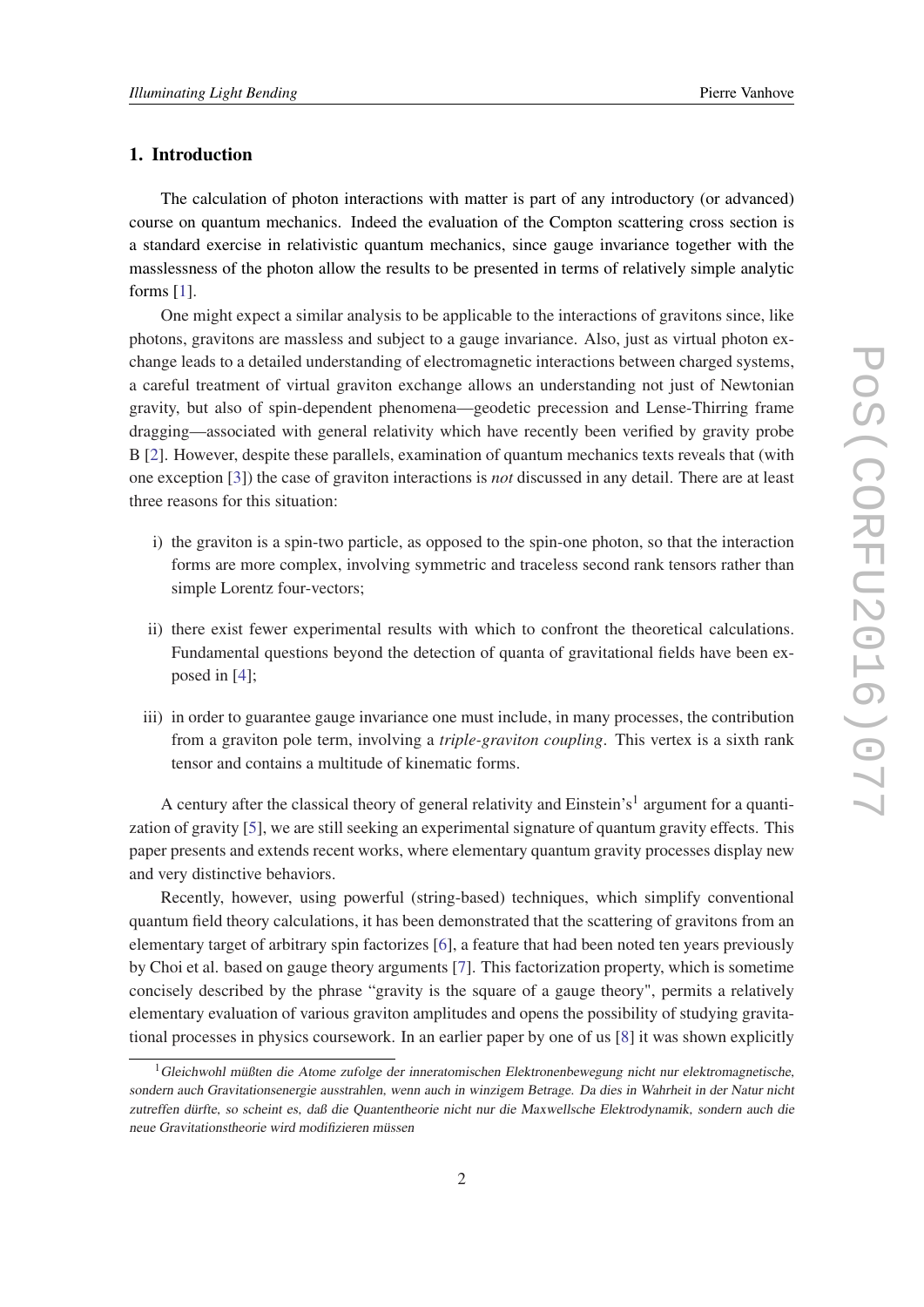how, for both spin-0 and spin- $\frac{1}{2}$  targets, the use of factorization enables elementary calculation of both the graviton photoproduction,

$$
\gamma + S \to g + S,
$$

and gravitational Compton scattering,

$$
g + S \rightarrow g + S,
$$

reactions in terms of elementary photon reactions. This simplification means that graviton interactions can now be discussed in a basic quantum mechanics course and opens the possibility of treating interesting cosmological applications.

In the present paper we extend the work begun in [[8](#page-33-0)] to the case of a spin-1 target and demonstrate and explain the origin of various universalities, *i.e.,* results which are independent of target spin. In addition, by taking the limit of vanishing target mass we show how both graviton-photon and graviton-graviton scattering may be determined using elementary methods.

In section 2 then, we review the electromagnetic interactions of a spin one system. In section 3 we calculate the ordinary Compton scattering cross section for a spin-1 target and compare with the analogous spin-0 and spin- $\frac{1}{2}$  forms. In section 4 we examine graviton photoproduction and gravitational Compton scattering for a spin-1 target and again compare with the analogous spin-0 and spin- $\frac{1}{2}$  results. In section 5 we study the massless limit and show how both photon-graviton and graviton-graviton scattering can be evaluated, resolving a subtlety which arises in the derivation. Section 6 discusses some intriguing properties of the forward cross-section. In section 7 we review the classical physics calculation of the bending of light, including both lowest order and next to leading order corrections. After a derivation of the gravitational interaction of massless and massive systems in section 8, in section 9 we present at an alternative derivation in terms of geometrical optics, which uses the wave interpretation of light propagation. Then in section 10, we examine an additional way to derive the light bending, in terms of a quantum mechanical small angle scattering (eikonal) picture following the approach in [[9](#page-33-0)]. A brief concluding section summarizes our results. The equivalence between results derived via these on the surface disparate techniques serves as an interesting example which can introduce students to new ways to analyze a familiar problem. Two appendices contain formalism and calculational details.

#### 2. Spin One Interactions: a Lightning Review

We begin by reviewing the photon and graviton interactions of a spin-1 system. Recall that for a massive spin-0 system, we generate the photon interactions by writing down the free Lagrangian for a scalar field  $\phi$ 

$$
\mathcal{L}_0^{S=0} = \partial_\mu \phi^\dagger \partial^\mu \phi - m^2 \phi^\dagger \phi \,, \tag{2.1}
$$

and making the minimal substitution [[10\]](#page-33-0)

$$
i\partial_\mu \longrightarrow iD_\mu \equiv i\partial_\mu - eA_\mu \,.
$$

This procedure leads to the familiar interaction Lagrangian

$$
\mathcal{L}_{int}^{S=0} = -iA_{\mu}\phi^{\dagger}\overleftrightarrow{\partial}^{\mu}\phi + e^{2}A^{\mu}A^{\nu}\eta_{\mu\nu}\phi^{\dagger}\phi, \qquad (2.2)
$$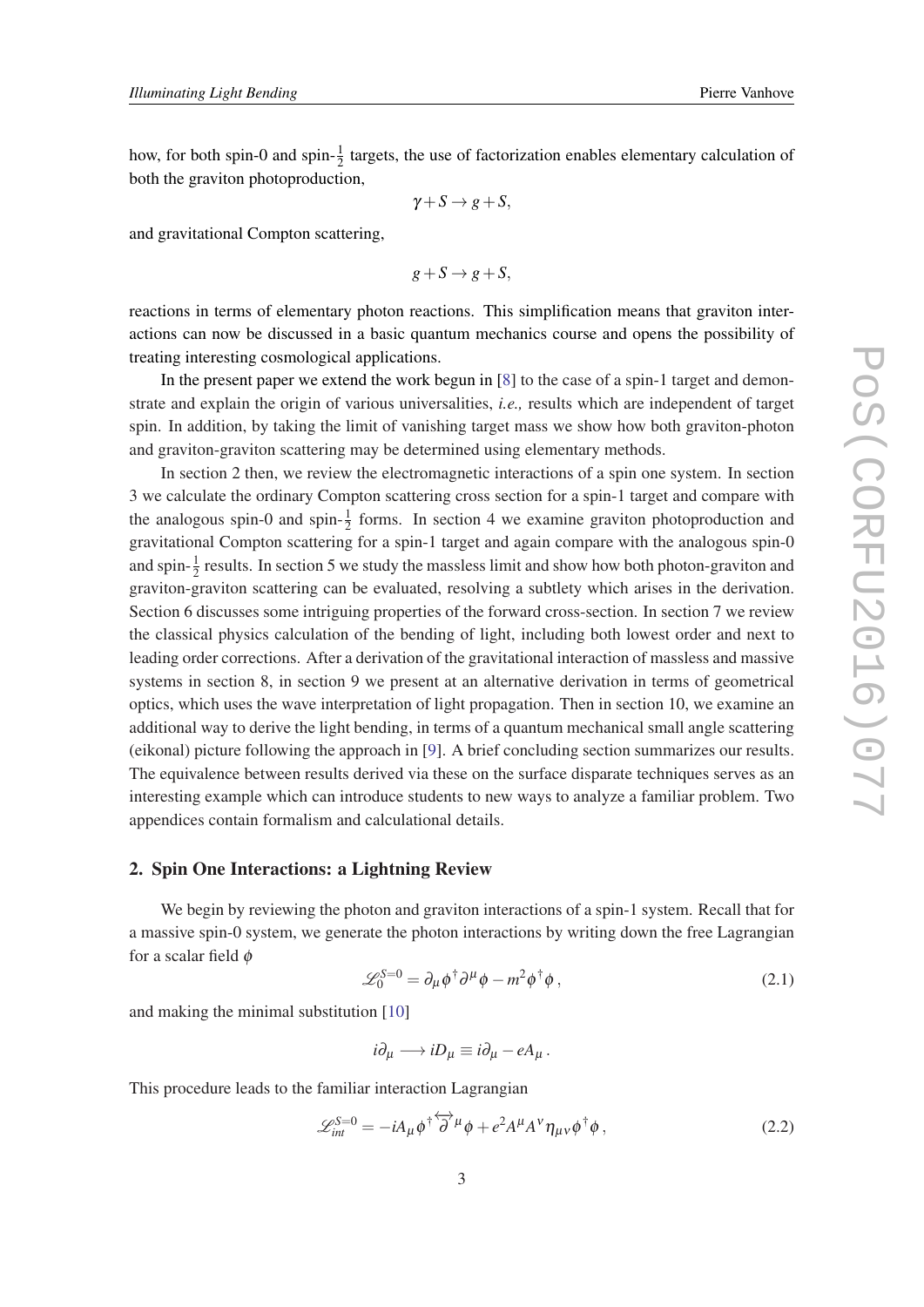where *e* is the particle charge and  $A_{\mu}$  is the photon field, and implies the one- and two-photon vertices

$$
\langle p_f | V_{em}^{(1)\mu} | p_i \rangle = ie(p_f + p_i)^{\mu},
$$
  

$$
\langle p_f | V_{em}^{(2)\mu\nu} | p_i \rangle = 2ie^2 \eta^{\mu\nu}.
$$
 (2.3)

The corresponding charged massive spin-1 Lagrangian has the Proca form [[11\]](#page-33-0)

$$
\mathcal{L}_0^{S=1} = -\frac{1}{2} B^{\dagger}_{\mu\nu} B^{\mu\nu} + m^2 B^{\dagger}_{\mu} B^{\mu} \,, \tag{2.4}
$$

where  $B^{\mu}$  is a spin one field subject to the constraint  $\partial_{\mu}B^{\mu} = 0$  and  $B^{\mu\nu}$  is the antisymmetric tensor

$$
B^{\mu\nu} = \partial^{\mu} B^{\nu} - \partial^{\nu} B^{\mu} \,. \tag{2.5}
$$

The minimal substitution then leads to the interaction Lagrangian

$$
\mathscr{L}_{int}^{S=1} = ieA^{\mu}B^{\nu\dagger} \left( \eta_{\nu\alpha} \overleftrightarrow{\partial}_{\mu} - \eta_{\alpha\mu} \overleftrightarrow{\partial}_{\nu} \right) B^{\alpha} - e^{2}A^{\mu}A^{\nu} (\eta_{\mu\nu} \eta_{\alpha\beta} - \eta_{\mu\alpha} \eta_{\nu\beta}) B^{\alpha\dagger} B^{\beta} ,\qquad(2.6)
$$

and the one, two photon vertices

$$
\langle p_f, \varepsilon_B | V_{em}^{(1)\mu} | p_i, \varepsilon_A \rangle_{S=1} = -ie \varepsilon_{BB}^* \left( (p_f + p_i)^{\mu} \eta^{\alpha \beta} - \eta^{\beta \mu} p_f^{\alpha} - \eta^{\alpha \mu} p_i^{\beta} \right) \varepsilon_{A\alpha},
$$
  

$$
\langle p_f, \varepsilon_B | V_{em}^{(2)\mu\nu} | p_i, \varepsilon_A \rangle_{S=1} = ie^2 \varepsilon_{BB}^* \left( 2\eta^{\alpha \beta} \eta^{\mu\nu} - \eta^{\alpha \mu} \eta^{\beta \nu} - \eta^{\alpha \nu} \eta^{\beta \mu} \right) \varepsilon_{A\alpha}.
$$
 (2.7)

However, Eq. (2.7) is *not* the correct result for a fundamental spin-1 particle such as the charged *W*-boson. Because the *W* arises in a gauge theory, the field tensor is not given by Eq. (2.5) but rather is generated from the charged— $\sqrt{\frac{1}{2}}$  $\frac{1}{2}(x \pm iy)$ —component of

$$
\boldsymbol{B}_{\mu\nu} = D_{\mu}\boldsymbol{B}_{\nu} - D_{\nu}\boldsymbol{B}_{\mu} - g_{ga}\boldsymbol{B}_{\mu} \times \boldsymbol{B}_{\nu},
$$
\n(2.8)

where  $g_{ga}$  is the gauge coupling. This modification implies the existence of an additional  $W^{\pm}\gamma$ interaction, leading to an "extra" contribution to the single photon vertex

$$
\langle p_f, \varepsilon_B \left| \delta V_{em}^{(1)\mu} \right| p_i, \varepsilon_A \rangle_{S=1} = ie \, \varepsilon_{B\beta}^* \left( \eta^{\alpha\mu} (p_i - p_f)^{\beta} - \eta^{\beta\mu} (p_i - p_f)^{\alpha} \right) \varepsilon_{A\alpha} \,. \tag{2.9}
$$

The significance of this term can be seen by using the mass-shell Proca constraints  $p_i \cdot \varepsilon_A = p_f \cdot \varepsilon_B =$ 0 to write the total on-shell single photon vertex as

$$
\langle p_f, \varepsilon_B | (V_{em} + \delta V_{em})^{\mu} | p_i, \varepsilon_A \rangle_{S=1} = -ie \varepsilon_{\beta\beta}^* \left( (p_f + p_i)^{\mu} \eta^{\alpha\beta} - 2\eta^{\beta\mu} (p_i - p_f)^{\alpha} - 2\eta^{\alpha\mu} (p_i - p_f)^{\beta} \right) \varepsilon_{A\alpha}, \tag{2.10}
$$

wherein, comparing with Eq. 2.9, we observe that the coefficient of the term  $-\eta^{\alpha\mu}(p_i - p_f)^{\beta}$  +  $\eta^{\beta\mu}(p_i - p_f)^{\alpha}$  has been modified from unity to two. Since the rest frame spin operator can be identified via<sup>2</sup>

$$
B_i^{\dagger} B_j - B_j^{\dagger} B_i = -i \,\varepsilon_{ijk} \langle f | S_k | i \rangle \,, \tag{2.12}
$$

 $2$ Equivalently, one can use the relativistic identity

$$
\varepsilon_{B\mu}^* q \cdot \varepsilon_A - \varepsilon_{A\mu} q \cdot \varepsilon_B^* = \frac{1}{1 - \frac{q^2}{m^2}} \left( \frac{i}{m} \varepsilon_{\mu\beta\gamma\delta} p_i^{\beta} q^{\gamma} S^{\delta} - \frac{1}{2m} (p_f + p_i)_{\mu} \varepsilon_B^* \cdot q \varepsilon_A \cdot q \right),\tag{2.11}
$$

where  $S^{\delta} = \frac{i}{2m} \varepsilon^{\delta \sigma \tau \zeta} \varepsilon_{B \sigma}^* \varepsilon_{A \tau} (p_f + p_i) \zeta$  is the spin four-vector.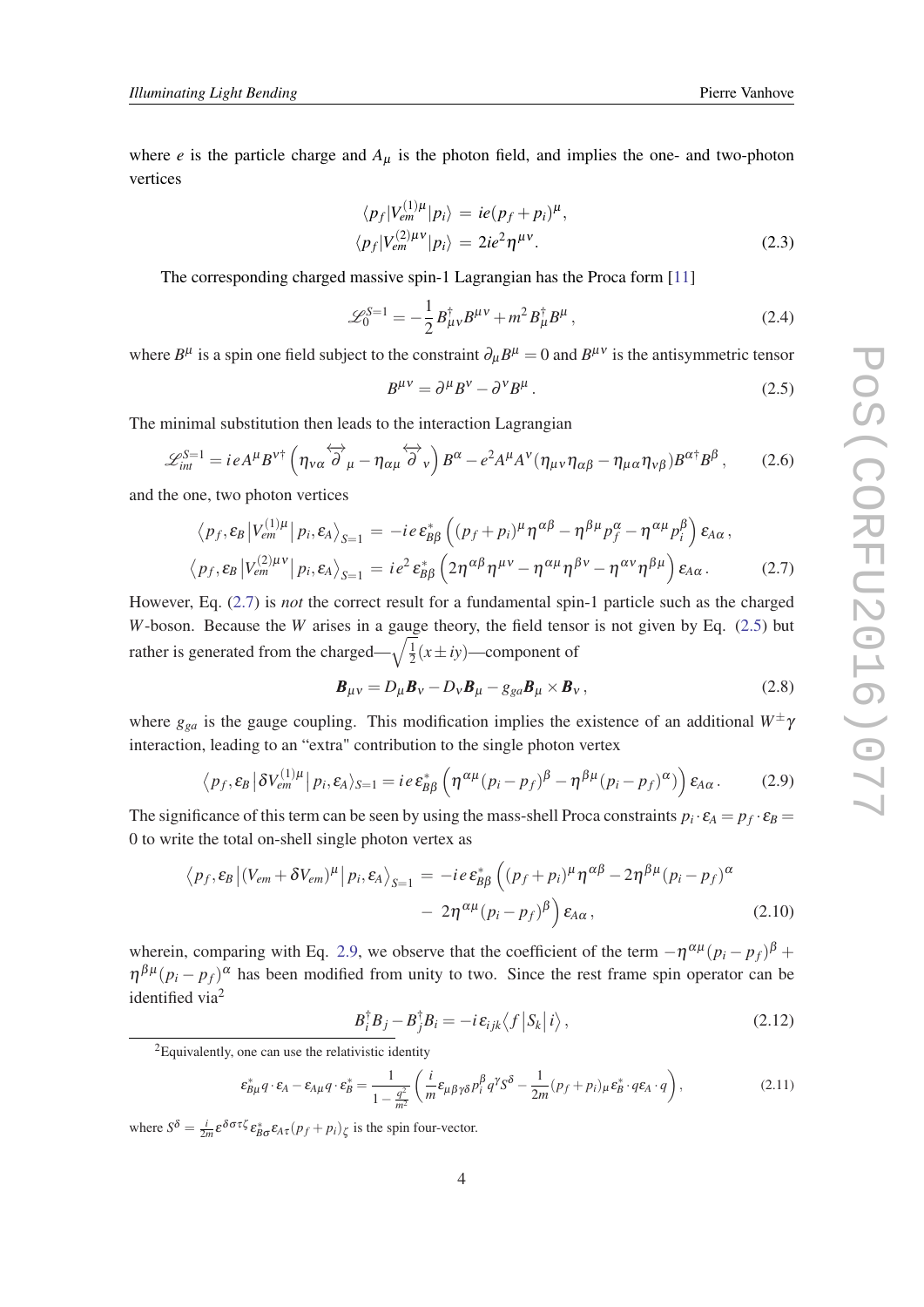<span id="page-4-0"></span>the corresponding piece of the nonrelativistic interaction Lagrangian becomes

$$
\mathcal{L}_{\text{int}} = -g \frac{e}{2m} \langle f | \mathbf{S} | i \rangle \cdot \nabla \times \mathbf{A}, \qquad (2.13)
$$

where  $g$  is the gyromagnetic ratio and we have included a factor  $2m$  which accounts for the normalization condition of the spin one field. Thus the "extra" interaction required by a gauge theory changes the *g*-factor from its Belinfante value of unity [\[12\]](#page-33-0) to its universal value of two, as originally proposed by Weinberg [\[13](#page-33-0)] and more recently buttressed by a number of additional arguments [\[14](#page-33-0)]. Henceforth in this manuscript then we shall assume the *g*-factor of the spin-1 system to have its "natural" value  $g = 2$ , since it is in this case that the high-energy properties of the scattering are well controlled and the factorization properties of gravitational amplitudes are valid [[15](#page-33-0)].

#### 3. Compton Scattering

The vertices given in the previous section can now be used to evaluate the ordinary Compton scattering amplitude,

$$
\gamma + S \to \gamma + S,
$$

for a spin-1 system having charge *e* and mass *m* by summing the contributions of the three diagrams shown in Figure [1](#page-5-0), yielding

$$
Amp_{S=1}^{Comp} = 2e^{2} \left\{ \varepsilon_{A} \cdot \varepsilon_{B}^{*} \left[ \frac{\varepsilon_{i} \cdot p_{i} \varepsilon_{f}^{*} \cdot p_{f}}{p_{i} \cdot k_{i}} - \frac{\varepsilon_{i} \cdot p_{f} \varepsilon_{f}^{*} \cdot p_{i}}{p_{i} \cdot k_{f}} - \varepsilon_{i} \cdot \varepsilon_{f}^{*} \right] - \left[ \varepsilon_{A} \cdot [\varepsilon_{f}^{*}, k_{f}] \cdot \varepsilon_{B}^{*} \left( \frac{\varepsilon_{i} \cdot p_{i}}{p_{i} \cdot k_{i}} - \frac{\varepsilon_{i} \cdot p_{f}}{p_{i} \cdot k_{f}} \right) - \varepsilon_{A} \cdot [\varepsilon_{i}, k_{i}] \cdot \varepsilon_{B}^{*} \left( \frac{\varepsilon_{f} \cdot p_{f}}{p_{i} \cdot k_{i}} - \frac{\varepsilon_{f}^{*} \cdot p_{i}}{p_{i} \cdot k_{f}} \right) \right] - \left[ \frac{1}{p_{i} \cdot k_{i}} \varepsilon_{A} \cdot [\varepsilon_{i}, k_{i}] \cdot [\varepsilon_{f}^{*}, k_{f}] \cdot \varepsilon_{B}^{*} - \frac{1}{p_{i} \cdot k_{f}} \varepsilon_{A} \cdot [\varepsilon_{f}^{*}, k_{f}] \cdot [\varepsilon_{i}, k_{i}] \varepsilon_{B}^{*} \right] \right\},
$$
(3.1)

with the momentum conservation condition  $p_i + k_i = p_f + k_f$ . We can verify the gauge invariance of the above form by noting that this amplitude can be written in the equivalent form

$$
Amp_{S=1}^{Comp} = \frac{2e^2}{p_i \cdot k_i p_i \cdot k_f} \left\{ \varepsilon_B^* \cdot \varepsilon_A (p_i \cdot F_i \cdot F_f \cdot p_i) + \left[ (\varepsilon_B^* \cdot F_f \cdot \varepsilon_A)(p_i \cdot F_i \cdot p_f) + (\varepsilon_B^* \cdot F_i \cdot \varepsilon_A)(p_i \cdot F_f \cdot p_f) \right] - \left[ p_i \cdot k_f (\varepsilon_B^* \cdot F_f \cdot F_i \cdot \varepsilon_A) - p_i \cdot k_i (\varepsilon_B^* \cdot F_i \cdot F_f \cdot \varepsilon_A) \right] \right\},
$$
\n(3.2)

where the electromagnetic field tensors are  $F_i^{\mu\nu} = \varepsilon_i^{\mu} k_i^{\nu} - \varepsilon_i^{\nu} k_i^{\mu}$  and  $F_f^{\mu\nu} = \varepsilon_f^{*\mu} k_f^{\nu} - \varepsilon_f^{*\nu} k_f^{\mu}$  $f^{\mu}$ . Since *F*<sub>*i*</sub>, *f* are obviously invariant under the substitutions  $\varepsilon_{i,f} \rightarrow \varepsilon_{i,f} + \lambda k_{i,f}$ ,  $i = 1,2$ , it is clear that Eq. (3.1) satisfies the gauge invariance strictures

$$
\varepsilon_f^{*\mu} k_i^{\nu} \text{Amp}^{\text{Comp}}_{\mu\nu,S=1} = k_f^{\mu} \varepsilon_i^{\nu} \text{Amp}^{\text{Comp}}_{\mu\nu,S=1} = 0. \tag{3.3}
$$

In order to make the transition to gravity, it is useful to utilize the helicity formalism [[16\]](#page-33-0), wherein one evaluates the matrix elements of the Compton amplitude between initial and final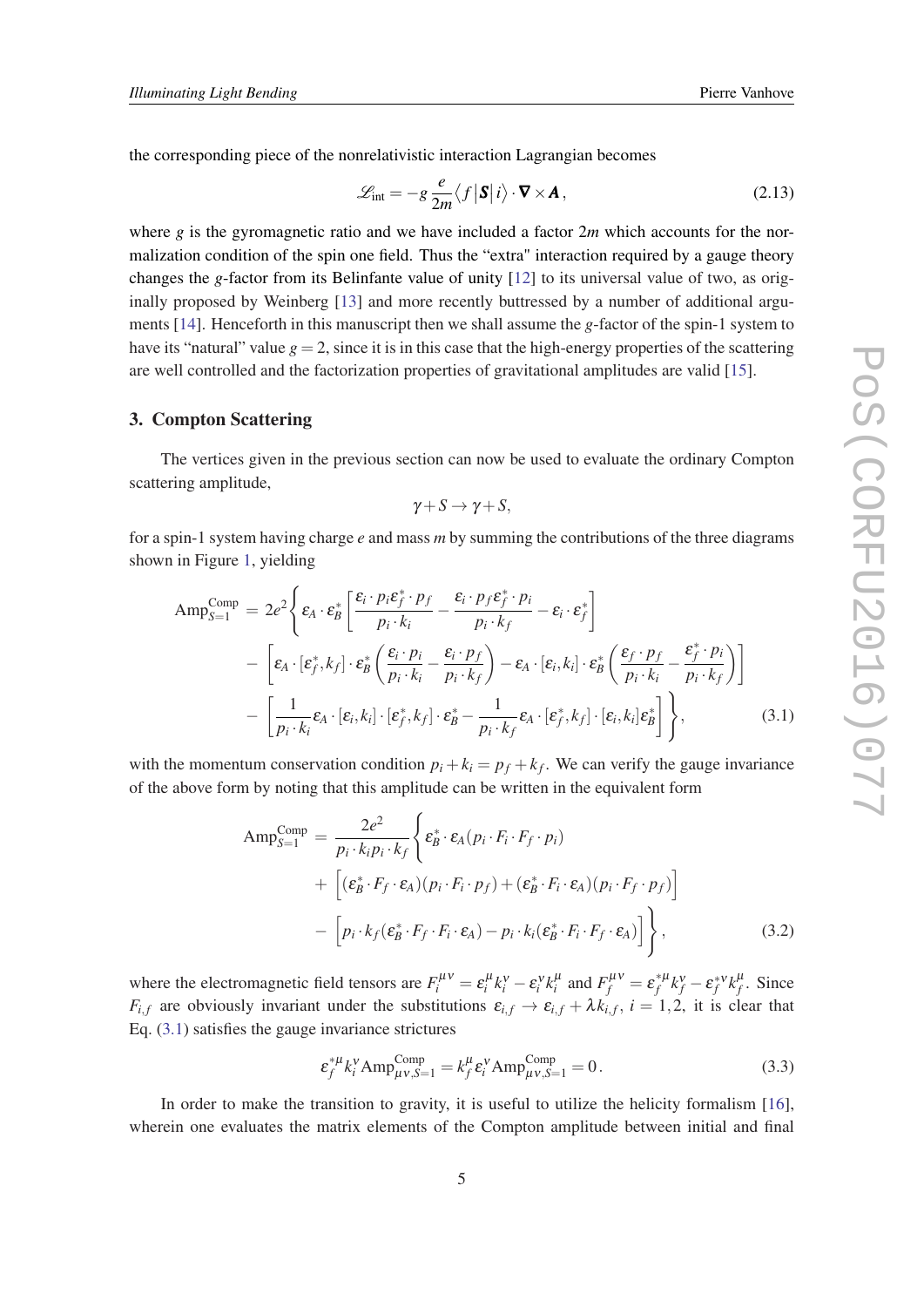<span id="page-5-0"></span>

Figure 1: Diagrams relevant to Compton scattering.

spin-1 and photon states having definite helicity, where helicity is defined as the projection of the particle spin along the momentum direction. We work initially in the center of mass frame and, for a photon incident with four-momentum  $k_i^{\mu} = p_{CM}(1,\hat{z})$ , we choose the polarization vectors

$$
\varepsilon_i^{\lambda_i} = -\frac{\lambda_i}{\sqrt{2}} (\hat{x} + i\lambda_i \hat{y}), \qquad \lambda_i = \pm, \qquad (3.4)
$$

while for an outgoing photon with  $k_f^{\mu} = p_{CM}(1, \cos \theta_{CM} \hat{z} + \sin \theta_{CM} \hat{x})$  we use polarizations

$$
\varepsilon_f^{\lambda_f} = -\frac{\lambda_f}{\sqrt{2}} \Big( \cos \theta_{\text{CM}} \hat{x} + i \lambda_f \hat{y} - \sin \theta_{\text{CM}} \hat{z} \Big), \quad \lambda_f = \pm \,. \tag{3.5}
$$

We can define corresponding helicity states for the spin-1 system. In this case the initial and final four-momenta are  $p_i^{\mu} = (E_{\text{CM}}, -p_{\text{CM}}\hat{z})$  and  $p_f^{\mu} = (E_{\text{CM}}, -p_{\text{CM}}(\cos\theta_{\text{CM}}\hat{z} + \sin\theta_{\text{CM}}\hat{x}))$  and there exist two transverse polarization four-vectors

$$
\varepsilon_A^{\pm \mu} = \left( 0, \frac{\pm \hat{x} - i\hat{y}}{\sqrt{2}} \right), \n\varepsilon_B^{\pm \mu} = \left( 0, \frac{\pm \cos \theta_{\text{CM}} \hat{x} + i\hat{y} \mp \sin \theta_{\text{CM}} \hat{z}}{\sqrt{2}} \right),
$$
\n(3.6)

in addition to the longitudinal mode with polarization four-vectors

$$
\varepsilon_A^{0\mu} = \frac{1}{m} (p_{\text{CM}}, -E_{\text{CM}}\hat{z}),
$$
  
\n
$$
\varepsilon_B^{0\mu} = \frac{1}{m} (p_{\text{CM}}, -E_{\text{CM}}(\cos\theta_{\text{CM}}\hat{z} + \sin\theta_{\text{CM}}\hat{x})),
$$
\n(3.7)

In terms of the usual invariant kinematic (Mandelstam) variables

$$
s = (p_i + k_i)^2, \quad t = (k_i - k_f)^2, \quad u = (p_i - k_f)^2,
$$
 (3.8)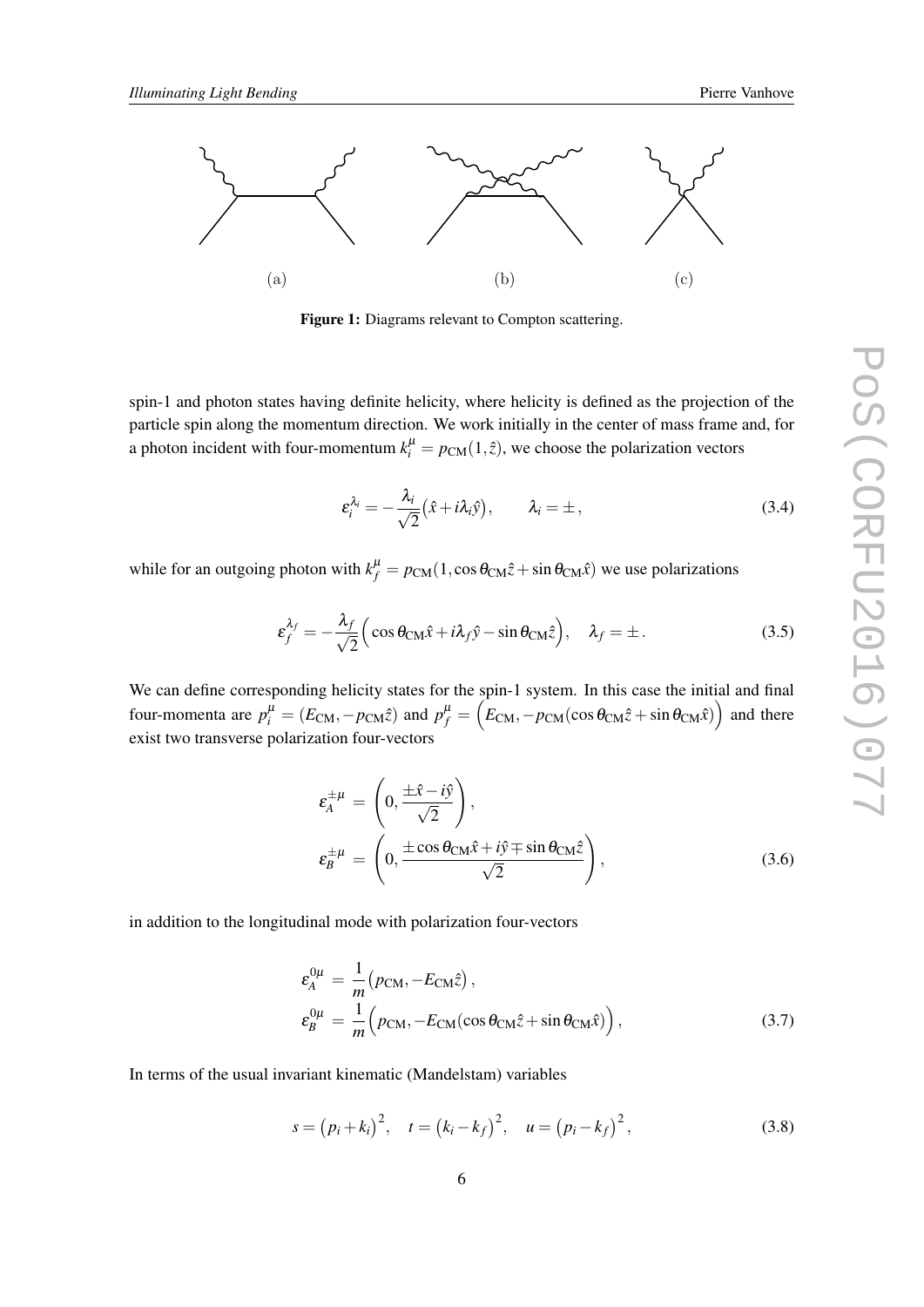<span id="page-6-0"></span>we identify

$$
p_{CM} = \frac{s - m^2}{2\sqrt{s}},
$$
  
\n
$$
E_{CM} = \frac{s + m^2}{2\sqrt{s}},
$$
  
\n
$$
\cos\frac{1}{2}\theta_{CM} = \frac{\left((s - m^2)^2 + st\right)^{\frac{1}{2}}}{s - m^2} = \frac{\left(m^4 - su\right)^{\frac{1}{2}}}{s - m^2},
$$
  
\n
$$
\sin\frac{1}{2}\theta_{CM} = \frac{\left(-st\right)^{\frac{1}{2}}}{s - m^2}.
$$
\n(3.9)

The invariant cross-section for unpolarized Compton scattering is then given by

$$
\frac{d\sigma_{S=1}^{\text{Comp}}}{dt} = \frac{1}{16\pi(s-m^2)^2} \frac{1}{3} \sum_{a,b=-,0,+} \frac{1}{2} \sum_{c,d=-,+} \left| B^1(ab;cd) \right|^2, \tag{3.10}
$$

where

$$
B^{1}(ab;cd) = \langle p_f, b; k_f, d \left| \text{Amp}^{\text{Comp}}_{S=1} \right| p_i, a; k_i, c \rangle,
$$
\n(3.11)

is the Compton amplitude for scattering of a photon with four-momentum  $k_i$ , helicity a from a spin-1 target having four-momentum  $p_i$ , helicity  $c$  to a photon with four-momentum  $k_f$ , helicity *d* and target with four-momentum *p<sup>f</sup>* , helicity *b*. The helicity amplitudes can now be calculated straightforwardly. There exist  $3^2 \times 2^2 = 36$  such amplitudes but, since helicity reverses under spatial inversion, parity invariance of the electromagnetic interaction requires that<sup>3</sup>

$$
|B^{1}(ab;cd)| = |B^{1}(-a-b;-c-d)|.
$$

Also, since helicity is unchanged under time reversal, but initial and final states are interchanged, T-invariance of the electromagnetic interaction requires that

$$
|B1(ab; cd)| = |B1(ba; dc)|.
$$

Consequently there exist only *twelve* independent helicity amplitudes. Using Eq. [\(3.1](#page-4-0)) we calculate the various helicity amplitudes in the center of mass frame and then write these results in terms of

<sup>&</sup>lt;sup>3</sup>Note that we require only that the magnitudes of the helicity amplitudes related by parity and/or time reversal be the same. There could exist unobservable phases.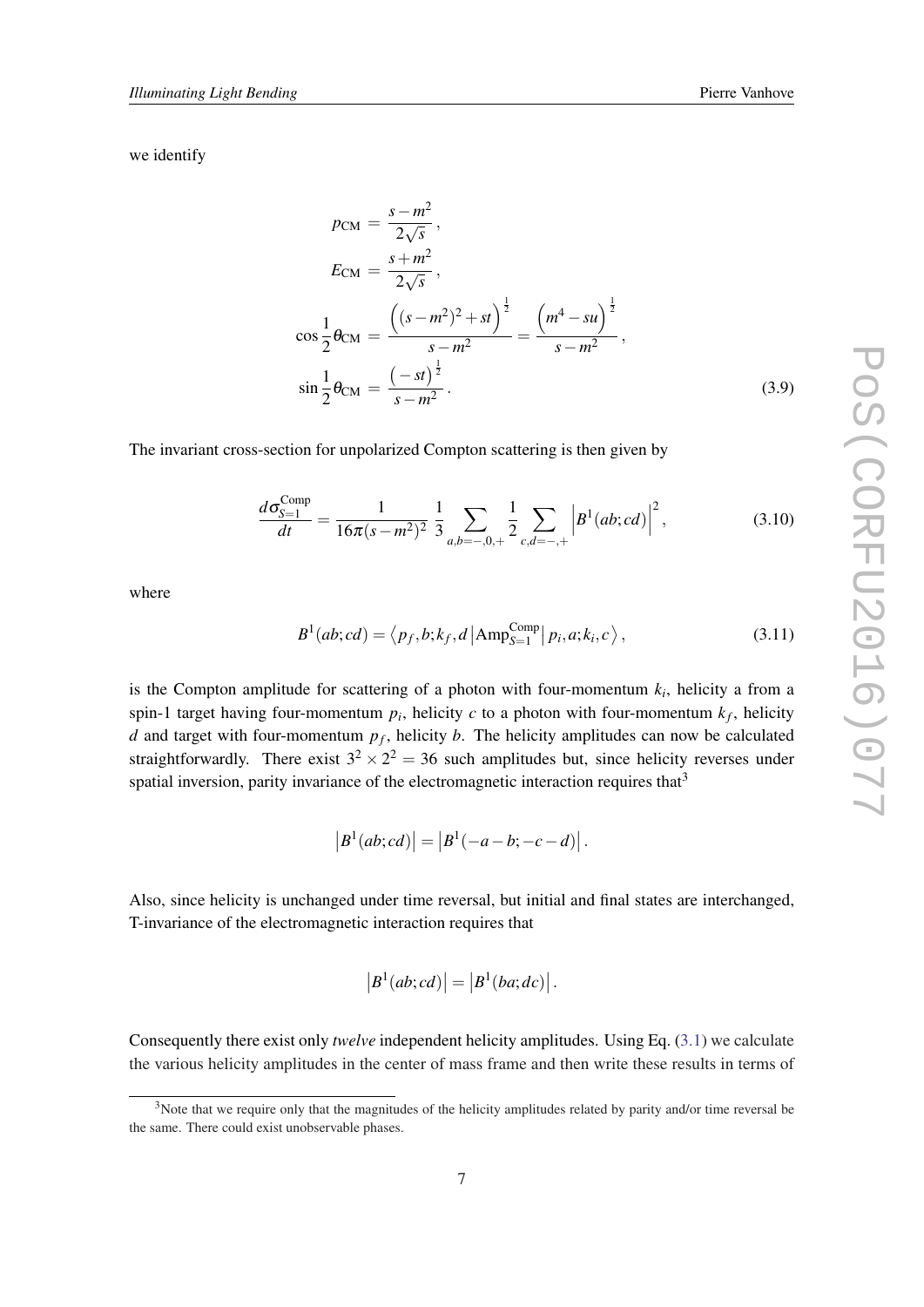invariants using Eq. ([3.9\)](#page-6-0), yielding

$$
|B^{1}(++,++)| = |B^{1}(--;--)| = 2e^{2} \frac{((s-m^{2})^{2}+m^{2}t)^{2}}{(s-m^{2})^{3}(u-m^{2})},
$$
  
\n
$$
|B^{1}(++,--)| = |B^{1}(-;++)| = 2e^{2} \frac{(m^{4}-su)^{2}}{(s-m^{2})^{3}(u-m^{2})},
$$
  
\n
$$
|B^{1}(+-;+-)| = |B^{1}(-+;-+)| = 2e^{2} \frac{m^{4}t^{2}}{(s-m^{2})^{3}(u-m^{2})},
$$
  
\n
$$
|B^{1}(+-;-+)| = |B^{1}(-+;+-)| = 2e^{2} \frac{s^{2}t^{2}}{(s-m^{2})^{3}(u-m^{2})},
$$
  
\n
$$
|B^{1}(++,+-)| = |B^{1}(--;-+)| = |B^{1}(++,-+)| = |B^{1}(--,+-)|,
$$
  
\n
$$
= 2e^{2} \frac{m^{2}t(m^{4}-su)}{(s-m^{2})^{3}(u-m^{2})},
$$
  
\n
$$
|B^{1}(+-;++)| = |B^{1}(-+;--)| = |B^{1}(-+;++)| = |B^{1}(+-;--)|,
$$
  
\n
$$
= 2e^{2} \frac{m^{2}t(m^{4}-su)}{(s-m^{2})^{3}(u-m^{2})}.
$$
  
\n(3.12)

and

$$
|B^{1}(0+;++)| = |B^{1}(0-;--)| = |B^{1}(+0;++)| = |B^{1}(-0;--)|,
$$
  
\n
$$
= 2e^{2} \frac{\sqrt{2}m\left(\frac{tm^{2}}{4} + (s-m^{2})^{2}\right)\sqrt{-t(m^{4}-su)}}{(s-m^{2})^{3}(u-m^{2})}},
$$
  
\n
$$
|B^{1}(0+;+-)| = |B^{1}(0-;-+)| = |B^{1}(+0;-+)| = |B^{1}(-0;+-)|,
$$
  
\n
$$
= 2e^{2} \frac{\sqrt{2}mst\sqrt{-t(m^{4}-su)}}{(s-m^{2})^{3}(u-m^{2})}},
$$
  
\n
$$
|B^{1}(0+;-+)| = |B^{1}(0-;+-)| = |B^{1}(+0;+-)| = |B^{1}(-0;-+)|,
$$
  
\n
$$
= 2e^{2} \frac{\sqrt{2}m^{3}t\sqrt{-t(m^{4}-su)}}{(s-m^{2})^{3}(u-m^{2})}},
$$
  
\n
$$
|B^{1}(0+;--)| = |B^{1}(0-;++)| = |B^{1}(+0;--)| = |B^{1}(-0;++)|,
$$
  
\n
$$
= 2e^{2} \frac{\sqrt{2}m(-t(m^{4}-su))^{3}}{(s-m^{2})^{3}t(u-m^{2})}},
$$
  
\n
$$
|B^{1}(00;++)| = |B^{1}(00;--)| = 2e^{2} \frac{(2tm^{2}+(s-m^{2})^{2})(m^{4}-su)}{(s-m^{2})^{3}(u-m^{2})},
$$
  
\n
$$
|B^{1}(00;+-)| = |B^{1}(00;-+)| = 2e^{2} \frac{(m^{2}t((s-m^{2})^{2}+2st)}{(s-m^{2})^{3}(u-m^{2})}.
$$
  
\n(3.13)

Substitution into Eq. [\(3.10](#page-6-0)) then yields the invariant cross-section for unpolarized Compton scattering from a charged spin-1 target

$$
\frac{d\sigma_{S=1}^{\text{Comp}}}{dt} = \frac{e^4}{12\pi(s-m^2)^4(u-m^2)^2} \left[ (m^4 - su + t^2) \left( 3(m^4 - su) + t^2 \right) + t^2 (t - m^2) (t - 3m^2) \right],
$$
\n(3.14)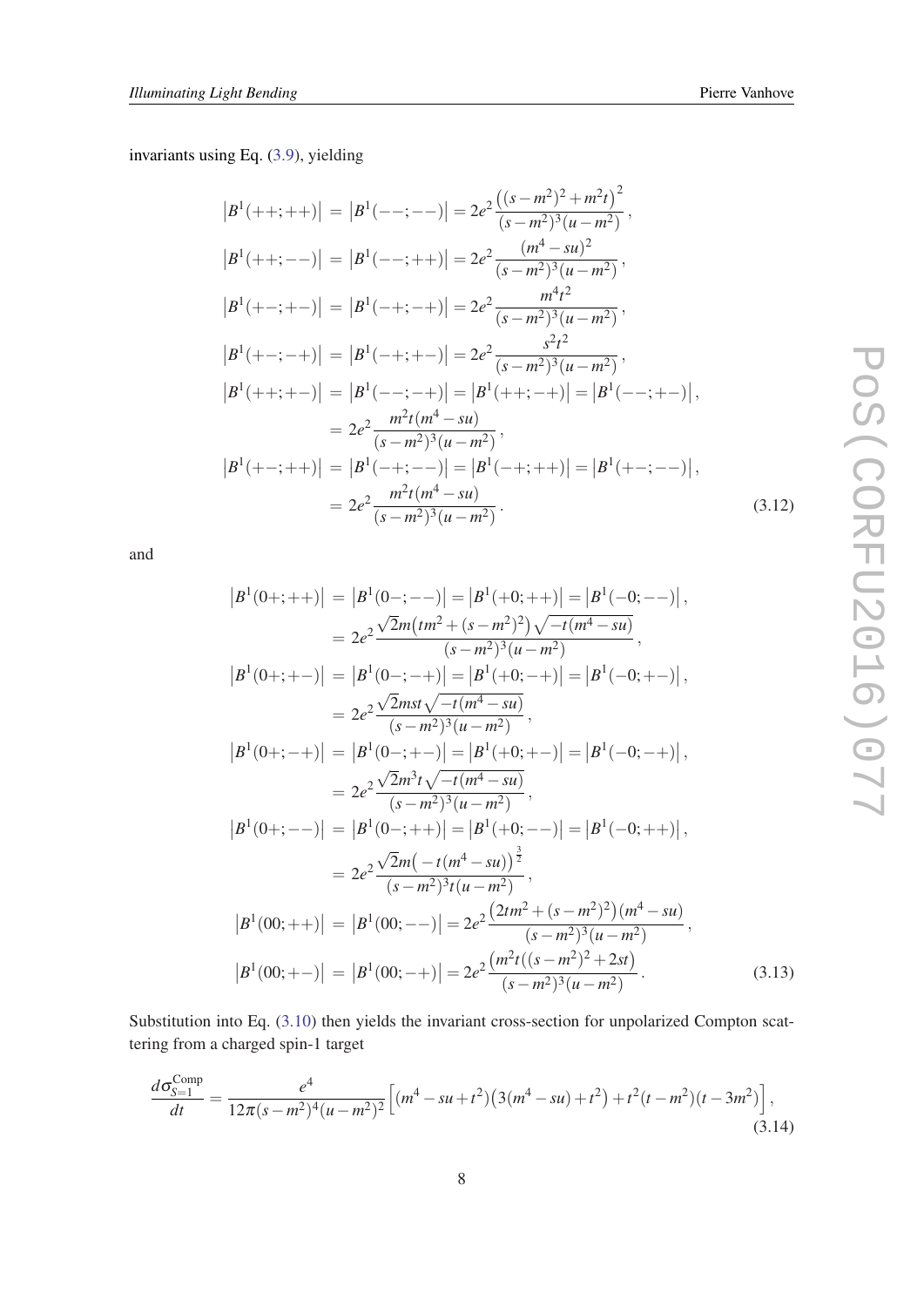which can be compared with the corresponding results for unpolarized Compton scattering from charged spin-0 and spin- $\frac{1}{2}$  targets found in ref. [\[8](#page-33-0)]—

$$
\frac{d\sigma_{S=0}^{\text{Comp}}}{dt} = \frac{e^4}{4\pi(s - m^2)^4 (u - m^2)^2} \left[ (m^4 - su)^2 + m^4 t^2 \right],
$$
\n
$$
\frac{d\sigma_{S=\frac{1}{2}}^{\text{Comp}}}{dt} = \frac{e^4}{8\pi(s - m^2)^4 (u - m^2)^2} \left[ (m^4 - su)(2(m^4 - su) + t^2) + m^2 t^2 (2m^2 - t) \right].
$$
\n(3.15)

Often such results are written in the *laboratory* frame, wherein the target is at rest, by use of the relations

$$
s - m2 = 2m\omega_i, \quad u - m2 = -2m\omega_f,
$$
  

$$
m4 - su = 4m2\omega_i\omega_f\cos^2\frac{\theta_L}{2}, \quad m2t = -4m2\omega_i\omega_f\sin^2\frac{\theta_L}{2},
$$
(3.16)

and

$$
\frac{dt}{d\Omega} = \frac{d}{2\pi d\cos\theta_L} \left( -\frac{2\omega_i^2 (1 - \cos\theta_L)}{1 + \frac{\omega_i}{m} (1 - \cos\theta_L)} \right) = \frac{\omega_f^2}{\pi}.
$$
\n(3.17)

Introducing the fine structure constant  $\alpha = e^2/4\pi$ , we find then

$$
\frac{d\sigma_{\text{lab},S=1}^{\text{Comp}}}{d\Omega} = \frac{\alpha^2}{m^2} \frac{\omega_f^4}{\omega_i^4} \left[ \left( \cos^4 \frac{\theta_L}{2} + \sin^4 \frac{\theta_L}{2} \right) \left( 1 + 2 \frac{\omega_i}{m} \sin^2 \frac{\theta_L}{2} \right)^2 + \frac{16\omega_i^2}{3m^2} \sin^4 \frac{\theta_L}{2} \left( 1 + 2 \frac{\omega_i}{m} \sin^2 \frac{\theta_L}{2} \right) + \frac{32\omega_i^4}{3m^4} \sin^8 \frac{\theta_L}{2} \right],
$$
\n
$$
\frac{d\sigma_{\text{lab},S=\frac{1}{2}}^{\text{Comp}}}{d\Omega} = \frac{\alpha^2}{m^2} \frac{\omega_j^3}{\omega_i^3} \left[ \left( \cos^4 \frac{\theta_L}{2} + \sin^4 \frac{\theta_L}{2} \right) \left( 1 + 2 \frac{\omega_i}{m} \sin^2 \frac{\theta_L}{2} \right) + 2 \frac{\omega_i^2}{m^2} \sin^4 \frac{\theta_L}{2} \right],
$$
\n
$$
\frac{d\sigma_{\text{lab},S=0}^{\text{Comp}}}{d\Omega} = \frac{\alpha^2}{m^2} \frac{\omega_f^2}{\omega_i^2} \left[ \cos^4 \frac{\theta_L}{2} + \sin^4 \frac{\theta_L}{2} \right].
$$
\n(3.18)

We observe that the nonrelativistic laboratory cross-section has an identical form for *any* spin

$$
\frac{d\sigma_{\text{lab},S}^{\text{Comp}}}{d\Omega}\Big|^{NR} = \frac{\alpha^2}{m^2} \left[ \left( \cos^4 \frac{\theta_L}{2} + \sin^4 \frac{\theta_L}{2} \right) \left( 1 + \mathcal{O}\left(\frac{\omega_i}{m}\right) \right) \right],\tag{3.19}
$$

which follows from the universal form of the Compton amplitude for scattering from a spin-*S* target in the low-energy ( $\omega \ll m$ ) limit, which in turn arises from the universal form of the Compton amplitude for scattering from a spin-*S* target in the low-energy limit—

$$
\langle S, M_f; \varepsilon_f | \text{Amp}_S^{\text{Comp}} | S, M_i; \varepsilon_i \rangle_{\omega \ll m} = 2e^2 \varepsilon_f^* \cdot \varepsilon_i \, \delta_{M_i, M_f} + \dots,
$$
\n(3.20)

which obtains in an effective field theory approach to Compton scattering [\[17](#page-33-0)].<sup>4</sup>

$$
AmpBorn \sim 2e2 \frac{\varepsilon_f^* \cdot p\varepsilon_i \cdot p}{p \cdot k} \sim \frac{\omega}{m} \times Ampseagull = 2e2 \varepsilon_f^* \cdot \varepsilon_i.
$$
 (3.21)

<sup>&</sup>lt;sup>4</sup>That the seagull contribution dominates the non relativistic cross-section is clear from the feature that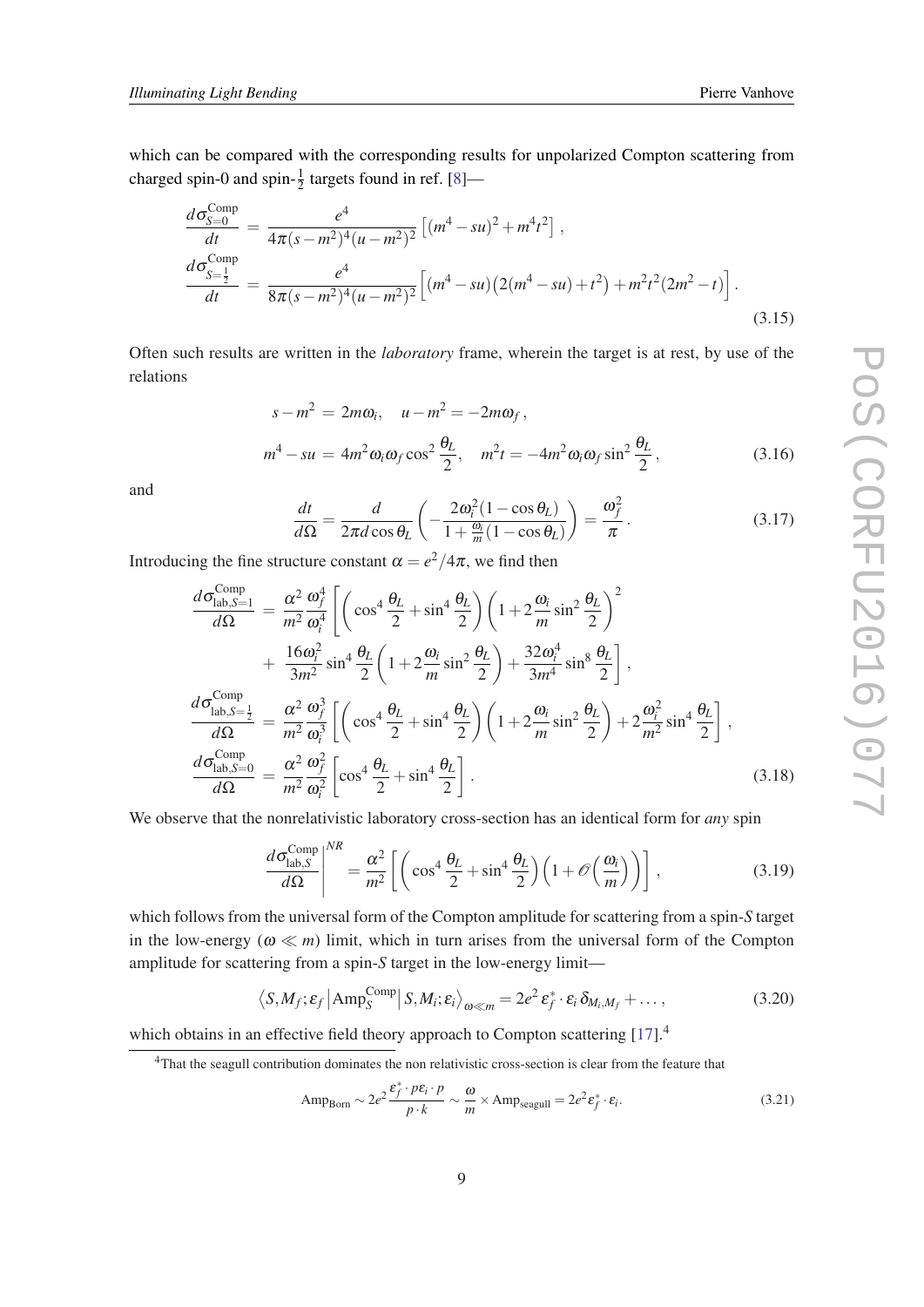# <span id="page-9-0"></span>4. Gravitational Interactions

In the previous section we discussed the treatment the familiar electromagnetic interaction, using Compton scattering on a spin-1 target as an example. In this section we show how the gravitational interaction can be evaluated via methods parallel to those used in the electromagnetic case. An important difference is that while in the electromagnetic case we have the simple interaction Lagrangian

$$
\mathcal{L}_{int} = -eA_{\mu}J^{\mu},\qquad(4.1)
$$

where  $J^{\mu}$  is the electromagnetic current matrix element, for gravity we have

$$
\mathcal{L}_{int} = \frac{\kappa}{2} h_{\mu\nu} T^{\mu\nu} \,. \tag{4.2}
$$

Here the field tensor  $h_{\mu\nu}$  is defined in terms of the metric via

$$
g_{\mu\nu} = \eta_{\mu\nu} + \kappa h_{\mu\nu},\tag{4.3}
$$

where  $\kappa$  is given in terms of the Cavendish constant *G* by  $\kappa^2 = 32\pi G$ . The Einstein-Hilbert action is

$$
\mathcal{S}_{\text{Einstein-Hilbert}} = \int d^4x \sqrt{-g} \frac{2}{\kappa^2} R,\tag{4.4}
$$

where

$$
\sqrt{-g} \equiv \sqrt{-\det g} = \exp \frac{1}{2} \text{tr} \log g = 1 + \frac{1}{2} \eta^{\mu \nu} h_{\mu \nu} + \dots,
$$
 (4.5)

is the square root of the determinant of the metric and  $R = R^{\lambda}{}_{\mu\lambda\nu}g^{\mu\nu}$  is the Ricci scalar curvature obtained by contracting the Riemann tensor  $R^{\mu}{}_{\nu\rho\sigma}$  with the metric tensor. The energy-momentum tensor is defined in terms of the matter Lagrangian via

$$
T_{\mu\nu} = \frac{2}{\sqrt{-g}} \frac{\delta \sqrt{-g} \mathcal{L}_{\text{mat}}}{\delta g^{\mu\nu}}.
$$
 (4.6)

The spin-1 single graviton emission vertex shown in figure  $2(a)$  can now be identified



Figure 2: (a) The one-graviton and (b) two-graviton emission vertices from either a scalar, spinor or vector particle.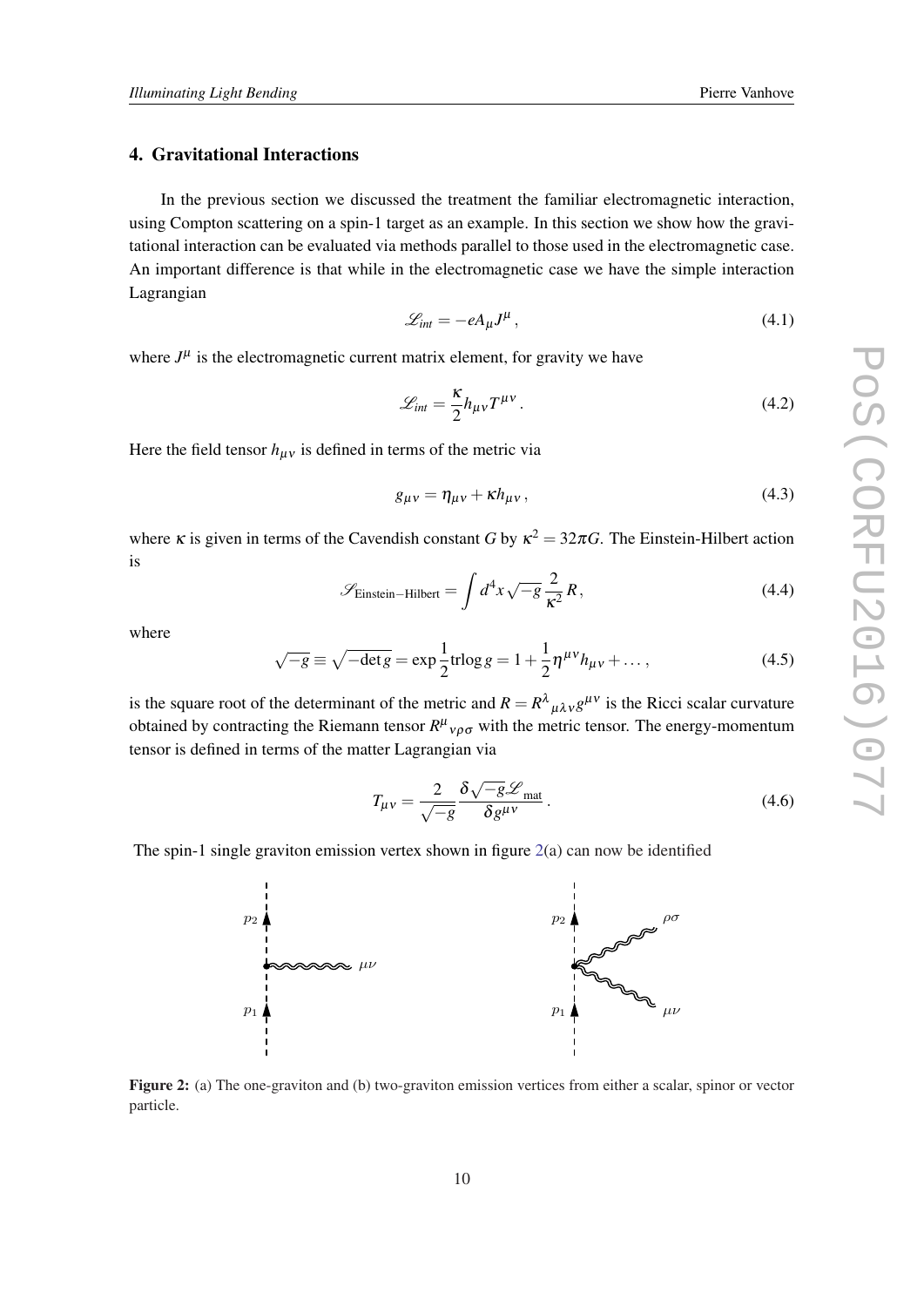<span id="page-10-0"></span>
$$
\langle p_f, \varepsilon_B | V_{grav}^{(1)\mu\nu} | p_i, \varepsilon_A \rangle_{S=1} = -i \frac{\kappa}{2} \left[ \varepsilon_B^* \cdot \varepsilon_A \left( p_i^{\mu} p_f^{\nu} + p_i^{\nu} p_f^{\mu} \right) - \varepsilon_B^* \cdot p_i \left( p_f^{\mu} \varepsilon_A^{\nu} + \varepsilon_A^{\mu} p_f^{\nu} \right) \right. \\ \left. - \varepsilon_A \cdot p_f \left( p_i^{\nu} \varepsilon_B^{*\mu} + p_i^{\mu} \varepsilon_B^{*\nu} \right) + \left( p_f \cdot p_i - m^2 \right) \left( \varepsilon_A^{\mu} \varepsilon_B^{*\nu} + \varepsilon_A^{\nu} \varepsilon_B^{*\mu} \right) \right. \\ \left. - \eta^{\mu\nu} \left[ \left( p_i \cdot p_f - m^2 \right) \varepsilon_B^* \cdot \varepsilon_A - \varepsilon_B^* \cdot p_i \varepsilon_A \cdot p_f \right] \right]. \tag{4.7}
$$

There also exist two-graviton (seagull) vertices shown in figure [2](#page-9-0)(b), which can be found by expanding the stress-energy tensor to second order in  $h_{\mu\nu}$ .

$$
\langle p_f, \varepsilon_B; k_f | V_{grav}^{(2)\mu\nu,\rho\sigma} | p_i, \varepsilon_A; k_i \rangle_{S=\overline{i}} = -i \frac{\kappa^2}{4} \varepsilon_A^{\alpha} (\varepsilon_B^{\beta})^* \Big\}
$$
  
+ 
$$
\Big[ p_{i\beta} p_{f\alpha} - \eta_{\alpha\beta} (p_i \cdot p_f - m^2) \Big] \Big( \eta_{\mu\rho} \eta_{\nu\sigma} + \eta_{\mu\sigma} \eta_{\nu\rho} - \eta_{\mu\nu} \eta_{\rho\sigma} \Big)
$$
  
+ 
$$
\eta_{\mu\rho} \Big[ \eta_{\alpha\beta} \Big( p_{i\nu} p_{f\sigma} + p_{i\sigma} p_{f\nu} \Big) - \eta_{\alpha\nu} p_{i\beta} p_{f\sigma} - \eta_{\beta\nu} p_{i\sigma} p_{f\alpha}
$$
  
- 
$$
\eta_{\beta\sigma} p_{i\nu} p_{f\alpha} - \eta_{\alpha\sigma} p_{i\beta} p_{f\nu} + (p_i \cdot p_f - m^2) \Big( \eta_{\alpha\nu} \eta_{\beta\sigma} + \eta_{\alpha\sigma} \eta_{\beta\nu} \Big) \Big]
$$
  
+ 
$$
\eta_{\mu\sigma} \Big[ \eta_{\alpha\beta} \Big( p_{i\nu} p_{f\rho} + p_{i\rho} p_{f\nu} \Big) - \eta_{\alpha\nu} p_{i\beta} p_{f\rho} - \eta_{\beta\nu} p_{i\rho} p_{f\alpha}
$$
  
- 
$$
\eta_{\beta\rho} p_{i\nu} p_{f\alpha} - \eta_{\alpha\rho} p_{i\beta} p_{f\nu} + (p_i \cdot p_f - m^2) \eta_{\alpha\nu} \eta_{\beta\rho} + \eta_{\alpha\rho} \eta_{\beta\nu} \Big) \Big]
$$
  
+ 
$$
\eta_{\nu\rho} \Big[ \eta_{\alpha\beta} \Big( p_{i\mu} p_{f\sigma} + p_{i\sigma} p_{f\mu} \Big) - \eta_{\alpha\mu} p_{i\beta} p_{f\sigma} - \eta_{\beta\mu} p_{i\sigma} p_{f\alpha}
$$
  
- 
$$
\eta_{\beta\sigma} p_{i\mu} p_{f\alpha} - \eta_{\alpha\sigma} p_{i\beta} p_{f\mu} + (p_i \cdot p_f
$$

Finally, we require the triple graviton vertex of figure [3](#page-11-0)

$$
\tau_{\alpha\beta,\gamma\delta}^{\mu\nu}(k,q) = -\frac{i\kappa}{2} \left[ \left( I_{\alpha\beta,\gamma\delta} - \frac{1}{2} \eta_{\alpha\beta} \eta_{\gamma\delta} \right) \left[ k^{\mu}k^{\nu} + (k-q)^{\mu}(k-q)^{\nu} + q^{\mu}q^{\nu} - \frac{3}{2} \eta^{\mu\nu}q^2 \right] + 2q_{\lambda}q_{\sigma} \left[ I^{\lambda\sigma}{}_{\alpha\beta}I^{\mu\nu}{}_{\gamma\delta} + I^{\lambda\sigma}{}_{\gamma\delta}I^{\mu\nu}{}_{\alpha\beta} - I^{\lambda\mu}{}_{\alpha\beta}I^{\sigma\nu}{}_{\gamma\delta} - I^{\sigma\nu}{}_{\alpha\beta}I^{\lambda\mu}{}_{\gamma\delta} \right]
$$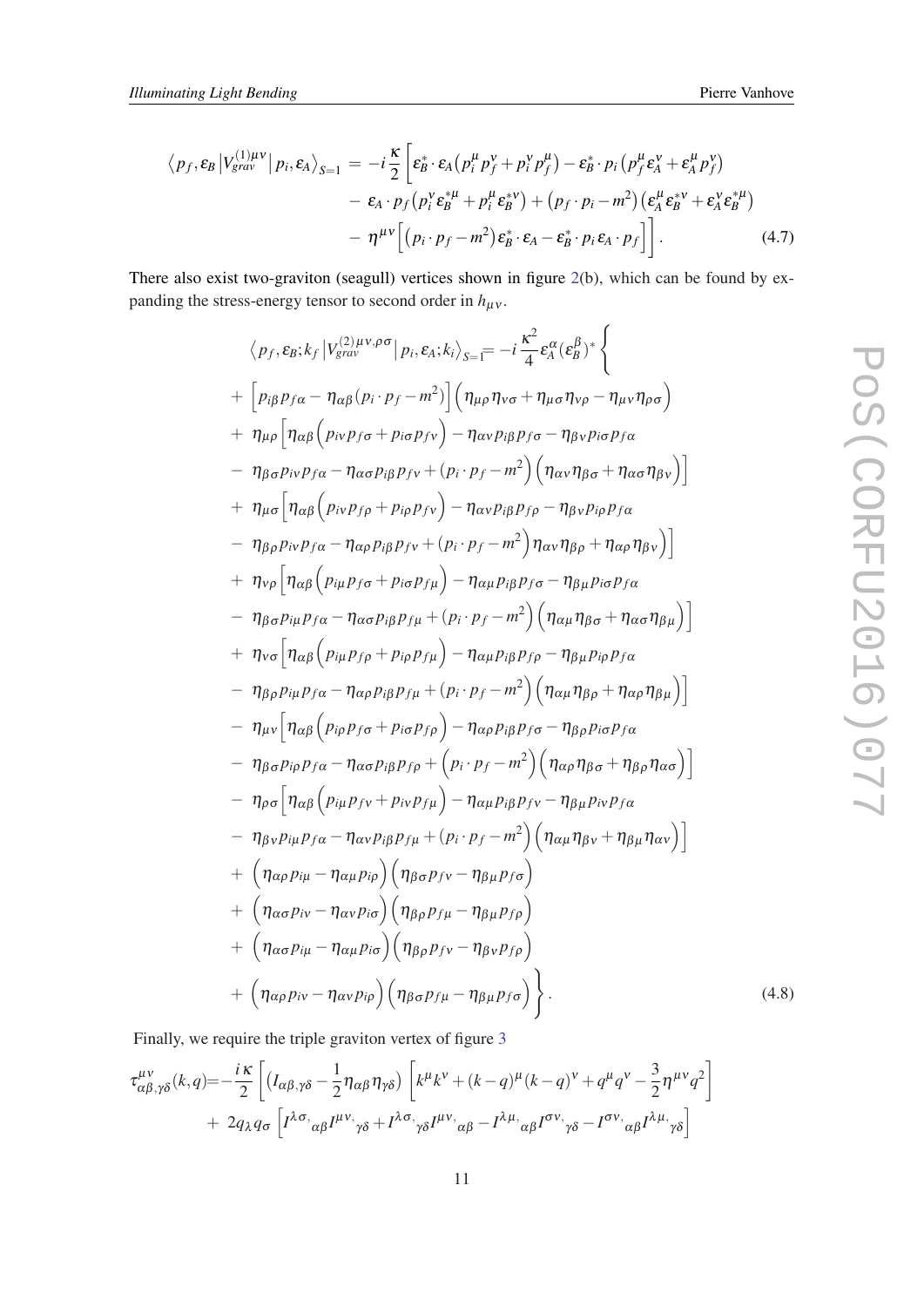<span id="page-11-0"></span>

Figure 3: The three graviton vertex

+ 
$$
\left[ q_{\lambda} q^{\mu} (\eta_{\alpha\beta} I^{\lambda\nu},{}_{\gamma\delta} + \eta_{\gamma\delta} I^{\lambda\nu},{}_{\alpha\beta}) + q_{\lambda} q^{\nu} (\eta_{\alpha\beta} I^{\lambda\mu},{}_{\gamma\delta} + \eta_{\gamma\delta} I^{\lambda\mu},{}_{\alpha\beta})
$$
  
\n-  $q^2 (\eta_{\alpha\beta} I^{\mu\nu},{}_{\gamma\delta} + \eta_{\gamma\delta} I^{\mu\nu},{}_{\alpha\beta}) - \eta^{\mu\nu} q^{\lambda} q^{\sigma} (\eta_{\alpha\beta} I_{\gamma\delta},{}_{\lambda\sigma} + \eta_{\gamma\delta} I_{\alpha\beta},{}_{\lambda\sigma}) \right]$   
\n+  $\left[ 2q^{\lambda} (I^{\sigma\nu},{}_{\gamma\delta} I_{\alpha\beta},{}_{\lambda\sigma}(k-q)^{\mu} + I^{\sigma\mu},{}_{\gamma\delta} I_{\alpha\beta},{}_{\lambda\sigma}(k-q)^{\nu} - I^{\sigma\nu},{}_{\alpha\beta} I_{\gamma\delta},{}_{\lambda\sigma} k^{\mu} - I^{\sigma\mu},{}_{\alpha\beta} I_{\gamma\delta},{}_{\lambda\sigma} k^{\nu}) \right]$   
\n+  $q^2 (I^{\sigma\mu},{}_{\alpha\beta} I_{\gamma\delta},{}_{\sigma}{}^{\nu} + I_{\alpha\beta},{}_{\sigma}{}^{\nu} I^{\sigma\mu},{}_{\gamma\delta}) + \eta^{\mu\nu} q^{\lambda} q_{\sigma} (I_{\alpha\beta},{}_{\lambda\rho} I^{\rho\sigma},{}_{\gamma\delta} + I_{\gamma\delta},{}_{\lambda\rho} I^{\rho\sigma},{}_{\alpha\beta}) \right]$   
\n+  $\left[ (k^2 + (k - q)^2) \left( I^{\sigma\mu},{}_{\alpha\beta} I_{\gamma\delta},{}^{\sigma} + I^{\sigma\nu},{}_{\alpha\beta} I_{\gamma\delta},{}_{\sigma}{}^{\mu} - \frac{1}{2} \eta^{\mu\nu} (I_{\alpha\beta},{}_{\gamma\delta} - \frac{1}{2} \eta_{\alpha\beta} \eta_{\gamma\delta}) \right) \right]$   
\n-  $(k^2 \eta_{\alpha\beta} I^{\mu\nu},{}_{\gamma\delta} + (k - q)^2 \eta_{\gamma\delta} I^{\mu\nu},{}_{\alpha\beta})$ 

where

$$
I_{\alpha\beta,\gamma\delta} = \frac{1}{2} (\eta_{\alpha\gamma}\eta_{\beta\delta} + \eta_{\alpha\delta}\eta_{\beta\gamma}).
$$
\n(4.10)

We work in harmonic (de Donder) gauge which satisfies, in lowest order,

$$
\partial^{\mu}h_{\mu\nu} = \frac{1}{2}\partial_{\nu}h,\tag{4.11}
$$

with

$$
h \equiv \text{tr} h_{\mu\nu},\tag{4.12}
$$

in which the graviton propagator has the form

$$
D_{\alpha\beta;\gamma\delta}(q) = \frac{i}{q^2 + i\varepsilon} \frac{1}{2} (\eta_{\alpha\gamma}\eta_{\beta\delta} + \eta_{\alpha\delta}\eta_{\beta\gamma} - \eta_{\alpha\beta}\eta_{\gamma\delta}).
$$
\n(4.13)

Then just as the (massless) photon is described in terms of a spin-1 polarization vector  $\varepsilon_{\mu}$  which can have projection (helicity) either plus- or minus-1 along the momentum direction, the (massless) graviton is a spin-2 particle which can have the projection (helicity) either plus- or minus-2 along the momentum direction. Since  $h_{\mu\nu}$  is a symmetric tensor, it can be described in terms of a direct product of unit spin polarization vectors—

helicity = +2: 
$$
h_{\mu\nu}^{(2)} = \varepsilon_{\mu}^+ \varepsilon_{\nu}^+
$$
,  
helicity = -2:  $h_{\mu\nu}^{(-2)} = \varepsilon_{\mu}^- \varepsilon_{\nu}^-$ , (4.14)

and, just as in electromagnetism, there is a gauge condition—in this case Eq. (4.11)—which must be satisfied. Note that the helicity states given in Eq. (4.14) are consistent with the gauge requirement since

$$
\eta^{\mu\nu}\varepsilon_{\mu}^{+}\varepsilon_{\nu}^{+} = \eta^{\mu\nu}\varepsilon_{\mu}^{-}\varepsilon_{\nu}^{-} = 0, \quad \text{and} \quad k^{\mu}\varepsilon_{\mu}^{\pm} = 0. \tag{4.15}
$$

With this background we can now examine specific graviton reactions.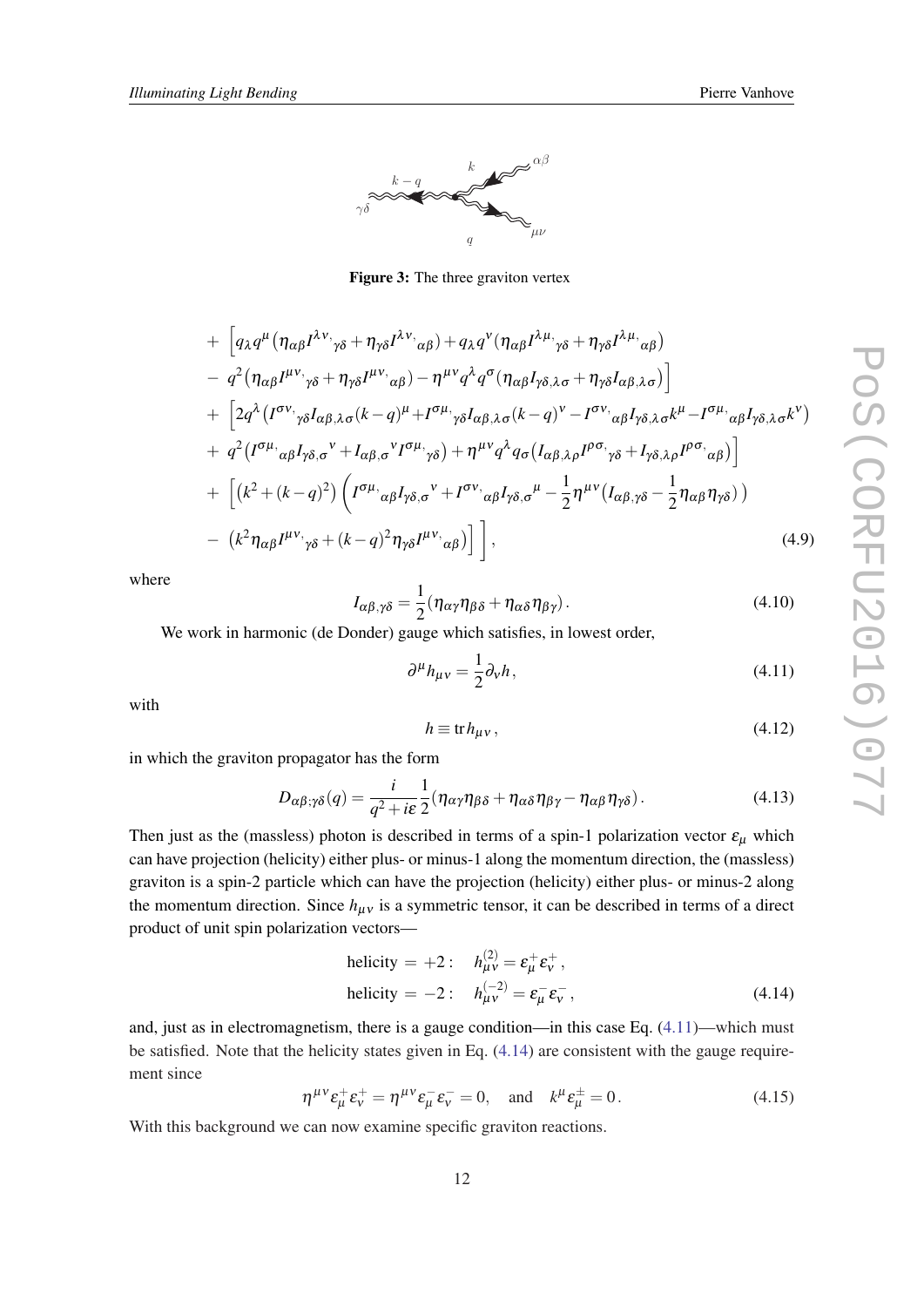#### <span id="page-12-0"></span>4.1 Graviton Photo-production

We first use the above results to discuss the problem of graviton photo-production on a spin-1 target— $\gamma + S \rightarrow g + S$ —for which the relevant four diagrams are shown in Figure 4. The electromagnetic and gravitational vertices needed for the Born terms and photon pole diagrams— Figures 4a, 4b, and 4d—have been given above. For the photon pole diagram we require the graviton-photon coupling, which can be found from the electromagnetic energy-momentum tensor [\[10\]](#page-33-0)

$$
T_{\mu\nu} = -F_{\mu\alpha}F_{\nu}^{\alpha} + \frac{1}{4}g_{\mu\nu}F_{\alpha\beta}F^{\alpha\beta},\qquad(4.16)
$$

and yields the photon-graviton vertex<sup>5</sup>

$$
\langle k_f, \varepsilon_f | V_{grav}^{(\gamma)\mu\nu} | k_i, \varepsilon_i \rangle = i \frac{\kappa}{2} \left[ \varepsilon_f^* \cdot \varepsilon_i (k_i^\mu k_f^\nu + k_i^\nu k_f^\mu) - \varepsilon_f^* \cdot k_i (k_f^\mu \varepsilon_i^\nu + \varepsilon_i^\mu k_f^\nu) - \varepsilon_i \cdot k_f (k_i^\nu \varepsilon_f^{*\mu} + k_i^\mu \varepsilon_f^{*\nu}) + k_f \cdot k_i (\varepsilon_i^\mu \varepsilon_f^{*\nu} + \varepsilon_i^\nu \varepsilon_f^{*\mu}) - \eta^{\mu\nu} \left[ k_f \cdot k_i \varepsilon_f^* \cdot \varepsilon_i - \varepsilon_f^* \cdot k_i \varepsilon_i \cdot k_f \right] \right]. \tag{4.17}
$$



Figure 4: Diagrams relevant to graviton photo-production.

Finally, we need the seagull vertex which arises from the feature that the energy-momentum tensor depends on  $p_i$ ,  $p_f$  and therefore yields a contact interaction when the minimal substitution is made, yielding the spin-1 seagull amplitude shown in Figure 4c.

$$
\langle p_f, \varepsilon_B; k_f, \varepsilon_f \varepsilon_f | T | p_i, \varepsilon_A; k_i, \varepsilon_i \rangle_{\text{seagull}} = \frac{i}{2} \kappa e \left[ \varepsilon_f^* \cdot (p_f + p_i) \varepsilon_f^* \cdot \varepsilon_i \varepsilon_B^* \cdot \varepsilon_A - \varepsilon_B^* \cdot \varepsilon_i \varepsilon_f^* \cdot p_f \varepsilon_f^* \cdot \varepsilon_A - \varepsilon_B^* \cdot p_i \varepsilon_f^* \cdot \varepsilon_i \varepsilon_f^* \cdot \varepsilon_A - \varepsilon_A \cdot \varepsilon_i \varepsilon_f^* \cdot p_i \varepsilon_f^* \cdot \varepsilon_B^* - \varepsilon_A \cdot p_f \varepsilon_f^* \cdot \varepsilon_i \varepsilon_f^* \cdot \varepsilon_i \varepsilon_f^* \cdot \varepsilon_A \varepsilon_i \cdot (p_f + p_i) \varepsilon_f^* \cdot \varepsilon_B^* \right].
$$
\n(4.18)

<sup>5</sup>Note that this form agrees with the previously derived form for the massive graviton-spin-1 energy-momentum tensor—Eq. [\(4.7\)](#page-10-0)—in the  $m \to 0$  limit.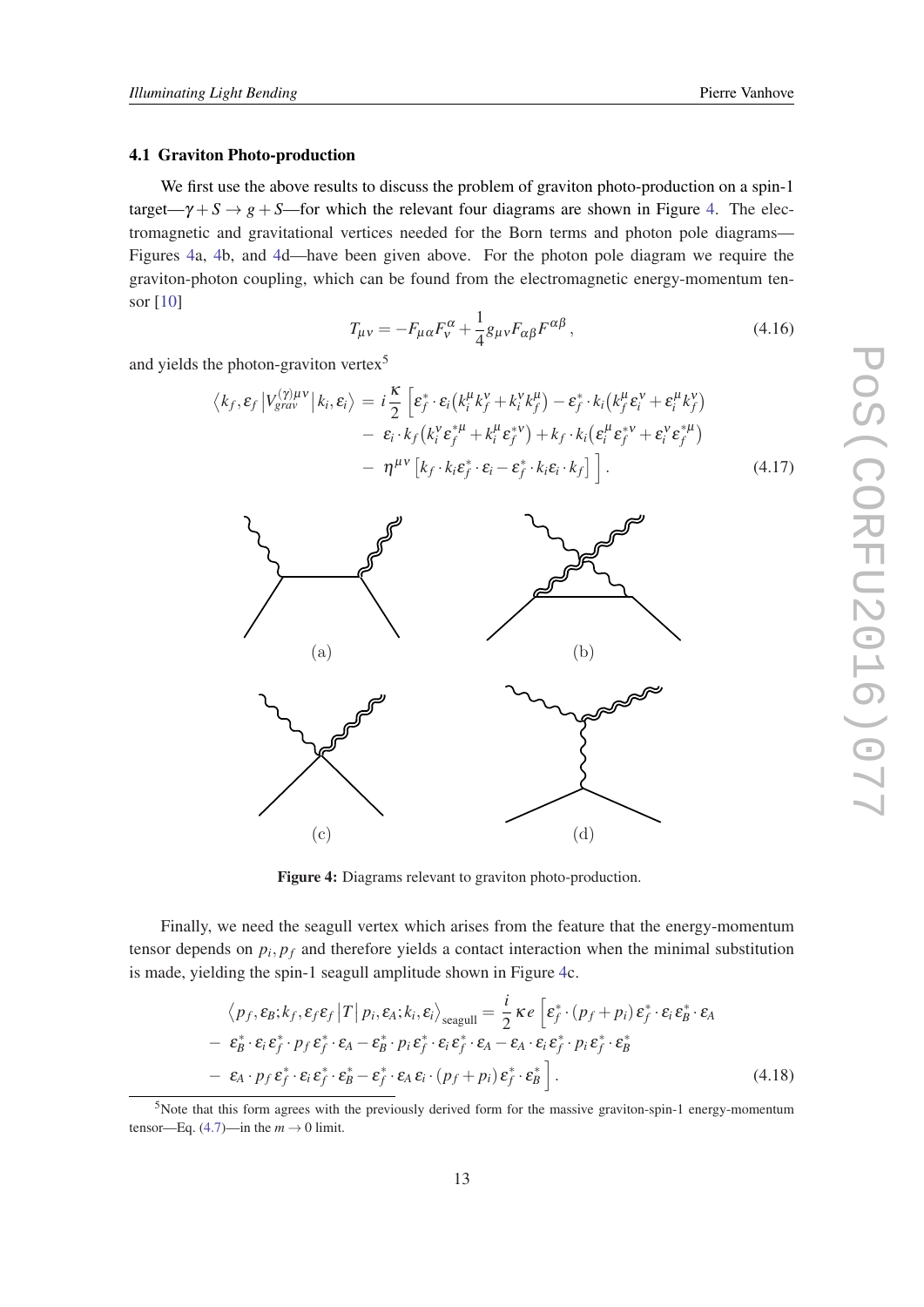<span id="page-13-0"></span>The individual contributions from the four diagrams in Figure [4](#page-12-0) are given in Appendix [B](#page-29-0) and have a rather complex form. However, when added together we find a *much* simpler result. The full graviton photo-production amplitude is found to be proportional to the already calculated Compton amplitude for spin-1—Eq. ([3.1](#page-4-0))—times a universal kinematic factor. That is,

$$
\langle p_f; k_f, \varepsilon_f \varepsilon_f | T | p_i; k_i, \varepsilon_i \rangle = \sum_{i=a,b,c,d} \text{Amp}(\text{Fig.4}(i)) = H \times \left( \varepsilon_{f\alpha}^* \varepsilon_{i\beta} T_{\text{Compton}}^{\alpha\beta}(S=1) \right), \tag{4.19}
$$

where

$$
H = \frac{\kappa}{2e} \frac{p_f \cdot F_f \cdot p_i}{k_i \cdot k_f} = \frac{\kappa}{2e} \frac{\varepsilon_f^* \cdot p_f k_f \cdot p_i - \varepsilon_f^* \cdot p_i k_f \cdot p_f}{k_i \cdot k_f},
$$
(4.20)

and  $\varepsilon_{f\alpha}^* \varepsilon_{i\beta} T_{\text{Compton}}^{\alpha\beta}(S)$  is the spin-1 Compton scattering amplitude calculated in the previous section. The gravitational and electromagnetic gauge invariance of Eq. (4.19) is obvious, since it follows directly from the gauge invariance already shown for the Compton amplitude together with the explicit gauge invariance of the factor *H*. The validity of Eq. (4.19) allows the straightforward calculation of the cross-section by helicity methods since the graviton photo-production helicity amplitudes are given simply by

$$
C1(ab; cd) = H \times B1(ab; cd),
$$
\n(4.21)

where  $B^1(ab; cd)$  are the Compton helicity amplitudes found in the previous section. We can then evaluate the invariant photo-production cross-section using

$$
\frac{d\sigma_{S=1}^{\text{photo}}}{dt} = \frac{1}{16\pi (s - m^2)^2} \frac{1}{3} \sum_{a = -0, +} \frac{1}{2} \sum_{c = -, +} |C^1(ab; cd)|^2, \tag{4.22}
$$

yielding

$$
\frac{d\sigma_{S=1}^{\text{photo}}}{dt} = -\frac{e^2 \kappa^2 (m^4 - su)}{96\pi t (s - m^2)^4 (u - m^2)^2} \left[ (m^4 - su + t^2) (3(m^4 - su) + t^2) + t^2 (t - m^2) (t - 3m^2) \right].
$$
\n(4.23)

Since

$$
|H| = \frac{\kappa}{e} \left(\frac{m^4 - su}{-2t}\right)^{\frac{1}{2}},\tag{4.24}
$$

the laboratory value of the factor *H* is

$$
|H_{lab}|^2 = \frac{\kappa^2 m^2 \cos^2 \frac{1}{2} \theta_L}{2e^2 \sin^2 \frac{1}{2} \theta_L},
$$
\n(4.25)

and the corresponding laboratory cross-section is

$$
\frac{d\sigma_{\text{lab},S=1}^{\text{photo}}}{d\Omega} = |H_{lab}|^2 \frac{d\sigma_{\text{lab},S=1}^{\text{Comp}}}{dt}
$$
\n
$$
= G\alpha \cos^2 \frac{\theta_L}{2} \left(\frac{\omega_f}{\omega_i}\right)^4 \left[ \left(\cot^2 \frac{\theta_L}{2} \cos^2 \frac{\theta_L}{2} + \sin^2 \frac{\theta_L}{2}\right) \left(1 + 2\frac{\omega_i}{m} \sin^2 \frac{\theta_L}{2}\right)^2 + \frac{16\omega_i^2}{3m^2} \sin^2 \frac{\theta_L}{2} \left(1 + 2\frac{\omega_i}{m} \sin^2 \frac{\theta_L}{2}\right) + \frac{32\omega_i^4}{3m^4} \sin^6 \frac{\theta_L}{2} \right].
$$
\n(4.26)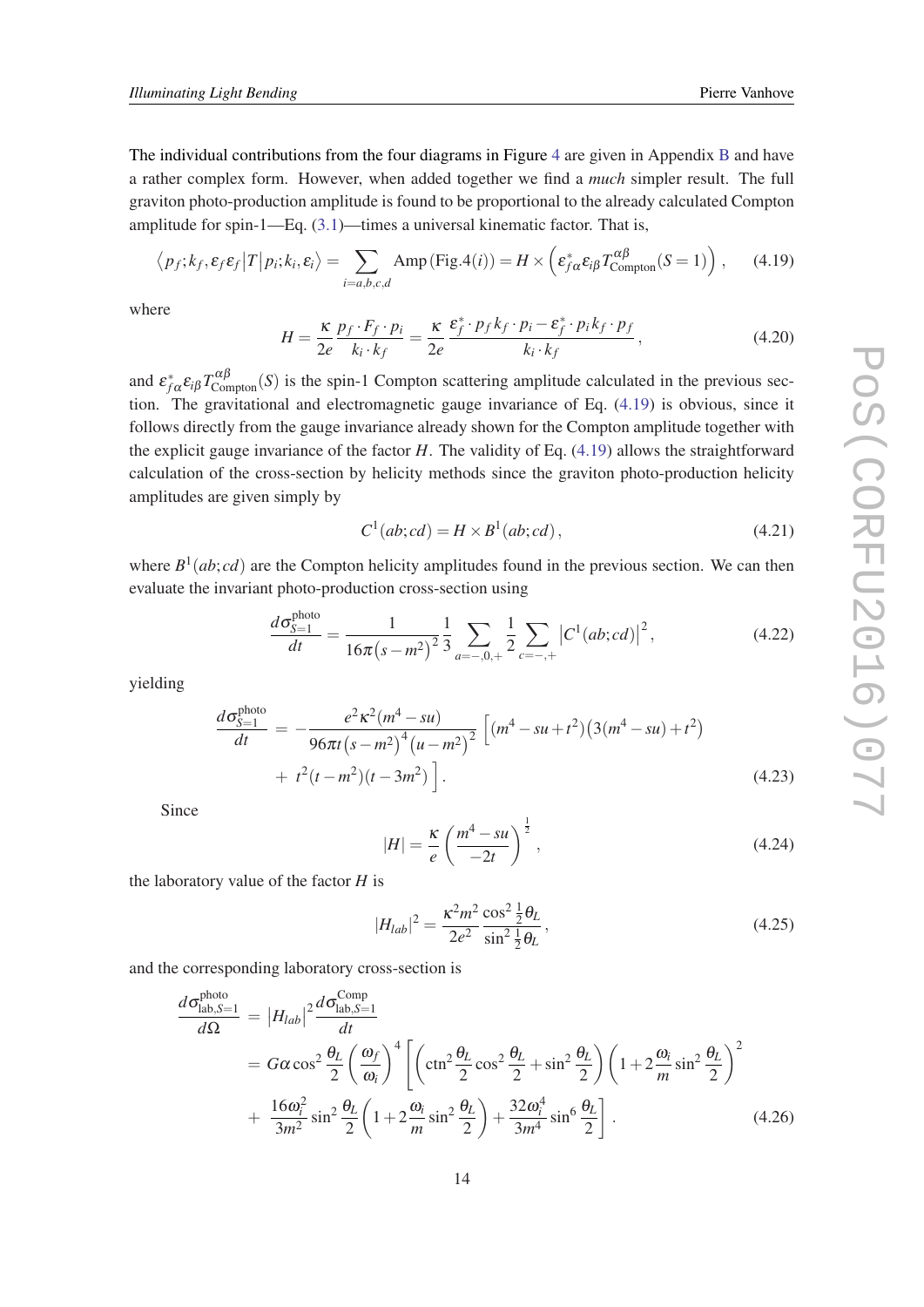<span id="page-14-0"></span>Comparing Eq. [\(4.26](#page-13-0)) with the spin-0 and spin- $\frac{1}{2}$  cross sections found in [\[8\]](#page-33-0)

$$
\frac{d\sigma_{\text{lab},S=0}^{\text{photo}}}{d\Omega} = G\alpha \cos^2 \frac{\theta_L}{2} \left(\frac{\omega_f}{\omega_i}\right)^2 \left[\cot^2 \frac{\theta_L}{2} \cos^2 \frac{\theta_L}{2} + \sin^2 \frac{\theta_L}{2}\right]
$$
\n
$$
\frac{d\sigma_{\text{lab},S=\frac{1}{2}}^{\text{photo}}}{d\Omega} = G\alpha \cos^2 \frac{\theta_L}{2} \left(\frac{\omega_f}{\omega_i}\right)^3 \left[\left(\cot^2 \frac{\theta_L}{2} \cos^2 \frac{\theta_L}{2} + \sin^2 \frac{\theta_L}{2}\right) + \frac{2\omega_i}{m} \left(\cos^4 \frac{\theta_L}{2} + \sin^4 \frac{\theta_L}{2}\right) + 2\frac{\omega_i^2}{m^2} \sin^2 \frac{\theta_L}{2}\right],
$$
\n(4.27)

we see that, just as in Compton scattering, the low-energy laboratory cross-section has a universal form, which is valid for a target of arbitrary spin

$$
\frac{d\sigma_{\text{lab},S}^{\text{photo}}}{d\Omega} = G\alpha \cos^2 \frac{\theta_L}{2} \left( \cot^2 \frac{\theta_L}{2} \cos^2 \frac{\theta_L}{2} + \sin^2 \frac{\theta_L}{2} \right) \left( 1 + \mathcal{O}\left(\frac{\omega_i}{m}\right) \right). \tag{4.28}
$$

In this case the universality can be understood from the feature that at low-energy the leading contribution to the graviton photo-production amplitude comes *not* from the seagull, as in Compton scattering, but rather from the photon pole term,

$$
\text{Amp}_{\gamma-\text{pole}} \quad \underset{\omega \ll m}{\longrightarrow} \quad \kappa \frac{\varepsilon_f^* \cdot \varepsilon_i \, \varepsilon_f^* \cdot k_i}{2k_f \cdot k_i} \times k_i^{\mu} \left\langle p_f; S, M_f \middle| J_{\mu} \middle| p_i; S, M_i \right\rangle. \tag{4.29}
$$

The leading piece of the electromagnetic current has the universal low-energy structure

$$
\langle p_f; S, M_f | J_\mu | p_i; S, M_i \rangle = \frac{e}{2m} (p_f + p_i)_\mu \delta_{M_f, M_i} \left( 1 + \mathcal{O} \left( \frac{p_f - p_i}{m} \right) \right), \tag{4.30}
$$

where we have divided by the factor 2m to account for the normalization of the target particle. Since  $k_i \cdot (p_f + p_i) \longrightarrow_{\omega \to 0} 2m\omega$ , we find the universal low-energy amplitude

$$
Amp_{\gamma-pole}^{NR} = \kappa e \omega \frac{\varepsilon_f^* \cdot \varepsilon_i \varepsilon_f^* \cdot k_i}{2k_f \cdot k_i},
$$
\n(4.31)

whereby the helicity amplitudes have the form

$$
Amp_{\gamma-pole}^{NR} = \frac{\kappa e}{2\sqrt{2}} \begin{cases} \frac{1}{2}\sin\theta_L \left(\frac{1+\cos\theta_L}{1-\cos\theta_L}\right) = \frac{\cos\frac{\theta_L}{2}}{\sin\frac{\theta_L}{2}}\cos^2\frac{\theta_L}{2} + + \cos\theta_L\\ \frac{1}{2}\sin\theta_L \left(\frac{1-\cos\theta_L}{1-\cos\theta_L}\right) = \frac{\cos\frac{\theta_L}{2}}{\sin\frac{\theta_L}{2}}\sin^2\frac{\theta_L}{2} + - \cos\theta_L \end{cases} (4.32)
$$

Squaring and averaging, summing over initial, final spins we find then

$$
\frac{d\sigma_{\text{lab},S}^{\text{photo}}}{d\Omega} \xrightarrow[\omega \ll m]{} G\alpha \cos^2 \frac{\theta_L}{2} \left[ \left( \cot^2 \frac{\theta_L}{2} \cos^2 \frac{\theta_L}{2} + \sin^2 \frac{\theta_L}{2} \right) \left( 1 + \mathcal{O}\left( \frac{\omega_i}{m} \right) \right) \right],
$$
\n(4.33)

as determined above—*cf.* Eq. (4.28).

Comparing the individual contributions from the Appendix [B](#page-29-0) with the simple forms above, the power of factorization is obvious and, as we shall see in the next section, permits the straightforward evaluation of even more complex reactions such as gravitational Compton scattering.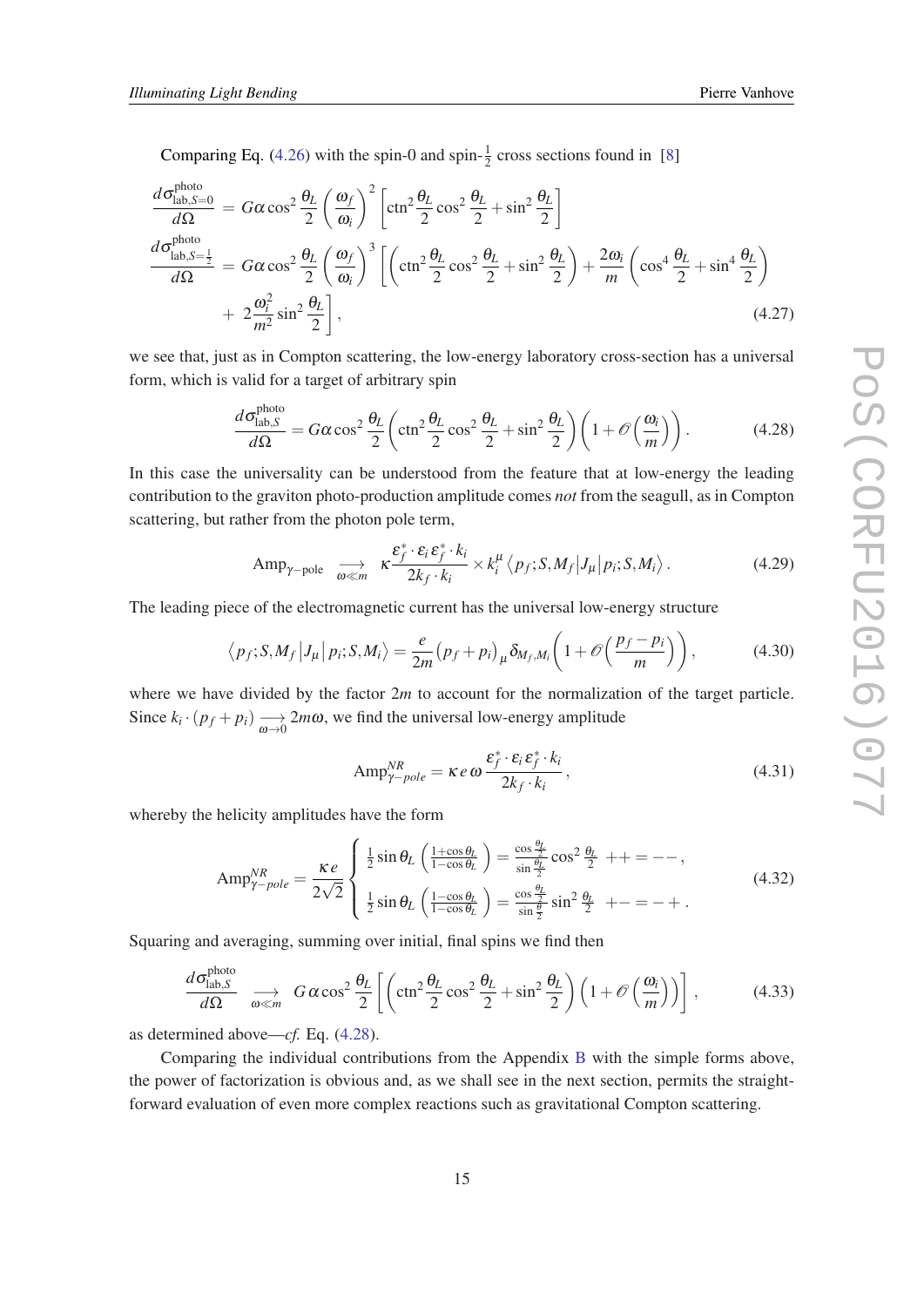## <span id="page-15-0"></span>4.2 Gravitational Compton Scattering

In the previous section we observed the power of factorization in the context of graviton photoproduction on a spin-1 target in that we only needed to calculate the simpler Compton scattering process rather than to consider the full gravitational interaction description. In this section we consider an even more challenging example, that of gravitational Compton scattering— $g + S \rightarrow$  $g + S$ —from a spin-1 target, for which there exist the four diagrams shown in Figure 5.



Figure 5: Diagrams relevant for gravitational Compton scattering.

The contributions from the four individual diagrams can be calculated using the graviton vertices given above and are quoted in Appendix [B](#page-29-0). Each of the four diagrams has a rather complex form. However, when added together the total again simplifies enormously. Defining the kinematic factor

$$
Y = \frac{\kappa^2}{8e^4} \frac{p_i \cdot k_i p_i \cdot k_f}{k_i \cdot k_f} = \frac{\kappa^4}{16e^4} \frac{(s - m^2)(u - m^2)}{t},
$$
(4.34)

the sum of the four diagrams is found to be

$$
\langle p_f, \varepsilon_B; k_f, \varepsilon_f \varepsilon_f | \text{Amp}_{\text{grav}} | p_i, \varepsilon_A; k_i, \varepsilon_i \varepsilon_i \rangle_S = \sum_{i=1}^4 \text{Amp}(\text{Fig.5}(i))
$$
  
=  $Y \times \left| \langle p_f, \varepsilon_B; k_i, \varepsilon_f | \text{Amp}_{\text{em}} | p_i, \varepsilon_A; k_i, \varepsilon_i \rangle_S \times \langle p_f; k_i, \varepsilon_f | \text{Amp}_{\text{em}} | p_i; k_i, \varepsilon_i \rangle_{S=0},$  (4.35)

with  $S = 1$ , where

$$
\langle p_f; k_i, \varepsilon_f | \text{Amp}_{em} | p_i; k_i, \varepsilon_i \rangle_{S=0} = 2e^2 \left[ \frac{\varepsilon_i \cdot p_i \varepsilon_f^* \cdot p_f}{p_i \cdot k_i} - \frac{\varepsilon_i \cdot p_f \varepsilon_f^* \cdot p_i}{p_i \cdot k_f} - \varepsilon_f^* \cdot \varepsilon_i \right],\tag{4.36}
$$

is the Compton amplitude for a spinless target.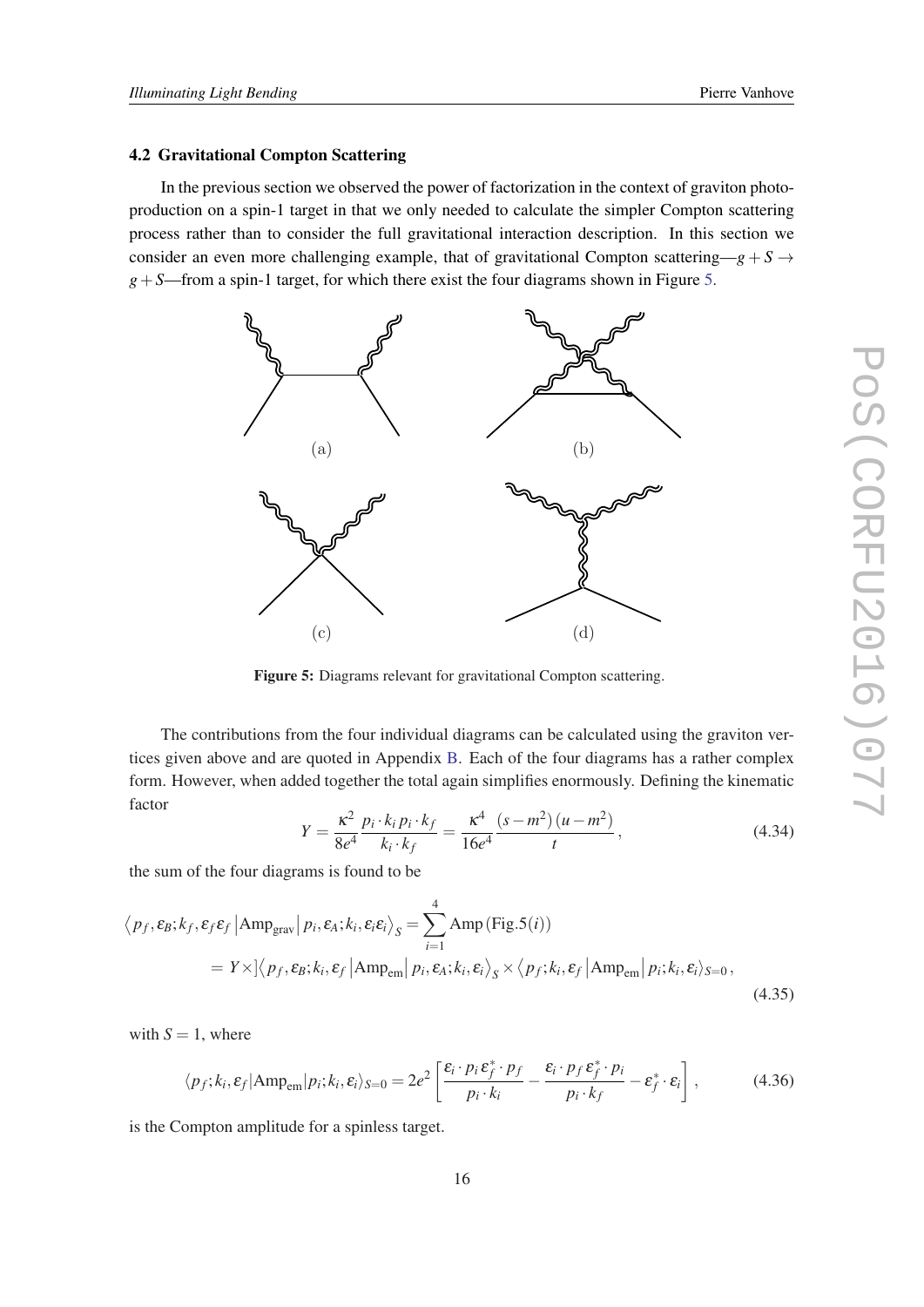In [\[8\]](#page-33-0) the identity Eq. [\(4.35](#page-15-0)) was verified for simpler cases of  $S = 0$  and  $S = \frac{1}{2}$  $\frac{1}{2}$ . This relation is a consequence of the general connections between gravity and gauge theory tree-level amplitudes derived using string-based methods as explained in [\[18](#page-33-0)]. Here we have demonstrated its validity for the much more complex case of spin-1 scattering. The corresponding cross-section can be calculated by helicity methods using

$$
D^{1}(ab; cd) = Y \times B^{1}(ab; cd) \times A^{0}(cd), \qquad (4.37)
$$

where  $D^1(ab; cd)$  is the spin-1 helicity amplitude for gravitational Compton scattering,  $B^1(ab; cd)$ is the ordinary spin-1 Compton helicity amplitude calculated in section [3](#page-4-0), and

$$
A^{0}(++) = 2e^{2} \frac{m^{4} - su}{(s - m^{2})(u - m^{2})},
$$
  
\n
$$
A^{0}(+-) = 2e^{2} \frac{-m^{2}t}{(s - m^{2})(u - m^{2})},
$$
\n(4.38)

are the helicity amplitudes for spin zero Compton scattering rising from Eq. [4.36](#page-15-0) calculated in [[8](#page-33-0)]. Using Eq. ([4.35\)](#page-15-0) the invariant cross-section for unpolarized spin-1 gravitational Compton scattering

$$
\frac{d\sigma_{S=1}^{\text{g-Comp}}}{dt} = \frac{1}{16\pi (s - m^2)^2} \frac{1}{3} \sum_{a = -,0,+} \frac{1}{2} \sum_{c = -,+} |D^1(ab;cd)|^2, \tag{4.39}
$$

is found to be

$$
\frac{d\sigma_{S=1}^{\text{g-Comp}}}{dt} = \frac{\kappa^4}{768\pi (s - m^2)^4 (u - m^2)^2 t^2} \left[ (m^4 - su)^2 (3(m^4 - su) + t^2)(m^4 - su + t^2) \right) + m^4 t^4 (3m^2 - t)(m^2 - t) \right],
$$
\n(4.40)

and this form can be compared with the unpolarized gravitational Compton cross-sections found in [[8](#page-33-0)]

$$
\frac{d\sigma_{S=0}^{\text{g-Comp}}}{d\Omega} = \frac{\kappa^4}{256\pi (s - m^2)^4 (u - m^2)^2 t^2} \left[ (m^4 - su)^4 + m^8 t^4 \right]
$$
  

$$
\frac{d\sigma_{S=\frac{1}{2}}^{\text{g-Comp}}}{dt} = \frac{\kappa^4}{512\pi (s - m^2)^4 (u - m^2 t^2)^2} \left[ (m^4 - su)^3 (2(m^4 - su) + t^2) + m^6 t^4 (2m^2 - t) \right].
$$
  
(4.41)

The corresponding laboratory frame cross-sections are

$$
\frac{d\sigma_{\text{lab},S=1}^{\text{g-Comp}}}{d\Omega} = G^2 m^2 \frac{\omega_f^4}{\omega_i^4} \left[ \left( \text{ctn}^4 \frac{\theta_L}{2} \cos^4 \frac{\theta_L}{2} + \sin^4 \frac{\theta_L}{2} \right) \left( 1 + 2 \frac{\omega_i}{m} \sin^2 \frac{\theta_L}{2} \right)^2 \right. \\
\left. + \frac{16}{3} \frac{\omega_i^2}{m^2} \left( \cos^6 \frac{\theta_L}{2} + \sin^6 \frac{\theta_L}{2} \right) \left( 1 + 2 \frac{\omega_i}{m} \sin^2 \frac{\theta_L}{2} \right) \right. \\
\left. + \frac{16}{3} \frac{\omega_i^4}{m^4} \sin^2 \frac{\theta_L}{2} \left( \cos^4 \frac{\theta_L}{2} + \sin^4 \frac{\theta_L}{2} \right) \right],
$$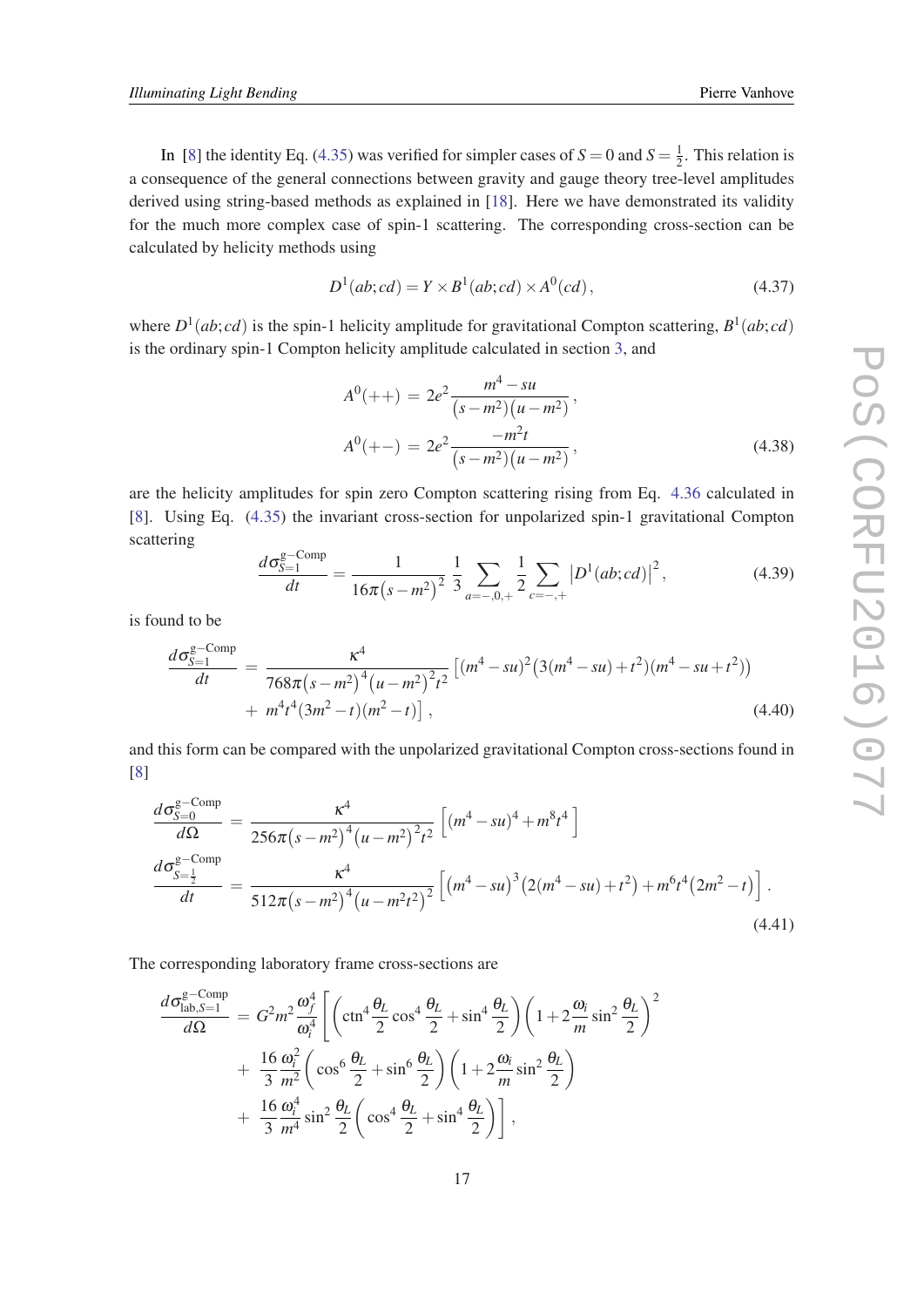$$
\frac{d\sigma_{\text{lab},S=\frac{1}{2}}^{\text{g}-\text{Comp}}}{d\Omega} = G^2 m^2 \frac{\omega_f^3}{\omega_i^3} \left[ \left( \text{ctn}^4 \frac{\theta_L}{2} \cos^4 \frac{\theta_L}{2} + \sin^4 \frac{\theta_L}{2} \right) + 2 \frac{\omega_i}{m} \left( \text{ctn}^2 \frac{\theta_L}{2} \cos^6 \frac{\theta_L}{2} + \sin^6 \frac{\theta_L}{2} \right) \right] \n+ 2 \frac{\omega_i^2}{m^2} \left( \cos^6 \frac{\theta_L}{2} + \sin^6 \frac{\theta_L}{2} \right) \right],
$$
\n
$$
\frac{d\sigma_{\text{lab},S=0}^{\text{g}-\text{Comp}}}{d\Omega} = G^2 m^2 \frac{\omega_f^2}{\omega_i^2} \left[ \text{ctn}^4 \frac{\theta_L}{2} \cos^4 \frac{\theta_L}{2} + \sin^4 \frac{\theta_L}{2} \right].
$$
\n(4.42)

We observe that the low-energy laboratory cross-section has the universal form for any spin

$$
\frac{d\sigma_{\text{lab},S}^{\text{g-Comp}}}{d\Omega} = G^2 m^2 \left[ \left( \text{ctn}^4 \frac{\theta_L}{2} \cos^4 \frac{\theta_L}{2} + \sin^4 \frac{\theta_L}{2} \right) \left( 1 + \mathcal{O}\left( \frac{\omega_i}{m} \right) \right) \right].
$$
 (4.43)

It is interesting to note that the "dressing" factor for the leading  $(++)$  helicity Compton amplitude—

$$
|Y| |A^{++}| = \frac{\kappa^2}{2e^2} \xrightarrow{m^4 - su} \xrightarrow{\text{lab}} \xrightarrow{\kappa^2 m^2} \frac{\cos^2 \frac{\theta_L}{2}}{\sin^2 \frac{\theta_L}{2}}, \tag{4.44}
$$

 $\equiv$  is simply the square of the photo-production dressing factor *H*, as might intuitively be expected since now *both* photons must be dressed in going from the Compton to the gravitational Compton cross-section.<sup>6</sup> In this case the universality of the nonrelativistic cross-section follows from the leading contribution arising from the graviton pole term

$$
\text{Amp}_{g-pole} \quad \underset{\omega \ll m}{\longrightarrow} \quad \frac{\kappa}{4k_f \cdot k_i} \left(\varepsilon_f^* \cdot \varepsilon_i\right)^2 \left(k_f^{\mu} k_f^{\nu} + k_i^{\mu} k_i^{\nu}\right) \frac{\kappa}{2} \left\langle p_f; S, M_f \left|T_{\mu\nu}\right| p_i; S, M_i\right\rangle. \tag{4.46}
$$

Here the matrix element of the energy-momentum tensor has the universal low-energy structure

$$
\frac{\kappa}{2} \left\langle p_f; S, M_f \left| T_{\mu\nu} \right| p_i; S, M_i \right\rangle = \frac{\kappa}{4m} \left( p_{f\mu} p_{i\nu} + p_{f\nu} p_{i\mu} \right) \delta_{M_f, M_i} \left( 1 + \mathcal{O} \left( \frac{p_f - p_i}{m} \right) \right), \tag{4.47}
$$

where we have divided by the factor 2*m* to account for the normalization of the target particle. We find then the universal form for the leading graviton pole amplitude

$$
\text{Amp}_{g-pole} \quad \underset{\text{non-rel}}{\longrightarrow} \quad \frac{\kappa^2}{8mk_f \cdot k_i} \left(\varepsilon_f^* \cdot \varepsilon_i\right)^2 \left(p_i \cdot k_f \, p_f \cdot k_f + p_i \cdot k_i \, p_f \cdot k_i\right) \delta_{M_f, M_i}.\tag{4.48}
$$

Since  $p \cdot k \longrightarrow m\omega$  the helicity amplitudes become

$$
Amp_{g-pole}^{NR} = 4\pi Gm \begin{cases} \frac{\left(1+\cos\theta_{L}\right)^{2}}{2\left(1-\cos\theta_{L}\right)} = \frac{\cos^{4}\frac{\theta_{L}}{2}}{\sin^{2}\frac{\theta_{L}}{2}} + + - - - ,\\ \frac{\left(1-\cos\theta_{L}\right)^{2}}{2\left(1-\cos\theta_{L}\right)} = \frac{\sin^{4}\frac{\theta_{L}}{2}}{\sin^{2}\frac{\theta_{L}}{2}} + - - - + . \end{cases}
$$
(4.49)

Squaring and averaging,summing over initial,final spins we find

$$
\frac{d\sigma_{\text{lab},S}^{\text{g-Comp}}}{d\Omega} \quad \underset{\omega \ll m}{\longrightarrow} \quad G^2 m^2 \left[ \text{ctn}^4 \frac{\theta_L}{2} \cos^4 \frac{\theta_L}{2} + \sin^4 \frac{\theta_L}{2} \right],\tag{4.50}
$$

as found in Eq. (4.43) above.

 ${}^{6}$ In the case of  $(+-)$  helicity the "dressing" factor is

$$
|Y| |A^{+-}| = \frac{\kappa^2}{2e^2} m^2,
$$
\n(4.45)

so that the non-leading contributions will have different dressing factors.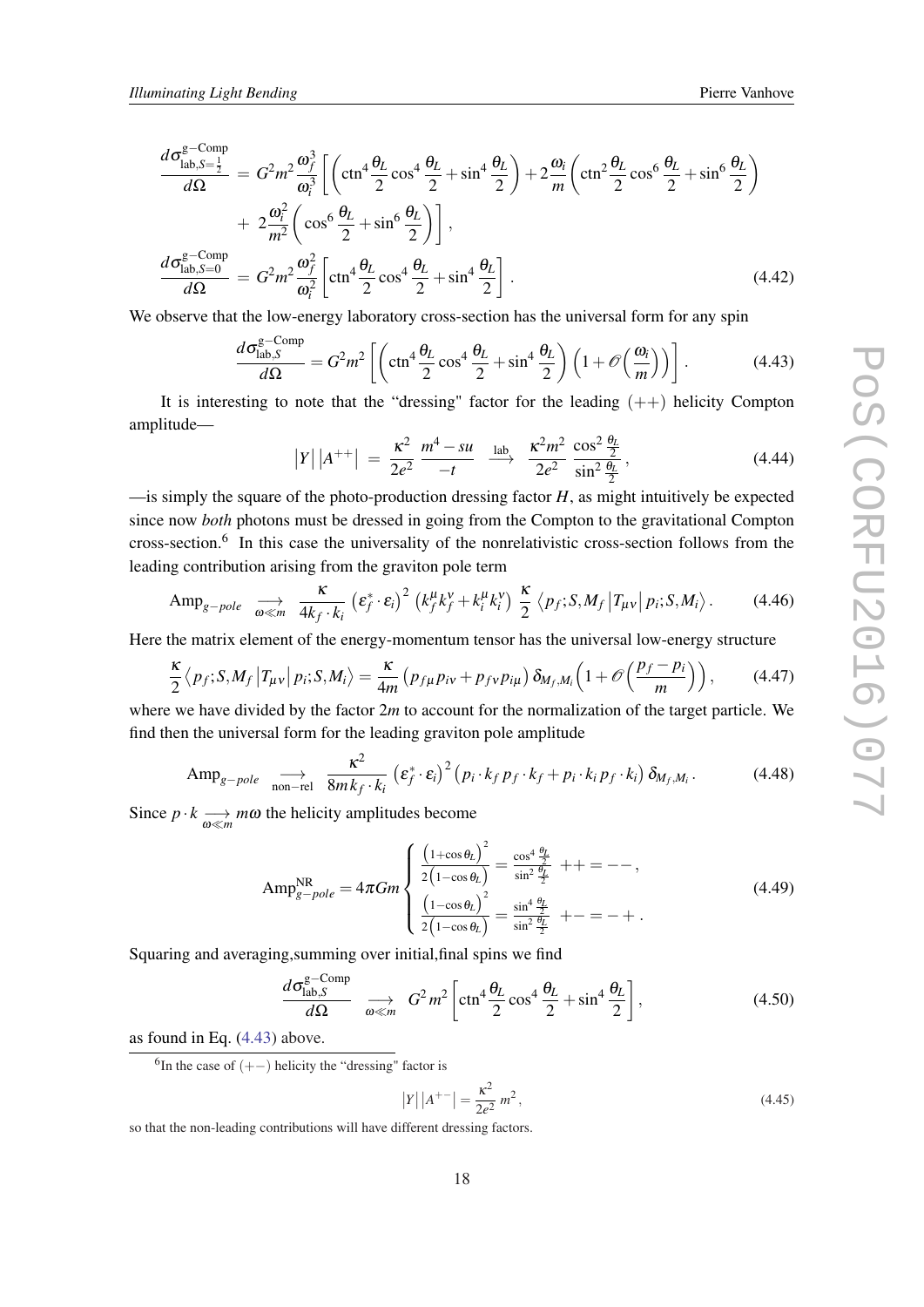#### <span id="page-18-0"></span>5. Graviton-Photon Scattering

In the previous sections we have generalized the results of [[8](#page-33-0)] to the case of a massive spin-1 target. Here we show how these spin-1 results can be used to calculate the cross-section for photongraviton scattering. In the Compton scattering calculation we assumed that the spin-1 target had charge *e*. However, the photon couplings to the graviton are identical to those of a graviton coupled to a charged spin-1 system in the massless limit, and one might assume then that, since the results of the gravitational Compton scattering are independent of charge, the graviton-photon cross-section can be calculated by simply taking the  $m \to 0$  limit of the graviton-spin-1 cross-section. Of course, the laboratory cross-section no longer makes sense since the photon cannot be brought to rest, but the invariant cross-section is well defined

$$
\frac{d\sigma_{S-1}^{\text{g-Comp}}}{dt} \xrightarrow[m \to 0]{} \frac{4\pi G^2 \left(3s^2u^2 - 4t^2su + t^4\right)}{3s^2t^2} = \frac{4\pi G^2(s^4 + u^4 + s^2u^2)}{3s^2t^2},
$$
(5.1)

and it might be (naively) assumed that Eq. (5.1) is the graviton-photon scattering cross-section. However, this is *not* the case and the resolution of this problem involves some interesting physics.

We begin by noting that in the massless limit the only nonvanishing helicity amplitudes are

$$
D^{1}(++,++)_{m=0} = D^{1}(--;--)_{m=0} = 8\pi G \frac{s^{2}}{t},
$$
  
\n
$$
D^{1}(--;++)_{m=0} = D^{1}(++,--)_{m=0} = 8\pi G \frac{u^{2}}{t},
$$
  
\n
$$
D^{1}(00;++)_{m=0} = D^{1}(00;--)_{m=0} = 8\pi G \frac{s u}{t},
$$
\n(5.2)

which lead to the cross-section

$$
\frac{d\sigma_{S=1}^{\text{g-Comp}}}{dt} = \frac{1}{16\pi s^2} \frac{1}{3} \sum_{a=+,0,-} \frac{1}{2} \sum_{c=+,-} |D^1(ab;cd)|^2
$$
  
= 
$$
\frac{1}{16\pi s^2} \frac{1}{3 \cdot 2} (8\pi G)^2 \times 2 \times \left[ \frac{s^4}{t^2} + \frac{u^4}{t^2} + \frac{s^2 u^2}{t^2} \right]
$$
  
= 
$$
\frac{4\pi}{3} G^2 \frac{s^4 + u^4 + s^2 u^2}{s^2 t^2},
$$
(5.3)

in agreement with Eq. (5.1). However, this result reveals the problem. We know that in Coulomb gauge the photon has only *two* transverse degrees of freedom, corresponding to positive and negative helicity—there exists *no* longitudinal degree of freedom. Thus the correct photon-graviton cross-section is obtained by deleting the contribution from the  $D^1(00;++)$  and  $D^1(00;--)$  multipoles

$$
\frac{d\sigma_{g\gamma}}{dt} = \frac{1}{16\pi s^2} \frac{1}{3} \sum_{a=+,-} \frac{1}{2} \sum_{c=+,-} |D^1(ab;cd)|^2
$$
  
= 
$$
\frac{1}{16\pi s^2} \frac{1}{2 \cdot 2} (8\pi G)^2 \times 2 \times \left[ \frac{s^4}{t^2} + \frac{u^4}{t^2} \right] = 2\pi G^2 \frac{s^4 + u^4}{s^2 t^2},
$$
(5.4)

which agrees with the value calculated via conventional methods by Skobelev [\[19](#page-33-0)]. Alternatively, since in the center of mass frame

$$
\frac{dt}{d\Omega} = \frac{\omega_{\text{CM}}}{\pi},\tag{5.5}
$$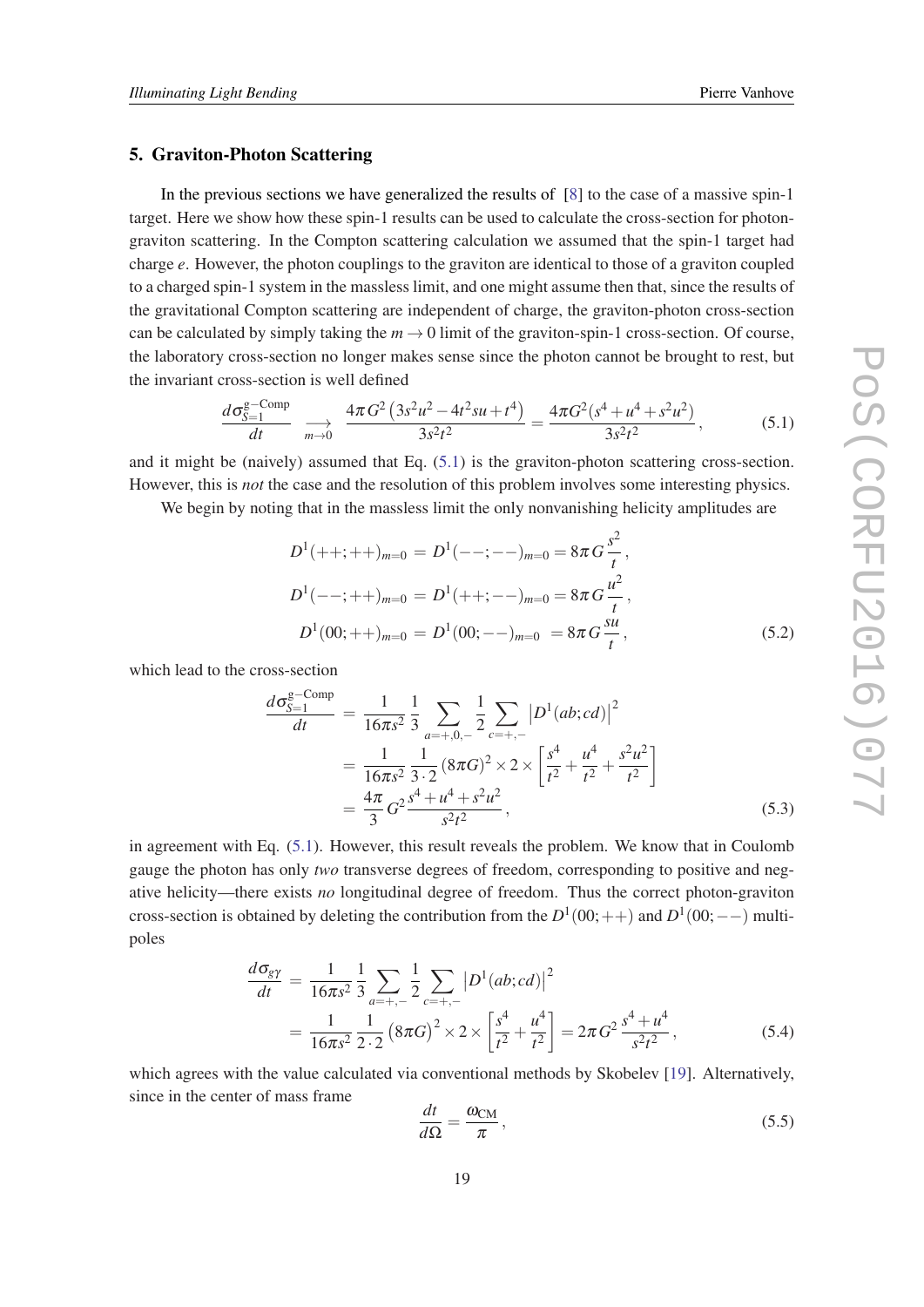we can write the center of mass graviton-photon cross-section in the form

$$
\frac{d\sigma_{\rm CM}}{d\Omega} = 2\,G^2\,\omega_{\rm CM}^2 \left( \frac{1 + \cos^8 \frac{\theta_{\rm CM}}{2}}{\sin^4 \frac{\theta_{\rm CM}}{2}} \right),\tag{5.6}
$$

again in agreement with the value given by Skobelev [\[19\]](#page-33-0).

So what has gone wrong here? Ordinarily in the massless limit of a spin-1 system, the longitudinal mode decouples because the zero helicity spin-1 polarization vector becomes

$$
\varepsilon_{\mu}^{0} \quad \underset{m \to 0}{\longrightarrow} \quad \frac{1}{m} \left( p, \left( p + \frac{m^{2}}{2p} + \dots \right) \hat{z} \right) = \frac{1}{m} p_{\mu} + \left( 0, \frac{m}{2p} \hat{z} \right) + \dots \tag{5.7}
$$

However, the term proportional to  $p<sub>\mu</sub>$  vanishes when contracted with a conserved current by gauge invariance while the term in  $\frac{m}{2p}$  vanishes in the massless limit. Indeed that the spin-1 Compton scattering amplitude becomes gauge invariant for a massless spin-1 system can be seen from the fact that the Compton amplitude can be written as

$$
\operatorname{Amp}^{\text{Comp}}_{S=1} \xrightarrow[m \to 0]{} \frac{e^2}{p_i \cdot q_i p_i \cdot q_f} \left[ \operatorname{Tr} \left( F_i F_f F_A F_B \right) + \operatorname{Tr} \left( F_i F_A F_f F_B \right) + \operatorname{Tr} \left( F_i F_A F_B F_f \right) \right. \\ \left. - \frac{1}{4} \left( \operatorname{Tr} \left( F_i F_f \right) \operatorname{Tr} \left( F_A F_B \right) + \operatorname{Tr} \left( F_i F_A \right) \operatorname{Tr} \left( F_f F_B \right) + \operatorname{Tr} \left( F_i F_B \right) \operatorname{Tr} \left( F_f F_A \right) \right) \right], \tag{5.8}
$$

which can be checked by a bit of algebra. Equivalently, one can verify explicitly that the massless spin-1 amplitude vanishes if one replaces either  $\varepsilon_{A\mu}$  by  $p_{i\mu}$  *or*  $\varepsilon_{B\mu}$  by  $p_{f\mu}$ . However, what takes place when *two* longitudinal spin-1 particles are present is that the product of longitudinal polarization vectors is proportional to  $1/m^2$ , while the correction term to the four-momentum  $p<sub>\mu</sub>$ is  $\mathcal{O}(m^2)$  so that the product is nonvanishing in the massless limit and this is why the multipole  $D(00;++)_{m=0} = D(00;--)_{m=0}$  is nonzero. One deals with this problem by simply omitting the longitudinal degree of freedom explicitly, as done above.

## 5.1 Extra Credit

Before leaving this section it is interesting to note that graviton-graviton scattering can be treated in a parallel fashion. That is, the graviton-graviton scattering amplitude can be obtained by dressing the product of two massless spin-1 Compton amplitudes [[20\]](#page-33-0)—

$$
\langle p_f, \varepsilon_B \varepsilon_B; k_f, \varepsilon_f \varepsilon_f | \text{Amp}^{\text{tot}}_{grav} | p_i \varepsilon_A \varepsilon_A; k_i, \varepsilon_i \varepsilon_i \rangle_{m=0, S=2} =
$$
\n
$$
Y \times \langle p_f, \varepsilon_B; k_f, \varepsilon_f | \text{Amp}^{\text{Comp}}_{em} | p_i, \varepsilon_A; k_i \varepsilon_i \rangle_{m=0, S=1} \times \langle p_f, \varepsilon_B; k_f, \varepsilon_f | \text{Amp}^{\text{Comp}}_{em} | p_i, \varepsilon_A; k_i \varepsilon_i \rangle_{m=0, S=1}.
$$
\n(5.9)

Then for the helicity amplitudes we have

$$
E^{2}(++,++)_{m=0} = Y(B^{1}(++,++)_{m=0})^{2}, \qquad (5.10)
$$

where  $E^2$ (++;++) is the graviton-graviton ++;++ helicity amplitude while  $B^1$ (++;++) is the corresponding spin-1 Compton helicity amplitude. Thus we find

$$
E^{2}(++,++)_{m=0} = \frac{\kappa^{2}}{16e^{4}} \frac{su}{t} \times \left(2e^{2} \frac{s}{u}\right)^{2} = 8\pi G \frac{s^{3}}{ut}, \qquad (5.11)
$$

which agrees with the result calculated via conventional methods [\[21](#page-34-0)].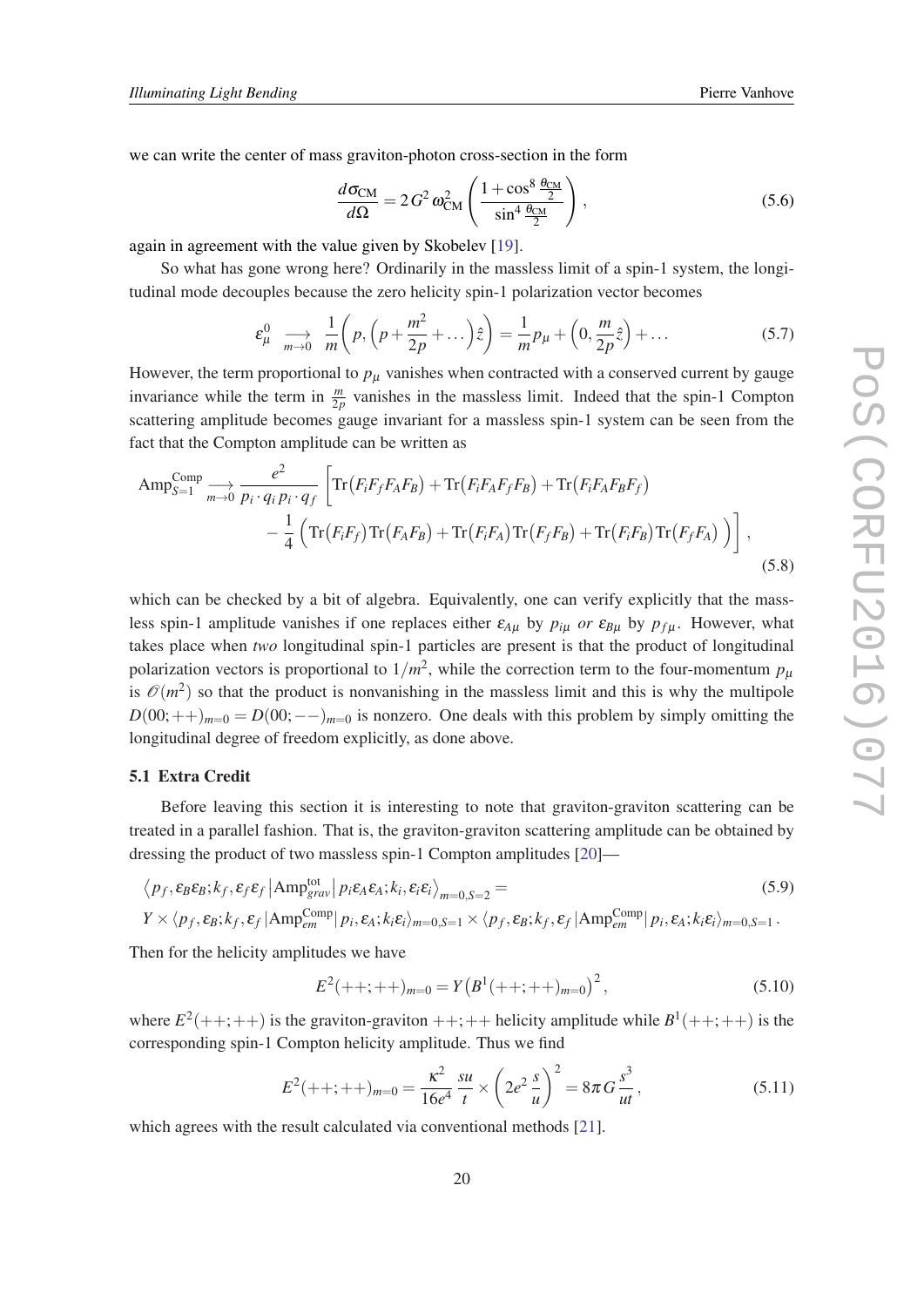## <span id="page-20-0"></span>6. The forward cross-section

It is interesting to note some intriguing physics associated with the forward-scattering limit. In this limit, *i.e.*,  $\theta_L \rightarrow 0$ , in the laboratory frame, the Compton cross-section evaluated in section [3](#page-4-0) has a universal structure independent of the spin *S* of the massive target

$$
\lim_{\theta_L \to 0} \frac{d\sigma_{\text{lab},S}^{\text{Comp}}}{d\Omega} = \frac{\alpha^2}{2m^2},\tag{6.1}
$$

reproducing the well-known Thomson scattering cross-section.

For graviton photo-production, however, the small-angle limit is very different, since the forward-scattering cross-section is divergent—the small angle limit of the graviton photo-production of section [4.1](#page-12-0) is given by

$$
\lim_{\theta_L \to 0} \frac{d\sigma_{\text{lab},S}^{\text{photo}}}{d\Omega} = \frac{4G\alpha}{\theta_L^2},\tag{6.2}
$$

and arises from the photon pole in figure [4](#page-12-0)(d). Notice that this behavior *differs* from the familiar  $1/\theta^4$  small-angle Rutherford cross-section for scattering in a Coulomb-like potential. Rather, this divergence of the forward cross-section indicates that a long range force is involved but with an effective  $1/r^2$  potential. This effective potential arising from the  $\gamma$ -pole in figure [4\(](#page-12-0)d), is the Fourier transform with respect to the momentum transfer  $q = k_f - k_i$  of the low-energy limit given in Eq. [4.31](#page-14-0). Because of the linear dependence in the momenta in the numerator, one obtains

$$
\int \frac{d^3q}{(2\pi)^3} e^{i\mathbf{q} \cdot \mathbf{r}} \frac{1}{|\mathbf{q}|} = \frac{1}{2\pi^2 r^2},
$$
\n(6.3)

and this result is the origin of the peculiar forward-scattering behavior of the cross-section. Another contrasting feature of graviton photo-production is the independence of the forward cross-section on the mass *m* of the target.

The small angle limit of the gravitational Compton cross-section derived in section [4.2](#page-15-0) is given by

$$
\lim_{\theta_L \to 0} \frac{d\sigma_{lab,S}^{\text{g-Comp}}}{d\Omega} = \frac{16G^2m^2}{\theta_L^4},\tag{6.4}
$$

where again the limit is independent of the spin *S* of the matter field. Finally, the photon-graviton cross-section derived in section [5](#page-18-0), has the forward-scattering dependence

$$
\lim_{\theta_{\rm CM}\to 0} \frac{d\sigma_{\rm CM}}{d\Omega} = \frac{32G^2 \omega_{\rm CM}^2}{\theta_{\rm CM}^4} \,. \tag{6.5}
$$

The behaviors in Eqs. (6.4) and (6.5) are due to the graviton pole in figure [5](#page-15-0)(d), and are typical of the small-angle behavior of Rutherford scattering in a Coulomb potential.

The classical bending of the geodesic for a massless particle in a Schwarzschild metric produced by a point-like mass *m* is given by  $b = 4Gm/\theta + O(1)$  [[22\]](#page-34-0), where *b* is the classical impact parameter. The associated classical cross-section is

$$
\frac{d\sigma^{\text{classical}}}{d\Omega} = \frac{b}{\sin\theta} \left| \frac{db}{d\theta} \right| \simeq \frac{16G^2m^2}{\theta^4} + O(\theta^{-3}),\tag{6.6}
$$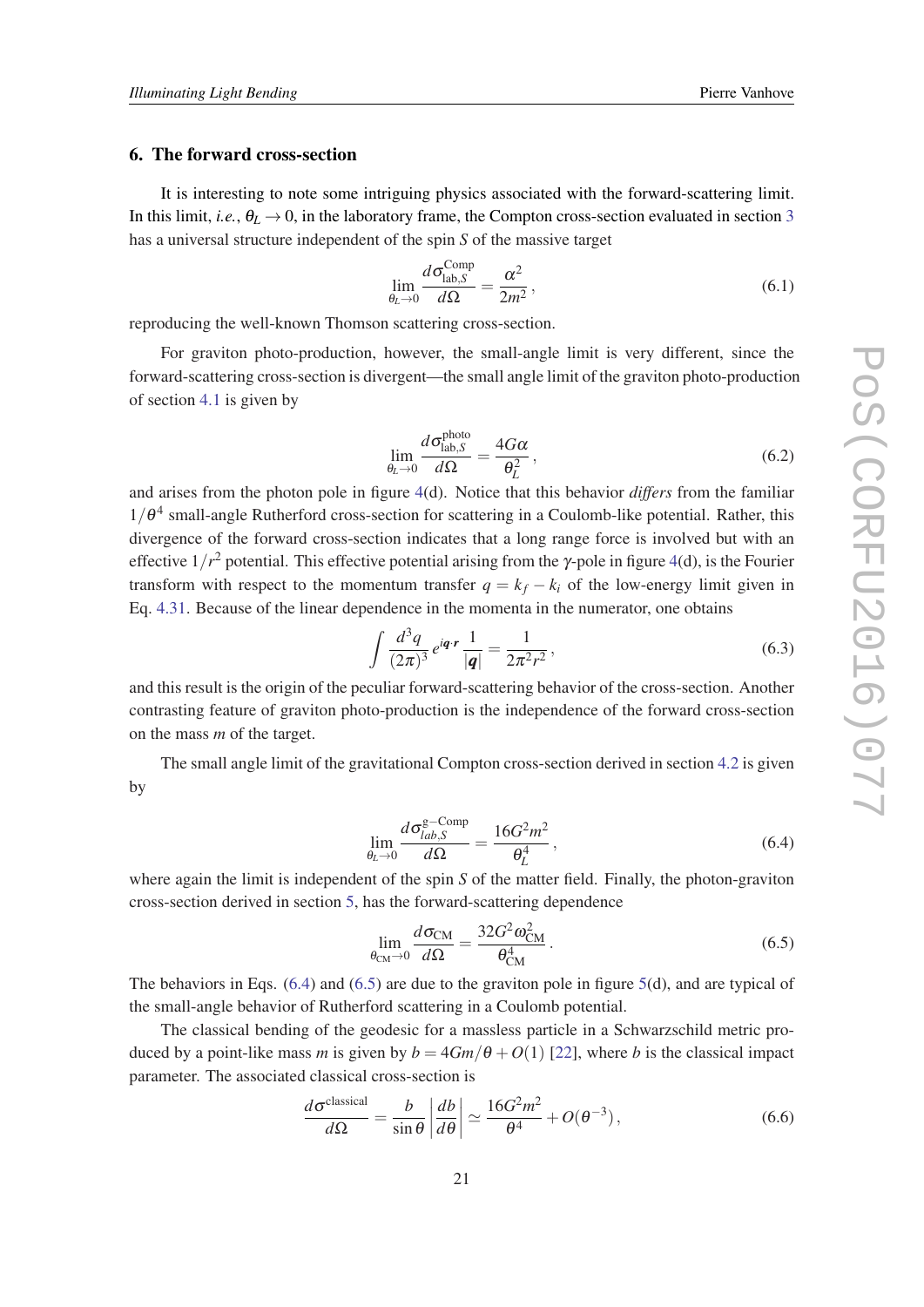<span id="page-21-0"></span>matching the expression in Eq.  $(6.4)$  $(6.4)$ . The diagram in Figure [5](#page-15-0)(d) describes the gravitational interaction between a massive particle of spin-*S* and a graviton. In the forward-scattering limit the remaining diagrams of figure [5](#page-15-0) have vanishing contributions. Since this limit is independent of the spin of the particles interacting gravitationally, the expression in Eq. [\(6.4\)](#page-20-0) describes the forward gravitational scattering cross-section of *any* massless particle on the target of mass *m* and explains the match with the classical formula given above.

Eq. [\(6.5](#page-20-0)) can be interpreted in a similar way, as the bending of a geodesic in a geometry curved by the energy density with an effective Schwarzschild radius of  $\sqrt{2}G\omega_{CM}$  determined by the center-of-mass energy [\[23](#page-34-0)]. However, the effect is fantastically small since the cross-section in Eq. [\(6.5\)](#page-20-0) is of order  $\ell_P^4/(\lambda^2 \theta_{CM}^4)$  where  $\ell_P^2 = \hbar G/c^3 \sim 1.62 \, 10^{-35} \,\text{m}$  is the Planck length, and  $\lambda$ the wavelength of the photon.

#### 7. Bending of Light in Classical General Relativity

We close our discussion by examining the process of gravitational light bending and look at different pictures by which this phenomenon can be discussed. We begin with the standard general relaticistic derivation. The theory of general relativity encapsulates the theory of gravity in terms of a simple second rank tensor equation [[24\]](#page-34-0)

$$
R_{\mu\nu} - \frac{1}{2}g_{\mu\nu}R = -\frac{\kappa^2}{4}T_{\mu\nu},\tag{7.1}
$$

where  $\kappa^2 = 32\pi G$  is the gravitational coupling constant,  $T_{\mu\nu}$  is the energy-momentum tensor,

$$
g_{\mu\nu} = \eta_{\mu\nu} + h_{\mu\nu},\tag{7.2}
$$

is the metric tensor, and  $R_{\mu\nu}$ ,  $R$  are the Ricci curvature tensor, scalar curvature, which are defined in terms of  $h_{\mu\nu}$  as

$$
R_{\mu\nu} = \frac{\kappa}{2} \left[ \partial_{\mu} \partial_{\nu} h + \partial_{\lambda} \partial^{\lambda} h_{\mu\nu} - \partial_{\mu} \partial_{\lambda} h^{\lambda}{}_{\nu} - \partial_{\nu} \partial_{\lambda} h^{\lambda}{}_{\mu} \right],
$$
  
\n
$$
R = \eta^{\mu\nu} R_{\mu\nu} = \kappa \left[ \Box h - \partial_{\mu} \partial_{\nu} h^{\mu\nu} \right],
$$
\n(7.3)

in the linear approximation. For a spatially isotropic spacetime the invariant time interval  $d\tau$  is defined via a metric tensor of the form

$$
d\tau^2 = g_{\mu\nu}dx^{\mu}dx^{\nu} = A(r)dt^2 - B(r)dr^2 - r^2d\Omega^2,
$$

and vanishes in the case of the motion of a massless system such as a photon. We represent the sun as a simple non-spinning massive object, described by the Schwarzschild metric [\[25](#page-34-0)]

$$
A(r) = 1 - \frac{2GM}{r}, \quad B(r) = \frac{1}{1 - \frac{2GM}{r}}.
$$
\n(7.4)

The solution for the bending angle is then given by standard methods [\[24](#page-34-0)]

$$
\theta = 2 \int_0^1 \frac{du}{\sqrt{1 - u^2 - \frac{2GM}{D}(1 - u^3)}} - \pi,
$$
\n(7.5)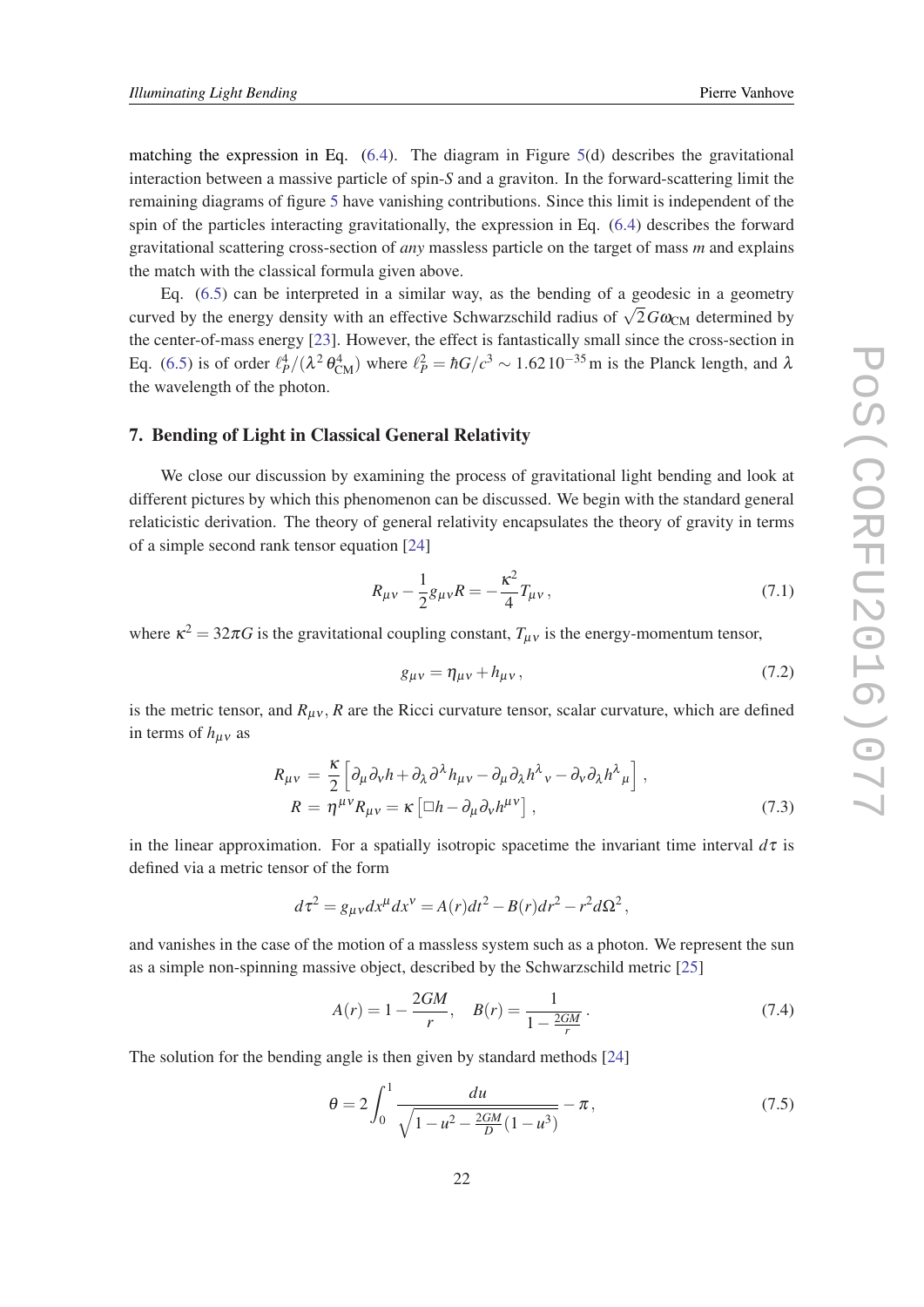$$
\theta = 2 \int_0^1 du \left[ \frac{1}{\sqrt{(1-u)(1+u)}} + \frac{GM}{D} \frac{1+u+u^2}{\sqrt{(1-u)(1+u)^3}} + \frac{3}{2} \frac{G^2 M^2}{D^2} \frac{(1+u+u^2)^2}{\sqrt{(1-u)(1+u)^5}} + \dots \right] - \pi
$$
  
=  $\frac{4GM}{D} + \frac{4G^2 M^2}{D^2} \left( \frac{15\pi}{16} - 1 \right) + \dots$  (7.6)

However, instead of using the coordinate-dependent quantity *D*, the bending angle should be written in terms of the invariant impact parameter *b*, defined as

$$
b = \sqrt{B(D)}D = \frac{R}{\sqrt{1 - \frac{2GM}{D}}} = D + GM + ..., \qquad (7.7)
$$

we have then

$$
\theta = \frac{4GM}{b} + \frac{15\pi}{4} \frac{G^2 M^2}{b^2} + \dots,\tag{7.8}
$$

which is the standard result, together with the next to leading order correction.

## 8. Quantum Mechanical Scattering Amplitude

Both alternative methods require the quantum mechanical scattering amplitude for the gravitational interaction of neutral massive and massless systems. For simplicity we take both to be spinless and therefore described by the simple Klein-Gordon Lagrangian [\[26](#page-34-0)]

$$
\mathcal{L} = \frac{1}{2} \left( g^{\mu \nu} \partial_{\mu} \phi \partial_{\nu} \phi - m^2 \phi^2 \right), \qquad (8.1)
$$

so that the energy-momentum tensor is given by

$$
T_{\mu\nu} = \left(2\frac{\delta}{\delta g^{\mu\nu}} - g_{\mu\nu}\right)\sqrt{-\det g}\mathscr{L} = \partial_{\mu}\phi\partial_{\nu}\phi - \frac{1}{2}\eta_{\mu\nu}\left(\partial_{\alpha}\phi\partial^{\alpha}\phi - m^2\phi^2\right) + \dots \tag{8.2}
$$

The corresponding matrix element is then

$$
\langle p_f | T_{\mu\nu} | p_i \rangle = p_{f\mu} p_{i\nu} + p_{i\mu} p_{f\nu} - \eta_{\mu\nu} (p_f \cdot p_i - m^2) + \dots \tag{8.3}
$$

Using the gravitational interaction [[27\]](#page-34-0)

$$
\mathcal{L}_{int} = \frac{\kappa}{2} h^{\mu\nu} T_{\mu\nu},\qquad(8.4)
$$

and the harmonic gauge graviton propagator

$$
D_F^{\alpha\beta;\gamma\delta}(q) = \frac{i P^{\alpha\beta;\gamma\delta}}{q^2},\tag{8.5}
$$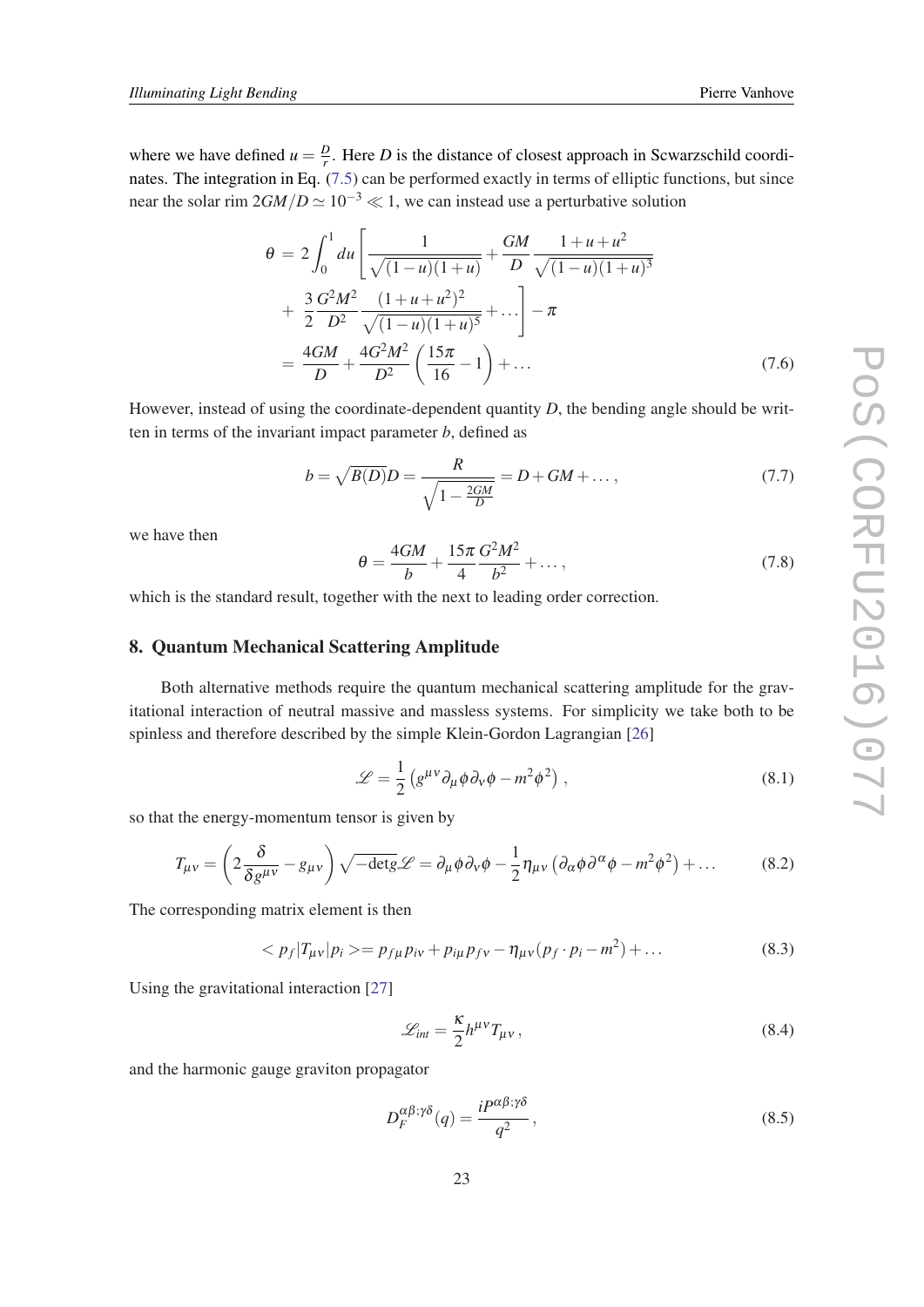where  $P^{\alpha\beta;\gamma\delta} = \frac{1}{2}$  $\frac{1}{2}(\eta^{\alpha\gamma}\eta^{\beta\delta}+\eta^{\alpha\delta}\eta^{\beta\gamma}-\eta^{\alpha\beta}\eta^{\gamma\delta})$ , the lowest order graviton exchange amplitude for interaction between massive and massless systems described via initial, final energy-momentum  $P_i$ ,  $P_f$  and  $p_i$ ,  $p_f$  respectively, becomes (*cf.* Figure 1)

$$
i\mathcal{M}_0(q) = \frac{1}{\sqrt{4E_fE_i}} \frac{1}{\sqrt{4\epsilon_f\varepsilon_i}} \frac{\kappa}{2} < P_f|T_{\alpha\beta}|P_i > D_F^{\alpha\beta;\gamma\delta}(q) \frac{\kappa}{2} < p_f|T_{\gamma\delta}|p_i>
$$
  
= 
$$
\frac{\kappa^2}{4} \left( \frac{s^2 - 2s(m^2 + M^2) + m^4 + M^4}{q^2} + s - M^2 - m^2 \right),
$$
 (8.6)

where  $s = (P_i + p_i)^2 = (P_f + p_f)^2$ ,  $q^2 = (P_f - P_i)^2 = (p_f - p_i)^2$ , and we have divided by the conventional normalizing factors  $\sqrt{2E}$  for each external scalar field. Working in the rest frame of the system having mass *M*, if the light system has mass *m*, then in the nonrelativistic limit  $s \simeq (M+m)^2$ and  $q_0 \simeq 0$  so that

$$
\mathcal{M}_0(\boldsymbol{q}) \simeq -\frac{1}{4Mm} \frac{\kappa^2}{4} \frac{2M^2 m^2}{\boldsymbol{q}^2} = -\frac{4\pi GMm}{\boldsymbol{q}^2} \,. \tag{8.7}
$$

In Born approximation the transition amplitude is related to the potential via [\[28\]](#page-34-0)

$$
\mathscr{M}_0(\boldsymbol{q}) = \langle \boldsymbol{p}_f | \hat{V}_0 | \boldsymbol{p}_i \rangle = \int d^3 r e^{i \boldsymbol{q} \cdot \boldsymbol{r}} V_0(\boldsymbol{r}), \qquad (8.8)
$$

where  $q = p_i - p_f$ . The corresponding gravitational potential is then given by the inverse Fourier transform

$$
V_0(r) = \int \frac{d^3q}{(2\pi)^3} e^{-i\mathbf{q} \cdot \mathbf{r}} \mathcal{M}_0(\mathbf{q}) = -\frac{GMm}{r},
$$
\n(8.9)

and has the expected Newtonian form. However, if the light system is massless and carries energy  $E_m$ , then  $s = M^2 + 2ME_m$  so that

$$
\mathcal{M}_0(q) \simeq -\frac{8\pi GME_m}{q^2} \,. \tag{8.10}
$$

and the gravitational potential becomes<sup>7</sup>

$$
V_0(r) = \int \frac{d^3q}{(2\pi)^3} e^{-i\mathbf{q} \cdot \mathbf{r}} \mathcal{M}_0(\mathbf{q}) = -\frac{2GME_m}{r}
$$
(8.11)

Higher order corrections to this lowest order potential can be found by calculating loop effects. Such calculations have been performed by a number of groups and the next to leading order  $(\mathcal{O}(G^2))$  form of the gravitational interaction amplitude has been found to be [[30\]](#page-34-0)

$$
\mathcal{M}_1(q) = -\frac{15\pi^2 G^2 M^2 E_m}{2\sqrt{q^2}} + \dots,\tag{8.12}
$$

which will be used below. With these forms in hand, we can now proceed to alternative light bending calculations.

<sup>&</sup>lt;sup>7</sup>Here the factor of two difference between the massless and massive systems under the replacement  $m \to E_m$ represents the well-known relation between the predicted light bending in the Newtonian and Einstein formulations of gravity [[29\]](#page-34-0).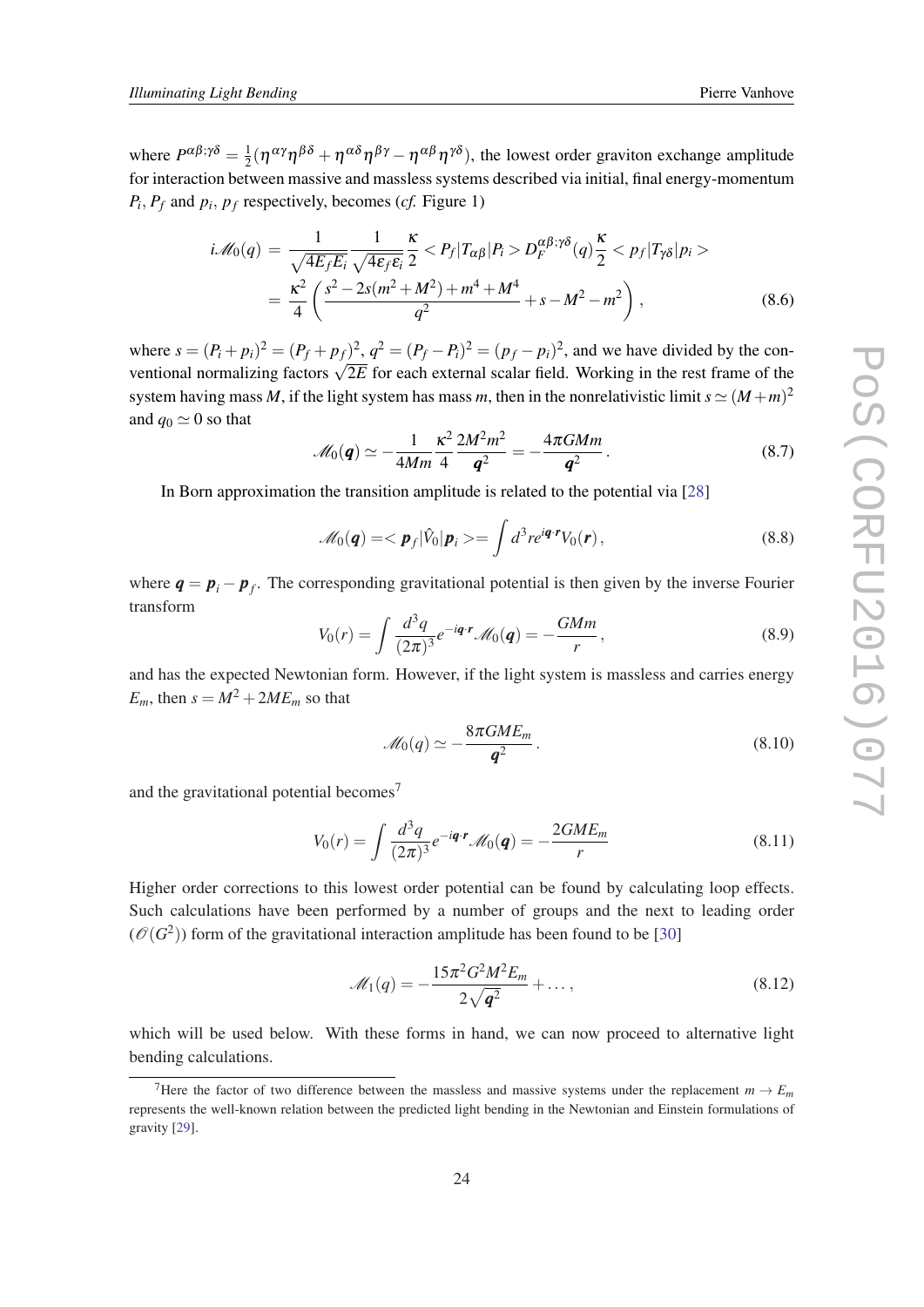### 9. Geometrical Optics

In section 7 we presented the conventional (particle) derivation of the bending angle, in terms of the trajectory traveled by photons. In this section we review an alternative approach, presented in [\[9\]](#page-33-0), to describe the propagation of light via geometrical optics, wherein the beam travels through a region defined by a position-dependent index of refraction  $n(r)$ , in which case we have the equation of motion [[31\]](#page-34-0)

$$
\frac{d}{ds}n\frac{dr}{ds} = \nabla n,\tag{9.1}
$$

where  $r(s)$  is the trajectory as a function of the path length *s*. In the case of light  $ds \simeq cdt$  and Eq. (9.1) simplifies to

$$
\frac{1}{c^2}\frac{d^2\mathbf{r}}{dt^2} = -\frac{1}{n}\nabla n.
$$
\n(9.2)

The index of refraction describes the propagation of light when  $E \neq |p|$ , and is defined by  $n =$  $E/|\mathbf{p}|$ . In our case, as discussed in the previous section, the presence of the gravitational interaction between photons and the sun leads to a modification of the energy and therefore to an effective position dependent index of refraction

$$
n(r) \simeq (E_m - V(r))/E_m = 1 - \frac{1}{E_m}V(r).
$$
\n(9.3)

where, for a massless scalar with energy  $E_m$  interacting with a mass M we found<sup>8</sup>

$$
V_0(r) = -\frac{2GME_m}{r}
$$
\n
$$
(9.5)
$$

In the absence of a potential  $(n(r) = 1)$  consider a light beam incident along the  $\hat{e}_\nu$  direction and with impact parameter  $b$  on a massive target located at the origin. The trajectory is then characterized by the straight line

$$
\mathbf{r}_0(t) = b\hat{\mathbf{e}}_x + ct\hat{\mathbf{e}}_y, \qquad -\infty < t < \infty.
$$
 (9.6)

If we now turn on a potential  $V_0(r)$  the index of refraction is no longer unity and there will exist a small deviation from this straight line trajectory. Integrating Eq. (9.2) we find

$$
\Delta \frac{1}{c^2} \frac{d\mathbf{r}}{dt} = -\frac{1}{E_m} \int_{-\infty}^{\infty} dt \nabla V_0(r) = -\frac{1}{E_m} \int_{-\infty}^{\infty} dt V'_0(r) \hat{\mathbf{r}}, \qquad (9.7)
$$

so that

$$
\frac{1}{c}\theta \simeq \frac{1}{E_m} \int_{-\infty}^{\infty} dt V_0'(\sqrt{b^2 + c^2 t^2}) \frac{b}{\sqrt{b^2 + c^2 t^2}},\tag{9.8}
$$

where  $\theta$  is the bending angle. Now change variables to  $t = bu/c$ , yielding

$$
\frac{1}{c}\theta \simeq \frac{b}{E_m} \int_{-\infty}^{\infty} du V_0'(b\sqrt{1+u^2}) \frac{1}{\sqrt{1+u^2}}.
$$
\n(9.9)

<sup>8</sup>This description in terms of a position-dependent index of refraction has been called the optical-mechanical analogy and is given in terms of [\[32](#page-34-0)]

$$
n(r) = \sqrt{B(r)/A(r)} = 1 + \frac{2GM}{r} + \dots
$$
\n(9.4)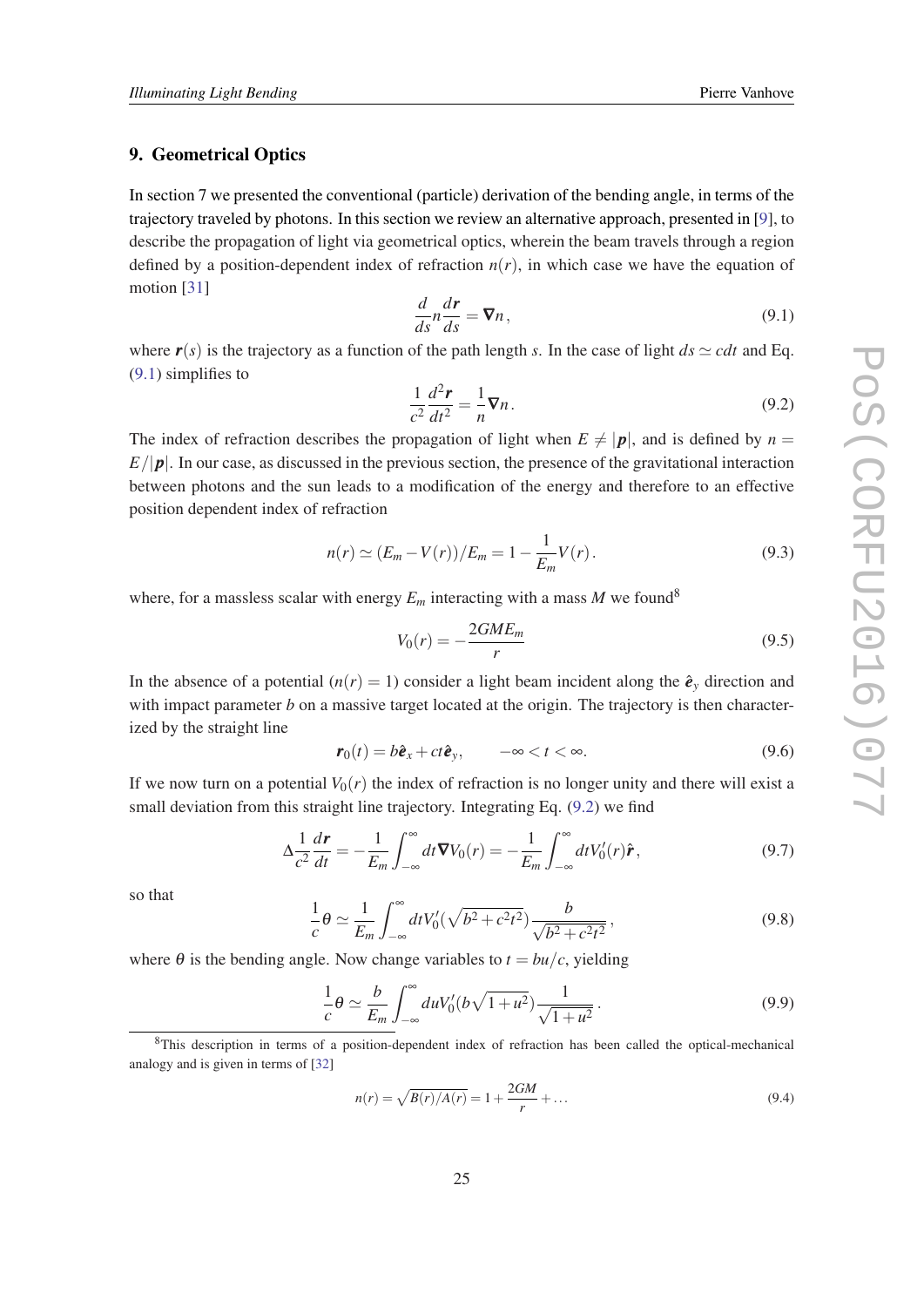That is,

$$
\theta_0 = \frac{b}{E_m} \int_{\infty}^{\infty} \frac{du}{\sqrt{1+u^2}} V_0'(b\sqrt{1+u^2}) = \frac{b}{E_m} \int_{-\infty}^{\infty} \frac{2GE_m M du}{b^2 (1+u^2)^{\frac{3}{2}}} = \frac{4GM}{b},\tag{9.10}
$$

as expected.

The leading correction to Eq. 9.10 arises from the one-loop correction to the potential discussed above

$$
V_1(r) = -\int \frac{d^3q}{(2\pi)^3} e^{-i\mathbf{q} \cdot \mathbf{r}} \frac{15\pi^2 G^2 M^2 E_m}{2\sqrt{\mathbf{q}^2}} = -\frac{15G^2 M^2 E_m}{4r^2},
$$
(9.11)

so the additional bending is given by

$$
\theta_1 = \frac{b}{E_m} \int_{-\infty}^{\infty} \frac{du}{\sqrt{1+u^2}} V_1'(b\sqrt{1+u^2}) = \frac{b}{E_m} \int_{-\infty}^{\infty} \frac{15G^2 M^2 E_m du}{2b^3 (1+u^2)^2} = \frac{15\pi G^2 M^2}{4b^2},\tag{9.12}
$$

in agreement with the result found by the conventional GR method. We see then that geometrical optics, in which light is treated in a wavelike fashion, provides and interesting alternative way to look at the bending process.

# 10. Small-Angle Scattering (Eikonal) Method

A third approach, , discussed in [[9](#page-33-0)], is to look at the bending in terms of a particle interpretation but using quantum mechanics rather than classical physics.<sup>9</sup> In this method we consider a trajectory in terms of a series of small angle high energy scatterings of the photons by the sun. In such a situation the dominant four-momentum transfer is in the transverse spatial directions. For photons travelling in the *z*-direction we have  $p_3 = p_1 + q$ , so that, squaring, we obtain  $0 = 2E(q_0 - q_z) + q^2$ . A similar calculation for the heavy mass gives  $0 = -2Mq_0 + q^2$ , which tells us that both  $q_{\pm} =$ *q*<sub>0</sub> ± *q*<sub>z</sub> are suppressed compared to the transverse components *q*<sup>2</sup> ∼ −*q*<sup>2</sup><sub>⊥</sub> by at least a factor of  $2E$ . This condition on the overall momentum transfer gets reflected in the same stricture for the exchanged gravitons, so that the dominant momentum transfer inside loops is also transverse. (In the effective theory of high energy scattering—Soft Collinear Effective Theory (SCET)—these are called Glauber modes and carry momentum scaling  $(k_+, k_-, k_\perp) \sim \sqrt{s}(\lambda^2, \lambda^2, \lambda)$  where  $\lambda \sim \sqrt{-t/s}$  [34].)  $\sqrt{-t/s}$  [\[34](#page-34-0)].)

The one-graviton amplitude amplitude in this limit was found above to be

$$
\mathscr{M}_0(\boldsymbol{q}_\perp) = -\kappa^2 M^2 E^2 \frac{1}{\boldsymbol{q}_\perp^2} \,. \tag{10.1}
$$

After some work described in Appendix [B](#page-29-0), the multiple graviton exchanges of this amplitude can be summed, yielding

$$
\mathcal{M}_{tot}^{(1)}(\mathbf{q}_{\perp}) = (4\pi)^2 M E_m \sum_{n} \frac{1}{n!} \left(\frac{i}{4} \kappa^2 M E_m\right)^n \prod_{i=1}^n \int \frac{d^2 \ell_i}{(2\pi)^2} \frac{1}{\ell_i^2} \delta^2 \left(\sum_{j=1}^n \ell_j - \mathbf{q}_{\perp}\right),\tag{10.2}
$$

<sup>9</sup>Note that some previous evaluations which used integration over the calculated cross section accidentally gave the correct answer in the case of the leading contribution but were incorrect at higher order [[27\]](#page-34-0), [\[33](#page-34-0)].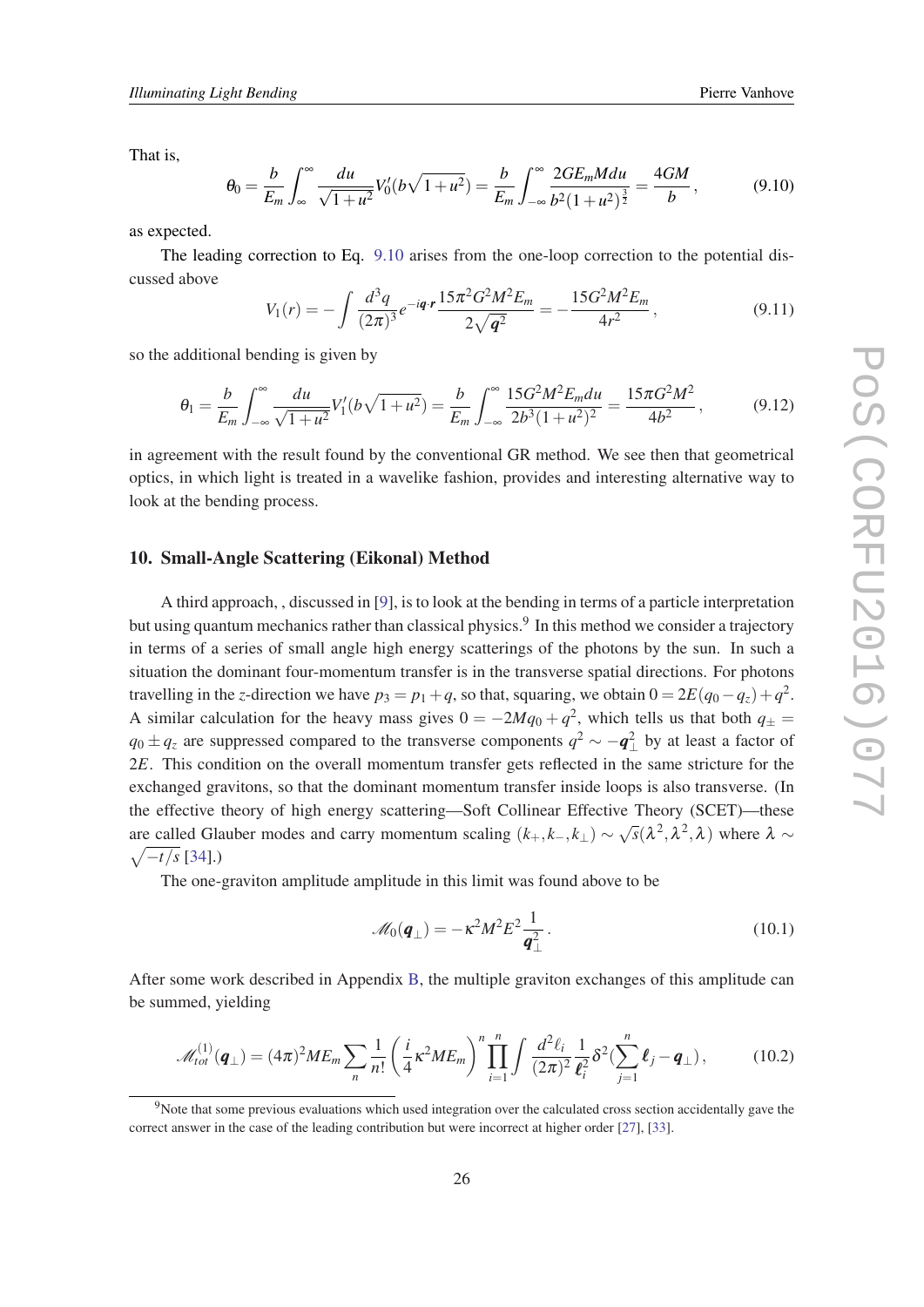In order to bring this amplitude into impact parameter space, one defines the two-dimensional Fourier transform, with impact parameter *b* being transverse to the initial motion.

$$
\mathscr{M}_{tot}(\boldsymbol{b}) = \int \frac{d^2 q_{\perp}}{(2\pi)^2} e^{i\boldsymbol{q}_{\perp} \cdot \boldsymbol{b}} \mathscr{M}_{tot}^{(1)}(\boldsymbol{q}_{\perp}). \qquad (10.3)
$$

We find then

$$
\mathscr{M}_{tot}(\boldsymbol{b}) = 4ME_m \sum_{n=1}^{\infty} \frac{1}{n!} (i\chi_0(\boldsymbol{b}))^n = 2(s - M^2) \left( e^{i\chi_0(\boldsymbol{b})} - 1 \right), \qquad (10.4)
$$

where  $\chi_0(\boldsymbol{b})$  is the transverse Fourier transform of the one graviton exchange amplitude

$$
\chi_0(\mathbf{b}) = \frac{1}{4ME_m} \int \frac{d^2 q_{\perp}}{(2\pi)^2} e^{i\mathbf{q}_{\perp} \cdot \mathbf{b}} \mathcal{M}_0(\mathbf{q}_{\perp})
$$
  
= 
$$
-\frac{\kappa^2 ME_m}{4} \int \frac{d^2 q_{\perp}}{(2\pi)^2} e^{i\mathbf{q}_{\perp} \cdot \mathbf{b}} \frac{1}{\mathbf{q}_{\perp}^2}
$$
  
= 
$$
-4\kappa^2 ME_m \left[ \frac{1}{d-4} - \log b + \ldots \right] .
$$
 (10.5)

Only the log*b* term will be important in calculating the bending angle. If we now transform back to momentum transfer space via

$$
\mathcal{M}_{tot}(\boldsymbol{q}_{\perp}) = \int \frac{d^2b}{(2\pi)^2} e^{-i\boldsymbol{q}_{\perp} \cdot \boldsymbol{b}} \mathcal{M}_{tot}(\boldsymbol{b}), \qquad (10.6)
$$

and perform the impact parameter space integration via stationary phase methods, we find

$$
\frac{\partial}{\partial b} \left( |\boldsymbol{q}_{\perp}| b - \chi_0(b) \right) = 0. \tag{10.7}
$$

Since  $|\boldsymbol{q}_{\perp}| = 2E_m \sin \frac{\theta}{2} \simeq E_m \theta$  we find

$$
\theta_0 = \frac{1}{E_m} \frac{\partial}{\partial b} \chi_0(b), \qquad (10.8)
$$

which yields the lowest order result

$$
\theta_0 = \frac{4GM}{b}.\tag{10.9}
$$

At next to leading order we require the eikonal phase found from the one-loop correction to massive-massless scattering

$$
\chi_1(b) = \frac{1}{4ME_m} \int \frac{d^2 q_\perp}{(2\pi)^2} e^{i\mathbf{q}_\perp \cdot \mathbf{b}} \mathcal{M}_1(\mathbf{q}_\perp)
$$
  
= 
$$
- \int \frac{d^2 q_\perp}{(2\pi)^2} e^{i\mathbf{q}_\perp \cdot \mathbf{b}} \frac{15\pi^2 G^2 M^2 E_m}{2|\mathbf{q}_\perp|} = -\frac{15\pi}{4b} G^2 M^2 E_m.
$$
 (10.10)

The stationary phase calculation then yields the correction

$$
\theta_1 = \frac{1}{E_m} \frac{\partial}{\partial b} \chi_1(b) = \frac{15\pi G^2 M^2}{4b^2},\qquad(10.11)
$$

which once again agrees with the classical result.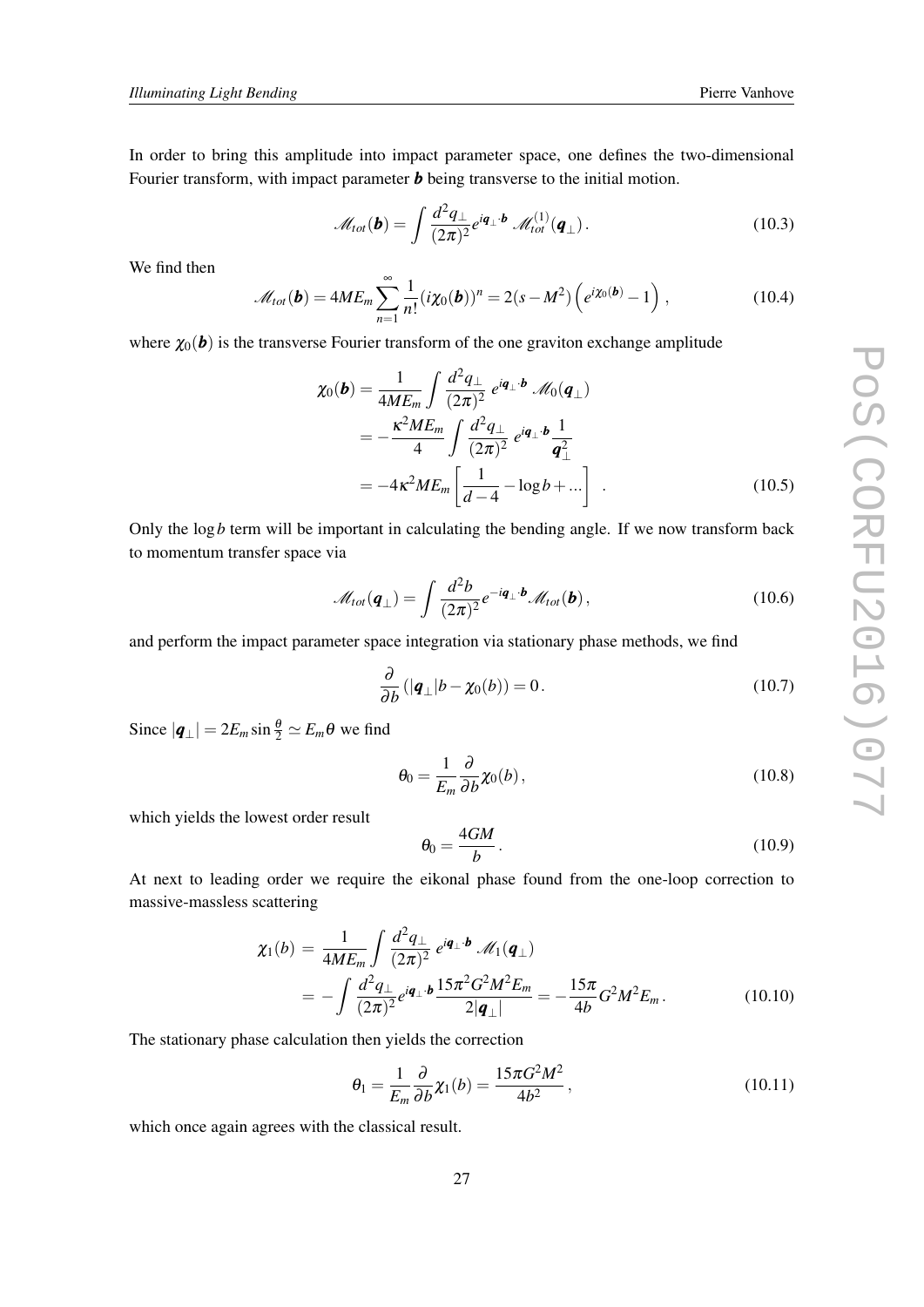#### 11. Conclusion

In [[8](#page-33-0)] it was demonstrated that the gravitational interaction of a charged spin-0 or spin- $\frac{1}{2}$ particle is greatly simplified by use of factorization, which asserts that the gravitational amplitudes can be written as the product of corresponding electromagnetic amplitudes multiplied by a universal kinematic factor. In the present work we demonstrated that the same simplification applies when the target particle carries spin-1. Specifically, we evaluated the graviton photo-production and graviton Compton scattering amplitudes explicitly using direct and factorized techniques and demonstrated that they are identical. However, the factorization methods are *enormously* simpler, since they require only electromagnetic calculations and eliminate the need to employ less familiar and more cumbersome tensor quantities. As a result it is now straightforward to include graviton interactions in a quantum mechanics course in order to stimulate student interest and allowing access to various cosmological applications.

We studied the massless limit of the spin-1 system and showed how the use of factorization permits a relatively simple calculation of graviton-photon scattering, discussing a subtlety in this graviton-photon calculation having to do with the feature that the spin-1 system must change from three to two degrees of freedom when  $m \to 0$  and we explained why the zero mass limit of the spin-1 gravitational Compton scattering amplitude does not correspond to that for photon scattering. The graviton-photon cross section may possess interesting implications for the attenuation of gravitational waves in the cosmos [[35](#page-34-0)]. We also calculated the graviton-graviton scattering amplitude.

We discussed the main features of the forward cross-section for each process studied in this paper. Both the Compton and the gravitational Compton scattering have the expected  $1/\theta_L^4$  behavior, while graviton photo-production has a different shape that could in principle lead to an interesting new experimental signature of a graviton scattering on matter—∼ 1/θ 2 *L* . Again this result has potentially intriguing implications for the photo-production of gravitons from stars [\[36](#page-34-0), [37\]](#page-34-0).

Finally, we have reviewed the evaluation of the classical general relativity contribution to the light bending problem—the deviation angle occurring during the passage of a photon by the rim of the sun—in three different ways. The result in each case was found to be identical

$$
\theta = \frac{4GM}{b} + \frac{15\pi G^2 M^2}{4b^2} + \dots
$$
\n(11.1)

What is interesting about these results is that they were obtained using apparently very *disparate* pictures.

- i) In the first, light is considered from the point of view of photons traversing a classical trajectory in the vicinity of a massive object.
- ii) In the second, the propagation of light is determined by standard geometrical optics, in the presence of an effective index of refraction determined by the effective potential describing the gravitational interaction of massive and massless systems.
- iii) Finally, in the third, standard quantum mechanical scattering methods were used, relating the massive-massless scalar gravitational interaction to the eikonal phase associated with a series of small-angle scatterings.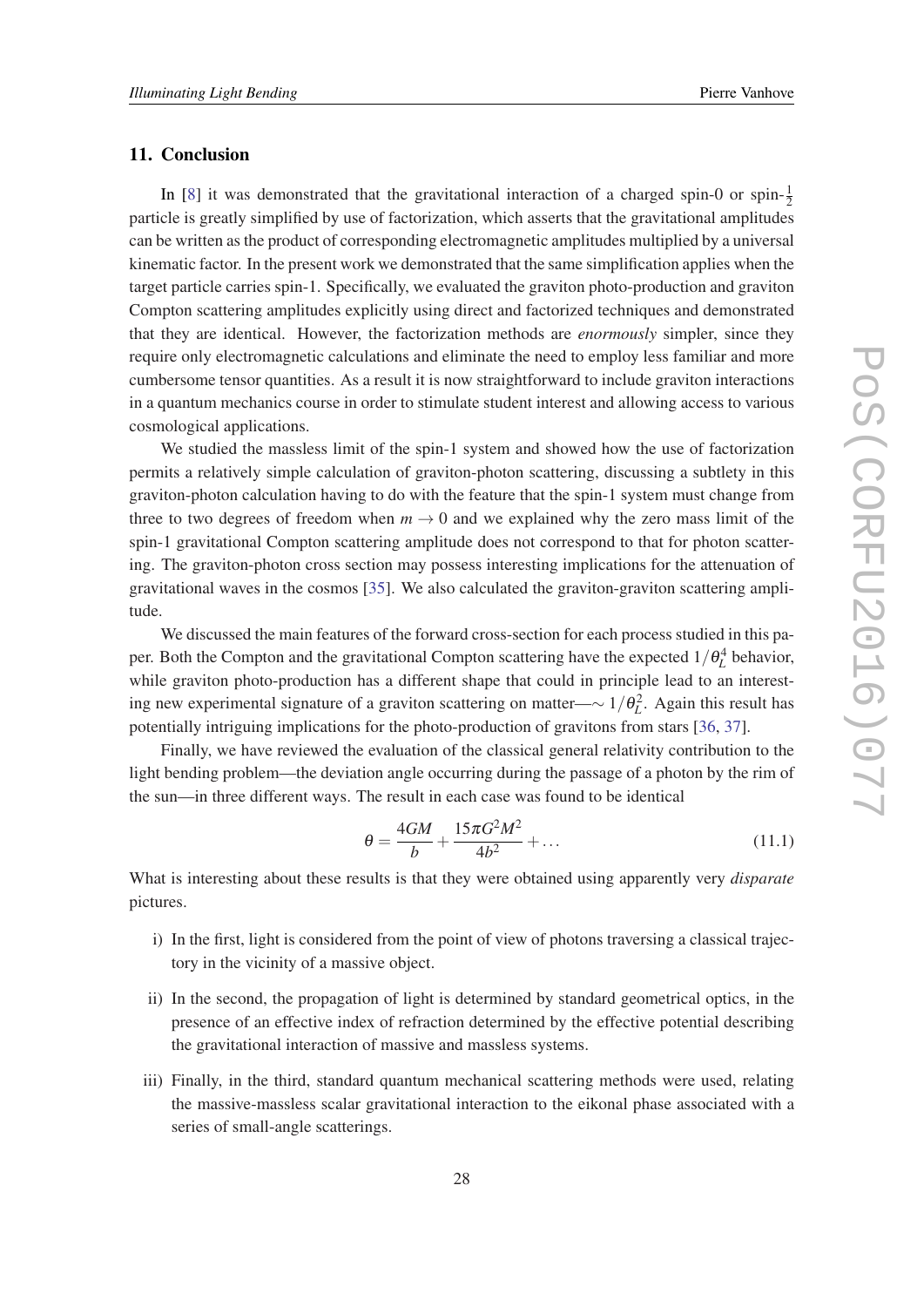In the latter two cases, it may seem surprising that a method based on a three dimensional Fourier transform, yielding an effective index of refraction, yields results identical to those obtained using small angle scattering theory, involving a two-dimensional eikonal Fourier transform. However, the equivalence is shown in Appendix A to result from a simple mathematical identity.<sup>10</sup> What we hope results from this comparison of the various methods is a deeper understanding and illumination of an important general relativistic phenomenon—that of light bending in the presence of a gravitational field.

We close by noting that the same method permits the determination of a quantum effect in the bending angle, with the result [\[38\]](#page-34-0) (and [\[39](#page-34-0)])

$$
\theta_{S} = \left(8bu^{S} + 9 - 48\log\frac{b}{2b_{0}}\right) \frac{\hbar G_{N}^{2}M}{\pi b^{3}},
$$
\n(11.2)

where *bu<sup>S</sup>* is a coefficient that depend on the spin *S* of the massless particle scattered against the mass stellar object *M*. The spin dependence of the quantum raises questions about the interpretation of the equivalence principle at the quantum mechanical level [[40](#page-34-0), [38](#page-34-0), [9](#page-33-0)] and strongly suggests additional investigations concerning the nature of the Equivalence principle at the quantum level that we leave for future work.

#### Acknowledgement

We would like to thank Thibault Damour, Poul H. Damgaard and Gabriele Veneziano for comments and discussions. The research of P.V. was supported by the ANR grant reference QFT ANR 12 BS05 003 01.

#### A. Equivalence between eikonal and geometrical optics

In order to provide a general proof of the equivalence between eikonal and geometrical optics methods, we note that the eikonal phase is, in general, given by

$$
\chi(b) = \int \frac{d^2 q_\perp}{(2\pi)^2} e^{-i\mathbf{q}_\perp \cdot \mathbf{b}} \text{Amp}(\mathbf{q}_\perp^2) = \frac{1}{2\pi} \int_0^\infty ds s J_0(b|\mathbf{s}|) \text{Amp}(\mathbf{s}^2), \tag{A.1}
$$

where  $Amp(s^2)$  is the photon-mass scattering amplitude. The corresponding contribution to the lightbending angle is then

$$
\theta = \frac{1}{E_m} \frac{d}{db} \chi(b) = -\frac{1}{2\pi E_m} \int_0^\infty ds s^2 J_1(b|\mathbf{s}|) \text{Amp}(\mathbf{s}^2), \tag{A.2}
$$

where we have used  $J'_0(x) = -J_1(x)$ .

 $10$ We note also that by including additional loop contributions, one can also use these methods to evaluate quantum mechanical corrections to the bending angle [\[38](#page-34-0), [9\]](#page-33-0). The origin of such quantum effects can be considered to be zitterbewegung and the feature that the position of the massive scatterer can only be localized to a distance of order its Compton wavelength— $\delta r \sim \hbar/m$ .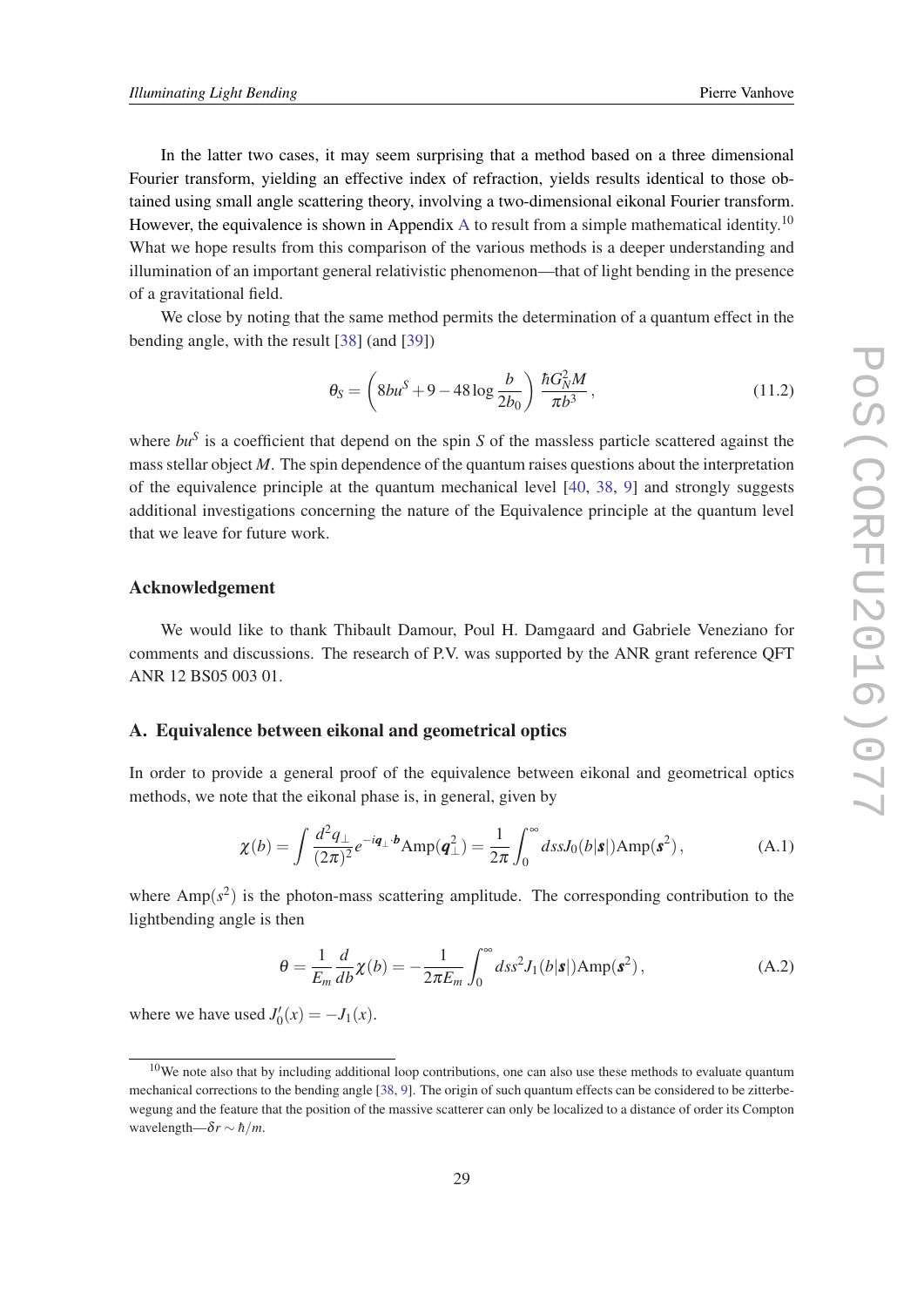<span id="page-29-0"></span>On the other hand, in the geometrical optics method, we use the three-dimensional Fourier transform

$$
V(r) = \int \frac{d^3q}{(2\pi)^3} e^{-i\mathbf{q} \cdot \mathbf{r}} \text{Amp}(\mathbf{q}^2) = \frac{1}{2\pi^2} \int_0^\infty dq q^2 j_0(|\mathbf{q}|r) \text{Amp}(\mathbf{q}^2), \tag{A.3}
$$

in terms of which the lightbending shift is

$$
\theta = -\frac{b}{2\pi^2 E_m} \int_{-\infty}^{\infty} \frac{du}{\sqrt{1+u^2}} \int_0^{\infty} dq q^3 j_1(|\mathbf{q}|b\sqrt{1+u^2}) \text{Amp}(\mathbf{q}^2), \tag{A.4}
$$

where we have noted  $j'_0(x) = -j_1(x)$ . Using  $j_1(x) = \sqrt{\frac{\pi}{2x}} J_{\frac{3}{2}}(x)$  we have

$$
\theta = -\frac{b}{2\pi^2 E_m} \int_0^\infty dq q^3 G(|\mathbf{q}|b) \text{Amp}(\mathbf{q}^2), \tag{A.5}
$$

where

$$
G(|q|b) = \sqrt{\frac{\pi}{2|q|b}} \int_{-\infty}^{\infty} \frac{du}{(1+u^2)^{\frac{3}{4}}} J_{\frac{3}{2}}(|q|b\sqrt{1+u^2}).
$$
 (A.6)

Changing variables to  $s = \sqrt{1 + u^2}$  so  $u = \sqrt{s^2 - 1}$ , then  $du = s ds / \sqrt{s^2 - 1}$  and

$$
G(|q|b) = \sqrt{\frac{\pi}{2|q|b}} \int_{-\infty}^{\infty} \frac{ds}{\sqrt{s(s^2 - 1)}} J_{\frac{3}{2}}(|q|bs).
$$
 (A.7)

We have [[41\]](#page-34-0)

$$
\int_0^\infty \frac{dx J_{\frac{3}{2}}(sx)}{\sqrt{x(x^2 - 1)}} = \sqrt{\frac{\pi}{2s}} (J_1(s) - iL_1(-is)),
$$
\n(A.8)

where  $L_1(x)$  is a modified Struve function and satisfies  $L_1(x) = L_1(-x)$  while  $J_1(x) = -J_1(-x)$  is the usual Bessel function. . If then we change the integration to the range −∞ to ∞, the Struve function disappears and we have

$$
G(|q|b) = \sqrt{\frac{\pi}{2|q|b}} \cdot \sqrt{\frac{2\pi}{|q|b}} J_1(|q|b) = \frac{\pi}{|q|b} J_1(|q|b), \qquad (A.9)
$$

whereby

$$
\theta = -\frac{1}{2\pi E_m} \int_0^\infty dq q^2 J_1(|\mathbf{q}|b) \text{Amp}(\mathbf{q}^2), \tag{A.10}
$$

which is identical to the eikonal result.

## B. Graviton Scattering Amplitudes

In this appendix we list the independent contributions to the various graviton scattering amplitudes which must be added in order to produce the complete and gauge invariant amplitudes quoted in the text. We leave it to the (perspicacious) reader to perform the appropriate additions and to verify the equivalence of the factorized forms shown earlier.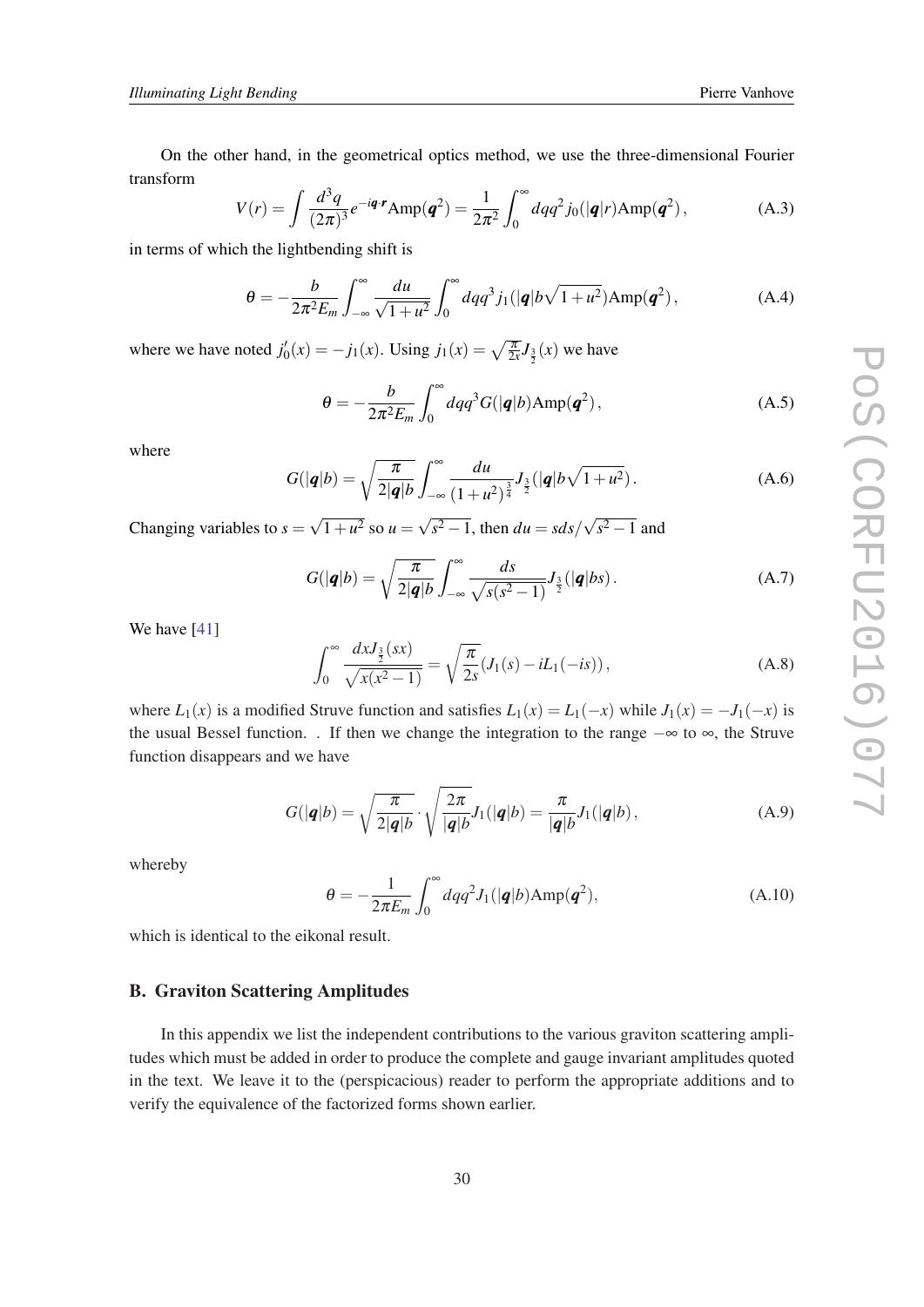# B.1 Graviton Photo-production: spin-1

For the case of graviton photoproduction, we find the four contributions, *cf.* Fig. 4,

$$
\begin{split}\n\text{Fig.4(a):} \quad & \text{Amp}_{a}(S=1) = \frac{\kappa e}{p_{i} \cdot k_{i}} \left( \varepsilon_{i} \cdot p_{i} \left[ \varepsilon_{B}^{*} \cdot \varepsilon_{A} \varepsilon_{f}^{*} \cdot p_{f} \varepsilon_{f}^{*} \cdot p_{f} - \varepsilon_{B}^{*} \cdot k_{f} \varepsilon_{f}^{*} \cdot p_{f} \varepsilon_{f}^{*} \cdot \varepsilon_{A} \right. \\
& \quad - \varepsilon_{A} \cdot p_{f} \varepsilon_{f}^{*} \cdot p_{f} \varepsilon_{f}^{*} \cdot \varepsilon_{B}^{*} + p_{f} \cdot k_{f} \varepsilon_{f}^{*} \cdot \varepsilon_{A} \varepsilon_{f}^{*} \cdot \varepsilon_{B}^{*} \right] \\
& + \varepsilon_{A} \cdot \varepsilon_{i} \left[ \varepsilon_{B}^{*} \cdot k_{i} \varepsilon_{f}^{*} \cdot p_{f} \varepsilon_{f}^{*} \cdot p_{f} - \varepsilon_{B}^{*} \cdot k_{f} \varepsilon_{f}^{*} \cdot p_{f} \varepsilon_{f}^{*} \cdot k_{i} - p_{f} \cdot k_{i} \varepsilon_{f}^{*} \cdot p_{f} \varepsilon_{f}^{*} \cdot \varepsilon_{B}^{*} \right. \\
& \quad - \varepsilon_{A} \cdot k_{i} \left[ \varepsilon_{B}^{*} \cdot \varepsilon_{i} \varepsilon_{f}^{*} \cdot p_{f} \varepsilon_{f}^{*} \cdot p_{f} - \varepsilon_{B}^{*} \cdot k_{f} \varepsilon_{f}^{*} \cdot p_{f} \varepsilon_{f}^{*} \cdot \varepsilon_{i} - \varepsilon_{i} \cdot p_{f} \varepsilon_{f}^{*} \cdot p_{f} \varepsilon_{f}^{*} \cdot \varepsilon_{B}^{*} \right. \\
& \quad + \varepsilon_{B} \cdot k_{f} \varepsilon_{f}^{*} \cdot \varepsilon_{i} \varepsilon_{f}^{*} \cdot \varepsilon_{B}^{*} \right] \\
& - \varepsilon_{B}^{*} \cdot \varepsilon_{f}^{*} \varepsilon_{A} \cdot \varepsilon_{i} \varepsilon_{f}^{*} \cdot p_{f}
$$

$$
\begin{split}\n\text{Fig.4(b)}: \ \text{Amp}_{b}(S=1) &= -\frac{\kappa e}{p_{i} \cdot k_{f}} \left( \varepsilon_{i} \cdot p_{f} \left[ \varepsilon_{A} \cdot \varepsilon_{B}^{*} \varepsilon_{f}^{*} \cdot p_{i} \varepsilon_{f}^{*} \cdot p_{i} \varepsilon_{f}^{*} \cdot p_{i} \varepsilon_{f}^{*} \cdot p_{i} \varepsilon_{f}^{*} \cdot \varepsilon_{A} \right. \\
&\quad + \varepsilon_{A} \cdot k_{f} \varepsilon_{f}^{*} \cdot p_{i} \varepsilon_{f}^{*} \cdot \varepsilon_{B}^{*} - p_{i} \cdot k_{f} \varepsilon_{f}^{*} \cdot \varepsilon_{A} \varepsilon_{f}^{*} \cdot \varepsilon_{B}^{*} \right] \\
&+ \varepsilon_{B}^{*} \cdot k_{i} \left[ \varepsilon_{A} \cdot \varepsilon_{i} \varepsilon_{f}^{*} \cdot p_{i} \varepsilon_{f}^{*} \cdot p_{i} - \varepsilon_{i} \cdot p_{i} \varepsilon_{f}^{*} \cdot p_{i} \varepsilon_{f}^{*} \cdot \varepsilon_{A} + \varepsilon_{A} \cdot k_{f} \varepsilon_{f}^{*} \cdot p_{i} \varepsilon_{f}^{*} \cdot \varepsilon_{i} \right. \\
&\quad - p_{i} \cdot k_{f} \varepsilon_{f}^{*} \cdot \varepsilon_{A} \varepsilon_{f}^{*} \cdot p_{i} \varepsilon_{f}^{*} \cdot p_{i} - p_{i} \cdot k_{i} \varepsilon_{f}^{*} \cdot p_{i} \varepsilon_{f}^{*} \cdot \varepsilon_{A} + \varepsilon_{A} \cdot k_{f} \varepsilon_{f}^{*} \cdot p_{i} \varepsilon_{f}^{*} \cdot k_{i} \right. \\
&\quad - p_{i} \cdot k_{f} \varepsilon_{f}^{*} \cdot \varepsilon_{A} \varepsilon_{f}^{*} \cdot k_{i} \right] \\
&- \varepsilon_{A} \cdot \varepsilon_{f}^{*} \varepsilon_{f}^{*} \cdot p_{i} \varepsilon_{B}^{*} \cdot \varepsilon_{i} p_{i} \cdot k_{f} \right). \tag{B.2}\n\end{split}
$$

$$
\text{Fig.4(c): } \text{Amp}_c(S=1) = \kappa e \bigg( \varepsilon_f^* \cdot \varepsilon_i (\varepsilon_B^* \cdot \varepsilon_A \varepsilon_f^* \cdot (p_f + p_i) - \varepsilon_A \cdot p_f \varepsilon_B^* \cdot \varepsilon_f^* - \varepsilon_B^* \cdot p_i \varepsilon_A \cdot \varepsilon_f^* )
$$
\n
$$
- \varepsilon_B^* \cdot \varepsilon_f^* \varepsilon_A \cdot \varepsilon_i \varepsilon_f^* \cdot p_i - \varepsilon_A \cdot \varepsilon_f^* \varepsilon_B^* \cdot \varepsilon_i \varepsilon_f^* \cdot p_f + \varepsilon_f^* \cdot \varepsilon_A \varepsilon_f^* \cdot \varepsilon_B^* \varepsilon_i \cdot (p_f + p_i) \bigg), \qquad (B.3)
$$

and finally, the photon pole contribution

$$
\begin{split} \text{Fig.4(d)}: \quad & \text{Amp}_\text{d}(S=1) = -\frac{e \, \kappa}{2k_f \cdot k_i} \\ & \times \Bigg[ \varepsilon_\text{B}^* \cdot \varepsilon_\text{A} \Big[ \varepsilon_f^* \cdot (p_f + p_i)(k_f \cdot k_i \varepsilon_f^* \cdot \varepsilon_i - \varepsilon_f^* \cdot k_i \varepsilon_i \cdot k_f) \\ & + \varepsilon_f^* \cdot k_i (\varepsilon_f^* \cdot \varepsilon_i k_i \cdot (p_i + p_f) - \varepsilon_f^* \cdot k_i \varepsilon_i \cdot (p_f + p_i)) \Bigg] \\ & - 2\varepsilon_\text{B}^* \cdot p_i \Big[ \varepsilon_f^* \cdot \varepsilon_\text{A} \left( k_f \cdot k_i \varepsilon_f^* \cdot \varepsilon_i - \varepsilon_f^* \cdot k_i \varepsilon_i \cdot k_f \right) \\ & + \varepsilon_f^* \cdot k_i (\varepsilon_f^* \cdot \varepsilon_i \varepsilon_\text{A} \cdot k_i - \varepsilon_f^* \cdot k_i \varepsilon_i \cdot \varepsilon_\text{A}) \Bigg] \end{split}
$$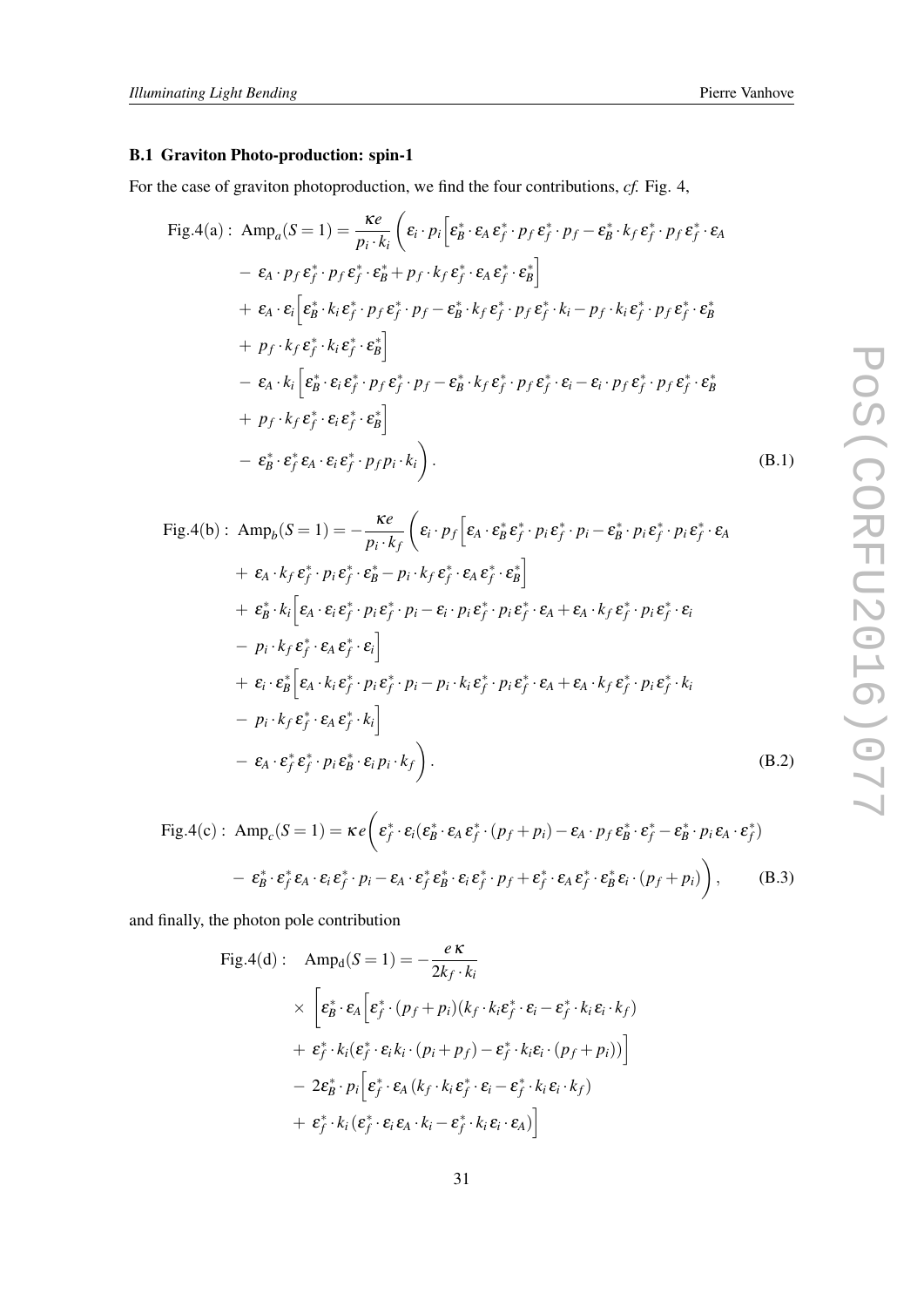$$
- 2\varepsilon_A \cdot p_f \left[ \varepsilon_f^* \cdot \varepsilon_B^* (k_f \cdot k_i \varepsilon_f^* \cdot \varepsilon_i - \varepsilon_f^* \cdot k_i \varepsilon_i \cdot k_f) + \varepsilon_f^* \cdot k_i (\varepsilon_f^* \cdot \varepsilon_i \varepsilon_B^* \cdot k_i - \varepsilon_f^* \cdot k_i \varepsilon_i \cdot \varepsilon_B^* ) \right] \Bigg].
$$
\n(B.4)

# B.2 Gravitational Compton Scattering: spin-1

In the case of gravitational Compton scattering—Figure [5—](#page-15-0)we have the four contributions

$$
\begin{split}\n\text{Fig.5(a)}: \text{Amp}_{a}(S=1) &= \kappa^{2} \frac{1}{2p_{i} \cdot k_{i}} \bigg[ (\varepsilon_{i} \cdot p_{i})^{2} (\varepsilon_{f}^{*} \cdot p_{f})^{2} \varepsilon_{A} \cdot \varepsilon_{B}^{*} \\
&- (\varepsilon_{f}^{*} \cdot p_{f})^{2} \varepsilon_{i} \cdot p_{i} (\varepsilon_{A} \cdot k_{i} \varepsilon_{B}^{*} \cdot \varepsilon_{i} + \varepsilon_{A} \cdot \varepsilon_{i} \varepsilon_{B}^{*} \cdot p_{i}) \\
&- (\varepsilon_{i} \cdot p_{i})^{2} \varepsilon_{f}^{*} \cdot p_{f} (\varepsilon_{B}^{*} \cdot \varepsilon_{f}^{*} \varepsilon_{A} \cdot p_{f} + \varepsilon_{B}^{*} \cdot k_{f} \varepsilon_{A} \cdot \varepsilon_{f}^{*}) \\
&+ \varepsilon_{i} \cdot p_{i} \varepsilon_{f}^{*} \cdot p_{f} \varepsilon_{i} \cdot p_{f} \varepsilon_{A} \cdot k_{i} \varepsilon_{B}^{*} \varepsilon_{f}^{*} + \varepsilon_{i} \cdot p_{i} \varepsilon_{f}^{*} \cdot p_{f} \varepsilon_{f}^{*} \cdot p_{i} \varepsilon_{A} \cdot \varepsilon_{i} \varepsilon_{B}^{*} \cdot k_{f} \\
&+ (\varepsilon_{f}^{*} \cdot p_{f})^{2} \varepsilon_{B}^{*} \cdot \varepsilon_{i} \varepsilon_{A} \cdot \varepsilon_{i} p_{i} \cdot k_{i} + (\varepsilon_{i} \cdot p_{i})^{2} \varepsilon_{B}^{*} \cdot \varepsilon_{f}^{*} \varepsilon_{A} \cdot \varepsilon_{f}^{*} p_{f} \cdot k_{f} \\
&+ \varepsilon_{i} \cdot p_{i} \varepsilon_{f}^{*} \cdot p_{f} (\varepsilon_{A} \cdot k_{i} \varepsilon_{B}^{*} \cdot k_{f} \varepsilon_{i} \cdot \varepsilon_{f}^{*} + \varepsilon_{B}^{*} \cdot \varepsilon_{f}^{*} \varepsilon_{A} \cdot \varepsilon_{i} p_{i} \cdot p_{f}) \\
&- \varepsilon_{i} \cdot p_{i} \varepsilon
$$

$$
\begin{split}\n\text{Fig.5(b)}: \text{Amp}_{b}(S=1) &= -\kappa^{2} \frac{1}{2p_{i} \cdot k_{f}} \left[ \left( \varepsilon_{f}^{*} \cdot p_{i} \right)^{2} \left( \varepsilon_{i} \cdot p_{f} \right)^{2} \varepsilon_{A} \cdot \varepsilon_{B}^{*} \\
&+ \left( \varepsilon_{i} \cdot p_{f} \right)^{2} \varepsilon_{f}^{*} \cdot p_{i} \left( \varepsilon_{A} \cdot k_{f} \varepsilon_{B}^{*} \cdot \varepsilon_{f}^{*} - \varepsilon_{A} \cdot \varepsilon_{f}^{*} \varepsilon_{B}^{*} \cdot p_{i} \right) \\
&+ \left( \varepsilon_{f}^{*} \cdot p_{i} \right)^{2} \varepsilon_{i} \cdot p_{f} \left( \varepsilon_{B}^{*} \cdot k_{i} \varepsilon_{A} \cdot \varepsilon_{i} - \varepsilon_{B}^{*} \cdot \varepsilon_{i} \varepsilon_{A} \cdot p_{f} \right) \\
&- \varepsilon_{f}^{*} \cdot p_{i} \varepsilon_{i} \cdot p_{f} \varepsilon_{f}^{*} \cdot p_{f} \varepsilon_{A} \cdot k_{f} \varepsilon_{B}^{*} \cdot \varepsilon_{i} - \varepsilon_{f}^{*} \cdot p_{i} \varepsilon_{i} \cdot p_{f} \varepsilon_{i} \cdot p_{i} \varepsilon_{A} \cdot \varepsilon_{f}^{*} \varepsilon_{B}^{*} \cdot k_{i} \\
&- \left( \varepsilon_{i} \cdot p_{f} \right)^{2} \varepsilon_{B}^{*} \cdot \varepsilon_{f}^{*} \varepsilon_{A} \cdot \varepsilon_{f}^{*} p_{i} \cdot k_{f} - \left( \varepsilon_{f}^{*} \cdot p_{i} \right)^{2} \varepsilon_{B}^{*} \cdot \varepsilon_{i} \varepsilon_{A} \cdot \varepsilon_{i} p_{f} \cdot k_{i} \\
&+ \varepsilon_{f}^{*} \cdot p_{i} \varepsilon_{i} \cdot p_{f} \left( \varepsilon_{A} \cdot k_{f} \varepsilon_{B}^{*} \cdot k_{i} \varepsilon_{i} \cdot \varepsilon_{f}^{*} + \varepsilon_{B}^{*} \cdot \vare
$$

Fig.5(c):
$$
\text{Amp}_{c}(S=1) = -\frac{\kappa^{2}}{4} \left[ (\varepsilon_{i} \cdot \varepsilon_{f}^{*})^{2} (m^{2} - p_{i} \cdot p_{f}) \varepsilon_{A} \cdot \varepsilon_{B}^{*} + \varepsilon_{A} \cdot p_{f} \varepsilon_{B}^{*} \cdot p_{i} (\varepsilon_{i} \cdot \varepsilon_{f}^{*})^{2} + \varepsilon_{i} \cdot p_{i} \varepsilon_{f}^{*} \cdot p_{f} (2\varepsilon_{i} \cdot \varepsilon_{f}^{*} \varepsilon_{A} \cdot \varepsilon_{B}^{*} - 2\varepsilon_{A} \cdot \varepsilon_{2} \varepsilon_{B}^{*} \cdot \varepsilon_{1}) + \varepsilon_{i} \cdot p_{f} \varepsilon_{f}^{*} \cdot p_{i} (2\varepsilon_{i} \cdot \varepsilon_{f}^{*} \varepsilon_{A} \cdot \varepsilon_{B}^{*} - 2\varepsilon_{A} \cdot \varepsilon_{i} \varepsilon_{B}^{*} \cdot \varepsilon_{f}^{*}) + 2\varepsilon_{i} \cdot p_{i} \varepsilon_{1} \cdot p_{f} \varepsilon_{A} \cdot \varepsilon_{f}^{*} \varepsilon_{B}^{*} \cdot \varepsilon_{f}^{*} + 2\varepsilon_{f}^{*} \cdot p_{f} \varepsilon_{f}^{*} \cdot p_{f} \varepsilon_{A} \cdot \varepsilon_{i} \varepsilon_{B}^{*} \cdot \varepsilon_{i} - 2\varepsilon_{i} \cdot p_{i} \varepsilon_{i} \cdot \varepsilon_{f}^{*} \varepsilon_{A} \cdot p_{f} \varepsilon_{B}^{*} \cdot \varepsilon_{f}^{*} - 2\varepsilon_{f}^{*} \cdot p_{f} \varepsilon_{i} \cdot \varepsilon_{f}^{*} \varepsilon_{A} \cdot \varepsilon_{i} \varepsilon_{f}^{*} \cdot p_{i} - 2\varepsilon_{i} \cdot p_{f} \varepsilon_{i} \cdot \varepsilon_{f}^{*} \varepsilon_{B}^{*} \cdot p_{i} - 2\varepsilon_{i} \cdot p_{f} \varepsilon_{i} \cdot \varepsilon_{f}^{*} \varepsilon_{A} \cdot \varepsilon_{f}^{*} \varepsilon_{B}^{*} \cdot p_{i} - 2(\varepsilon_{
$$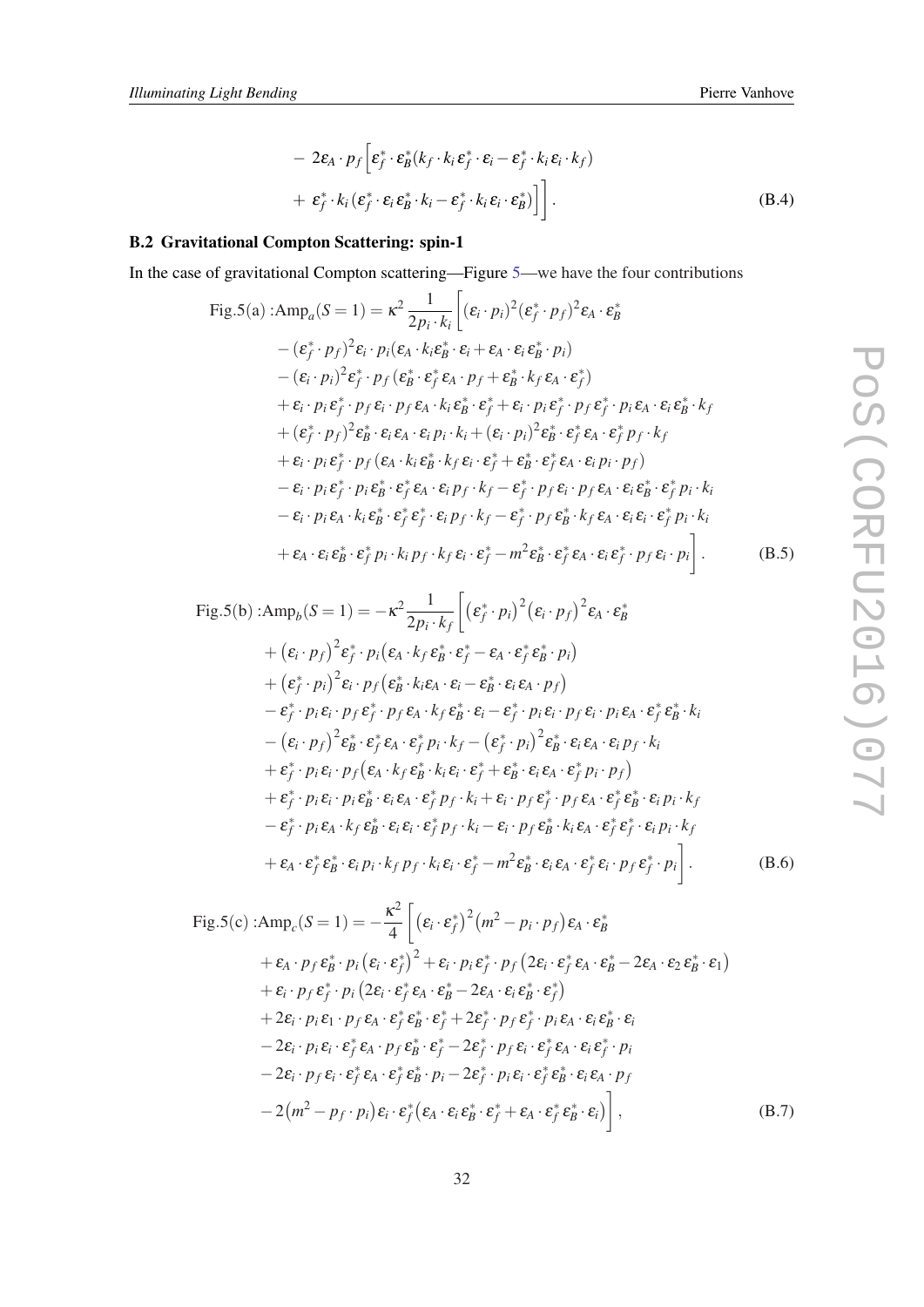<span id="page-32-0"></span>and finally the (lengthy) graviton pole contribution is

5(d):
$$
Amp_d(S=1) = -\frac{\kappa^2}{16k_i \cdot k_f} \left[ \varepsilon_B^* \cdot \varepsilon_A \left[ (\varepsilon_i \cdot \varepsilon_f^*)^2 \left[ 4k_i \cdot p_i p_f \cdot k_i + 4k_f \cdot p_i k_f \cdot p_f \right. \\ - 2(p_i \cdot k_i p_f \cdot k_f + p_f \cdot k_i p_i \cdot k_f) + 6p_i \cdot p_f k_i \cdot k_f \right] + 4 \left[ (\varepsilon_i \cdot k_f)^2 \varepsilon_f^* \cdot p_f \varepsilon_f^* \cdot p_f \right. \\ + (\varepsilon_f^* \cdot k_i)^2 \varepsilon_f \cdot p_i \varepsilon_i \cdot p_f + \varepsilon_i \cdot k_f \varepsilon_f^* \cdot k_i (\varepsilon_i \cdot p_i \varepsilon_f^* \cdot p_f + \varepsilon_i \cdot p_f \varepsilon_f^* \cdot p_i) \right] \\ - 4\varepsilon_i \cdot \varepsilon_f^* \left[ \varepsilon_i \cdot k_f (\varepsilon_f^* \cdot p_i p_f \cdot k_f + \varepsilon_f^* \cdot p_f k_f \cdot p_i) + \varepsilon_f^* \cdot k_i (\varepsilon_i \cdot p_i p_f \cdot k_i + \varepsilon_i \cdot p_f p_i \cdot k_i) \right] \\ - (p_i \cdot p_f \varepsilon_B^* \cdot \varepsilon_A - \varepsilon_B^* \cdot p_i \varepsilon_A \cdot p_f) \left[ 10(\varepsilon_i \cdot \varepsilon_f^*)^2 k_i \cdot k_f + 4\varepsilon_i \cdot \varepsilon_f^* \varepsilon_i \cdot k_f \varepsilon_f^* \cdot k_i \right. \\ - (\varepsilon_i \cdot \varepsilon_f^*)^2 k_i \cdot k_f - 8\varepsilon_i \cdot \varepsilon_f^* \varepsilon_i \cdot k_f \varepsilon_f^* \cdot k_i \right] + (p_i \cdot p_f - m^2) \left[ (\varepsilon_i \cdot \varepsilon_f^*)^2 (4\varepsilon_A \cdot k_i \varepsilon_B^* \cdot k_i + \varepsilon_A \cdot k_f \varepsilon_B^* \cdot k_f \cdot k_i \right. \\ + 4\varepsilon_i \cdot k_f \varepsilon_B^* \cdot k_f - 2(\varepsilon_A \cdot k_i \varepsilon_B^* \cdot k_f + \varepsilon_A \cdot k_f \varepsilon_B^* \cdot k_i) + 6\varepsilon_B^* \cdot \varepsilon_A k_i \cdot k_f \right) \\ + 4\left[ (\v
$$

# References

- [1] See, *e.g.*, B.R. Holstein, Advanced Quantum Mechanics, Addison-Wesley, New York (1992).
- [2] C.W.F. Everitt et al., "Gravity Probe B: Final Results of a Space Experiment to Test General Relativity," Physical Review Letters 106, 221101, pp. 1-4 (2011).
- [3] M. Scadron, Advanced Quantum Theory and its Applications through Feynman Diagrams, Springer-Verlag, New York (1979).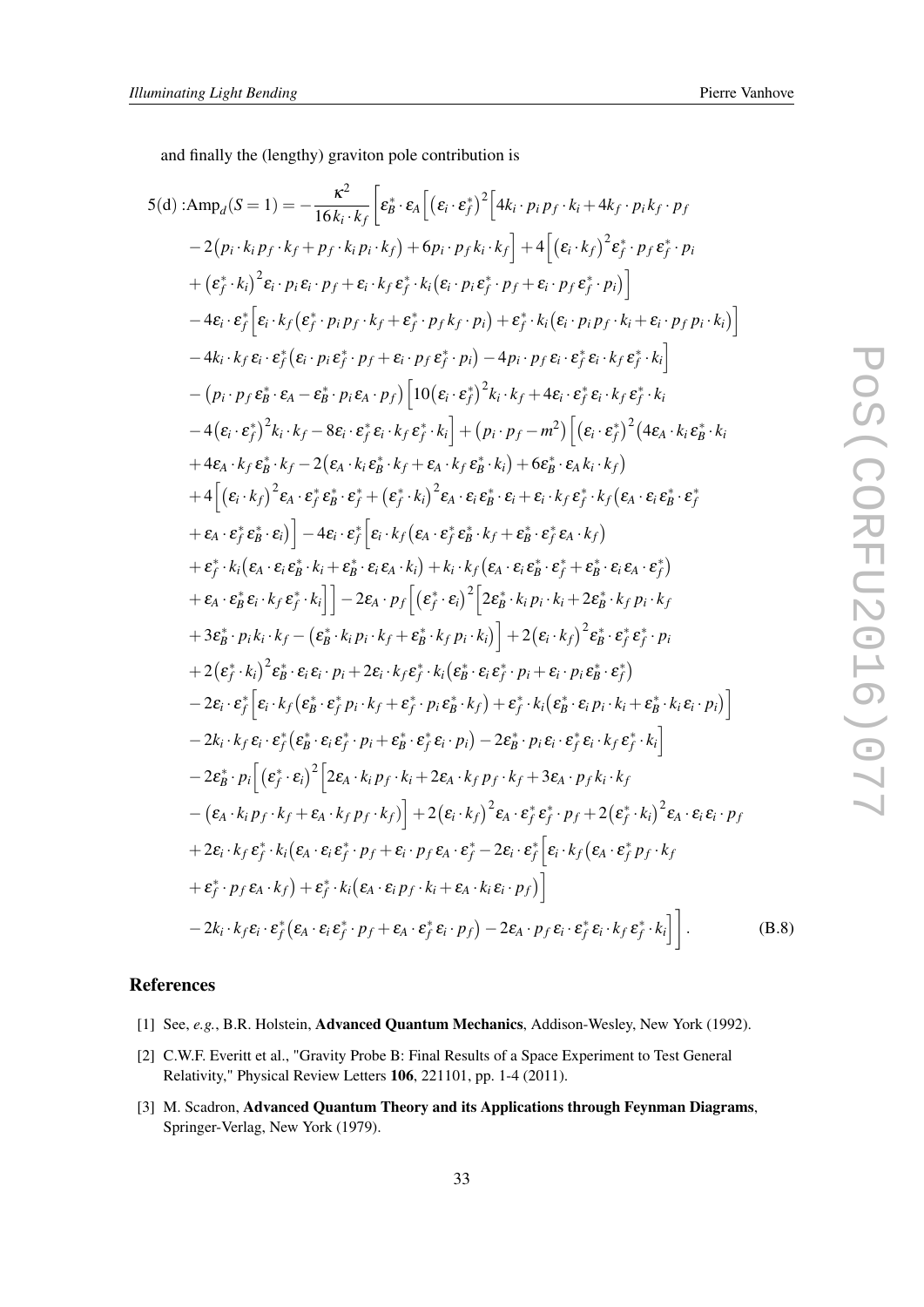- <span id="page-33-0"></span>[4] F. Dyson, "Is a Graviton Detectable?," Int. J. Mod. Phys. A 28 (2013) 1330041.
- [5] A. Einstein, "Approximative Integration of the Field Equations of Gravitation," Sitzungsber. Preuss. Akad. Wiss. Berlin (Math. Phys. ) 1916 (1916) 688.
- [6] A review of current work in this area involving also applications to higher order loop diagrams is given by Z. Bern, "Perturbative Quantum Gravity and its Relation to Gauge Theory," Living Rev. Rel. 5, 5, pp. 1-57 (2002); see also H. Kawai, D.C. Lewellen, and S.H. Tye, "A Relation Between Tree Amplitudes of Closed and Open Strings," Nucl Phys. B269, 1-23 (1986).
- [7] S.Y. Choi, J.S. Shim, and H.S. Song, "Factorization and Polarization in Linearized Gravity," Phys. Rev. D51, 2751-69 (1995.
- [8] B.R. Holstein, "Graviton Physics," Am. J. Phys. **74**, 1002-11 (2006).
- [9] N. E. J. Bjerrum-Bohr, J. F. Donoghue, B. R. Holstein, L. Plantè and P. Vanhove, "Light-Like Scattering in Quantum Gravity," JHEP 1611 (2016) 117 doi:10.1007/JHEP11(2016)117 [arXiv:1609.07477 [hep-th]].
- [10] J.D. Jackson, *Classical Electrodynamics*, wiley, New York (1970) shows that in the presence of interactions with an external vector potential  $A^{\mu} = (\phi, \mathbf{A})$  the relativistic Hamiltonian in the absence of  $A^{\mu}$

$$
H=\sqrt{m^2+\bm{p}^2}
$$

is replaced by

$$
H - e\phi = \sqrt{m^2 + (\mathbf{p} - e\mathbf{A})^2}
$$

Making the quantum mechanical substituations

$$
H \to i\frac{\partial}{\partial t} \qquad \mathbf{p} \to -i\mathbf{\nabla}
$$

we find the minimal substitution given in the text.

- [11] J.D. Bjorken and S.D. Drell, Relativistic Quantum Mechanics, McGraw-Hill, New York (1964).
- [12] F.J. Belinfante, Phys. Rev. 92, 997-1001 (1953).
- [13] S. Weinberg, in Lectures on Elementary Paricles and Quantum Field Theory, Proc. Summer Institute, Brandeis Univ. (1970), ed. S. Deser, MIT Press, Cambridge, MA (1970), Vol. 1.
- [14] B.R. Holstein, "How Large is the "Natural" Magnetic Moment," Am. J. Phys. 74, 1104-11 (2006).
- [15] B.R. Holstein, "Factorization in Graviton Scattering and the "Natural" Value of the g factor," Phys. Rev. D74, 085002 pp. 1-12 (2006).
- [16] M. Jacob and G.C. Wick, "On the General Theory of Collisions for Particles with Spin," Ann. Phys. (NY) 7, 404-28 (1959).
- [17] B.R. Holstein, "Blue Skies and Effective Interactions," Am. J. Phys. 67, 422-27 (1999).
- [18] N. E. J. Bjerrum-Bohr, J. F. Donoghue and P. Vanhove, "On-Shell Techniques and Universal Results in Quantum Gravity," JHEP 2014-02, 111, pp. 1-28 (2014).
- [19] V.V. Skobelev, "Graviton-Photon Interaction", Sov. Phys. J. **18**, 62-65 (1975).
- [20] S.Y. Choi, J.S. Shim, and H.S. Song, "Factorization and Polarization in Linearized Gravity," Phys. Rev. D51, 2751-69 (1995).